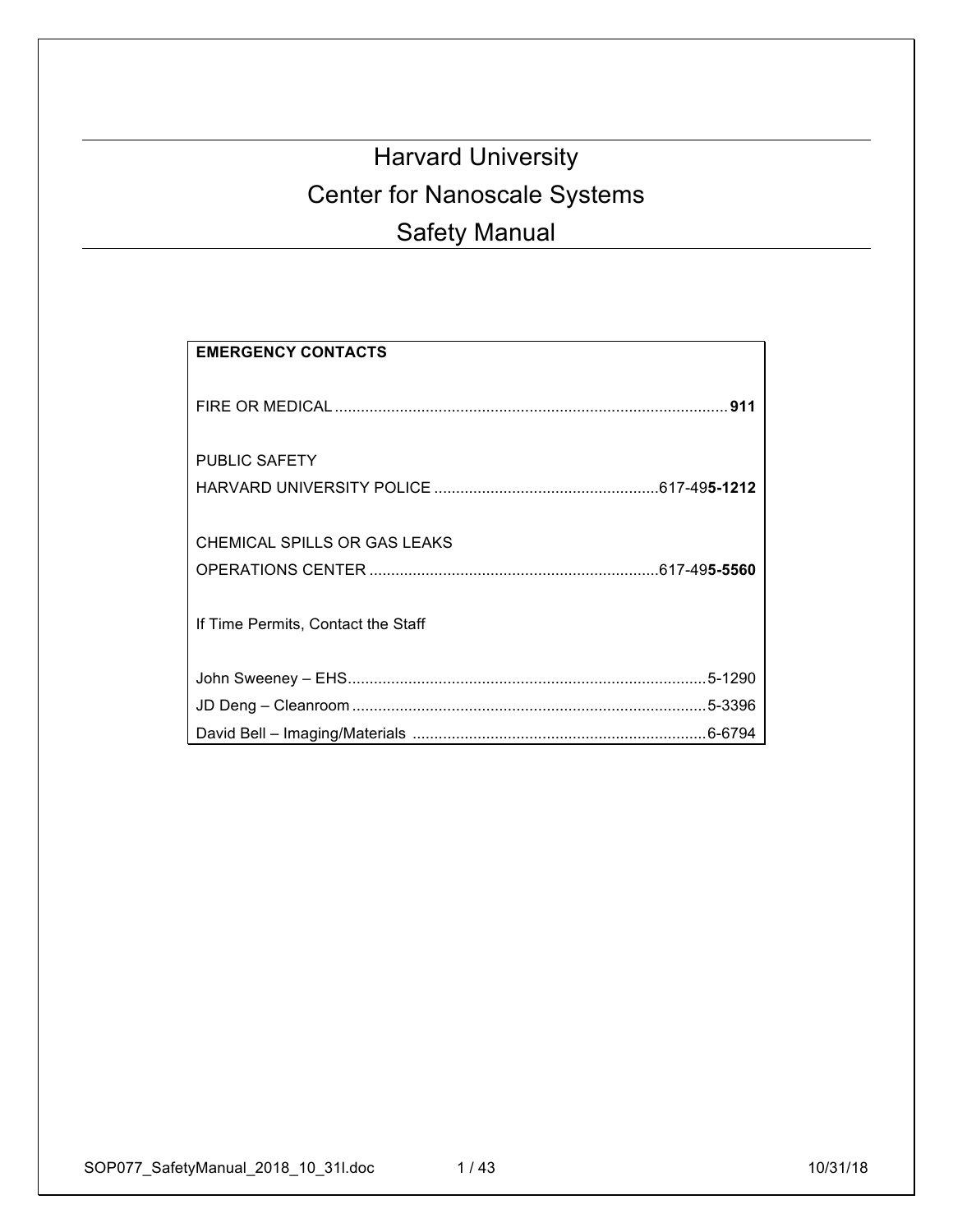# Contents

| 2  |  |
|----|--|
| 3  |  |
| 4  |  |
| 5  |  |
| 6  |  |
| 7  |  |
| 8  |  |
| 9  |  |
| 10 |  |
| 11 |  |
| 12 |  |
| 13 |  |
| 14 |  |
| 15 |  |
| 16 |  |
| 17 |  |
| 18 |  |
| 19 |  |
| 20 |  |
| 21 |  |
| 22 |  |
| 23 |  |
| 24 |  |
| 25 |  |
| 26 |  |
| 27 |  |
| 28 |  |
|    |  |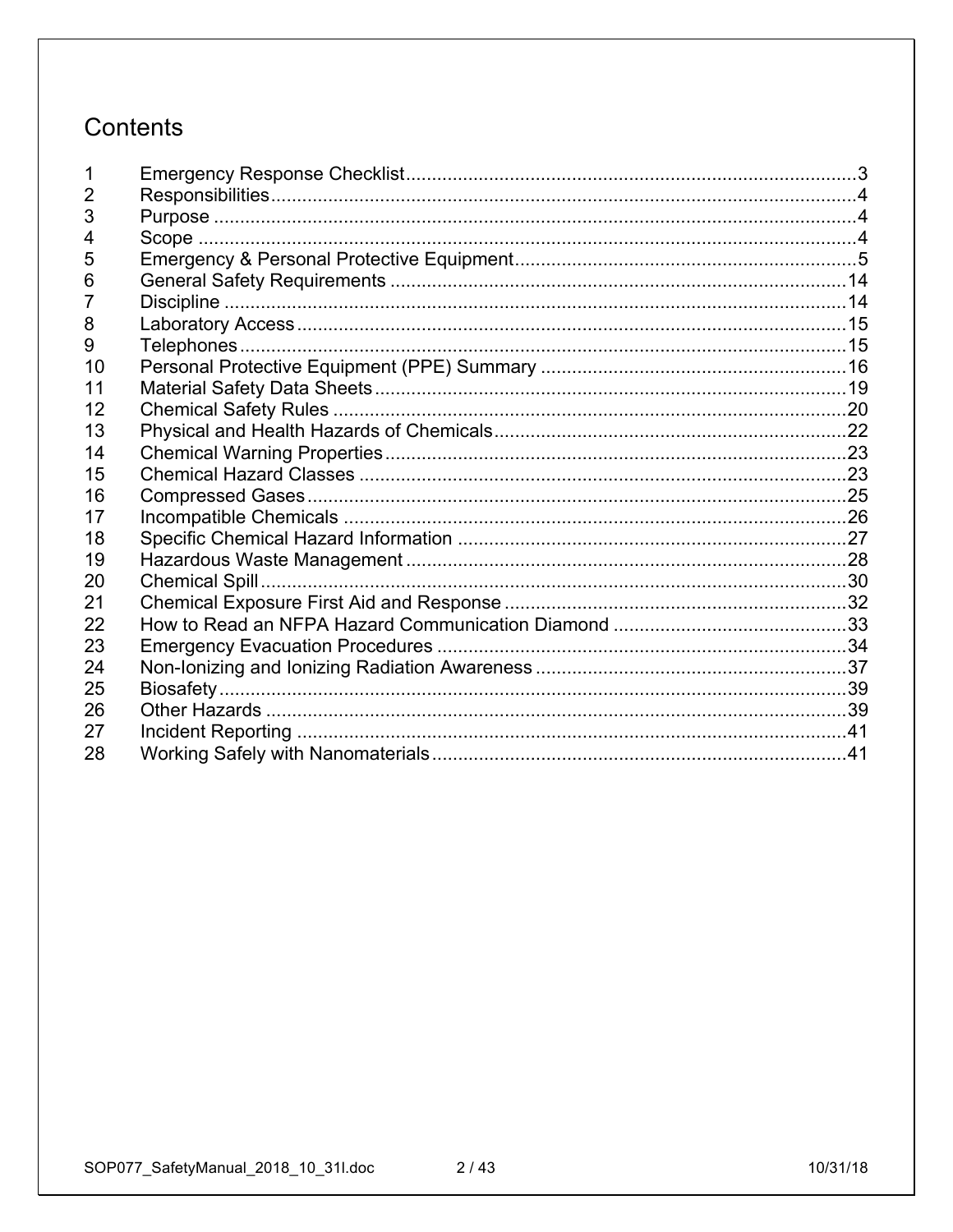## 1 Emergency Response Checklist

### **IF A TOXIC GAS LEAK OCCURS**

- 1. Push a Yellow "Emergency Gas Off" button
- 2. Evacuate the building immediately
- 3. Alert others on the way out
- 4. Meet outside in front of Pierce Hall

### **IF YOU HEAR THE FIRE ALARM**

- 1. Evacuate the building immediately
- 2. Alert others on the way out
- 3. Meet outside in front of Pierce Hall

### **IF YOU SEE SOMEONE UNDER THE EMERGENCY SHOWER OR EYE WASH**

- 1. If the victim is by themselves, stay close to assist.
- 2. Call 911 and demand an ambulance.
- 3. If requested, assist the person in removing contaminated clothing being careful not to become contaminated.
- 4. Advise person to stay in shower 5 minutes for HF contamination, 15 minutes for all other chemicals.
- 5. If the chemical is Hydrofluoric Acid (HF) assist the victim in applying Calgonate (calcium gluconate) while wearing clean gloves.
- 6. Get the MSDS sheet (from Fire Command Center or print from on-line) and hand it to the Emergency Response Team or fire department.
- 7. Notify a staff member or call the Operations Center at 617-49**5-5560**.

### **IF YOU GET CHEMICALS ON YOUR SKIN**

- 1. Approach the nearest emergency shower or eye wash and pull the handle to activate.
- 2. Demand help but remain under the emergency shower or eye wash.

### **IF A FIRE STARTS**

- 1. Pull fire alarm located at emergency exit doors
- 2. Evacuate the building immediately.
- 3. Alert others on the way out.
- 4. Meet outside in front of Pierce Hall.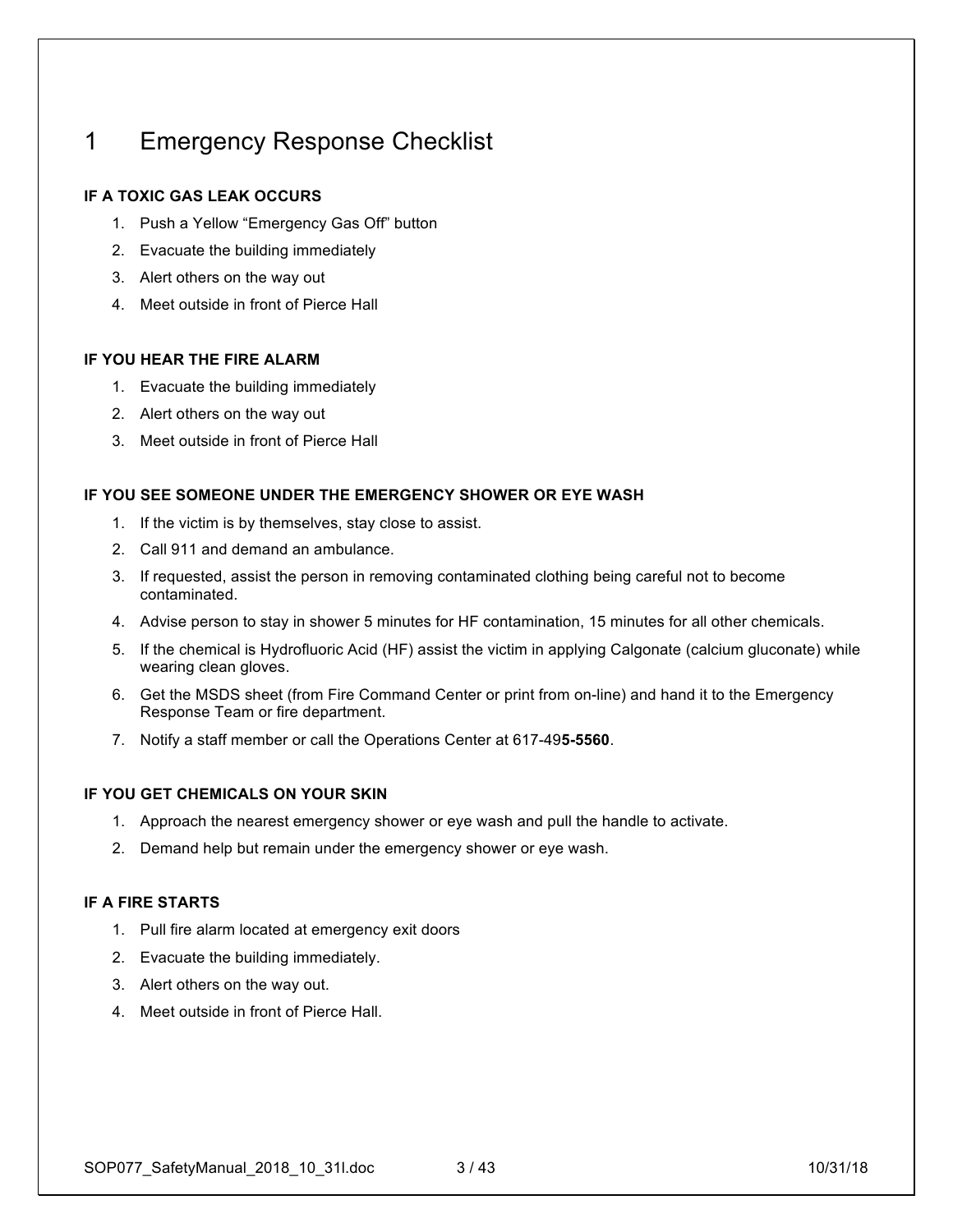## 2 Responsibilities

#### 2.1 CNS Management and Administration

2.1.1 Prior to access to CNS laboratories, ensure all employees, students, and/ outside users have been trained on this document.

- 2.1.2 Enforce the contents of this document in areas that you supervise.
- 2.1.3 Periodically review the contents of this document with the staff.

2.1.4 Administer the reading and recordkeeping of this manual for all CNS staff and all users assigned to work in the CNS areas.

- 2.2 LISE Health and Safety Officer
	- 2.2.1 As the Safety Manual author, the LISE Health and Safety Officer reviews this manual periodically to ensure its continued effectiveness.
	- 2.2.2 Serve as point of contact for any questions relating to this document or any other environmental health and safety concerns.
	- 2.2.3 Enforce the contents of this document in areas that you supervise.

### 3 Purpose

- 3.1 Safety: ensure a safe working environment.
- 3.2 Success: promote successful laboratory operation, scientifically and educationally productive.
	- 3.2.1 Successful laboratory operation relies on individual user's understanding, participation and self-discipline.
	- 3.2.2 Everyone, whether faculty member, student user, or staff engineer, is equally important to the success of the protocols established at CNS.
	- 3.2.3 Successful operation is a shared responsibility among all users and staff members.
- 3.3 Satisfaction: communicate operational strategies that satisfy user's needs.
- 3.4 Awareness: Provide guidance and basic awareness. Prepare experimentalists for their future roles.

### 4 Scope

- 4.1 This manual is required reading for all employees and users of CNS laboratories.
- 4.2 This manual describes the safety hazards, engineering controls, and safety policies common to laboratories.
- 4.3 Study and mastery of the material in this manual are obligatory but insufficient for laboratory access. Each laboratory and instrument also has dedicated training including additional safety detail.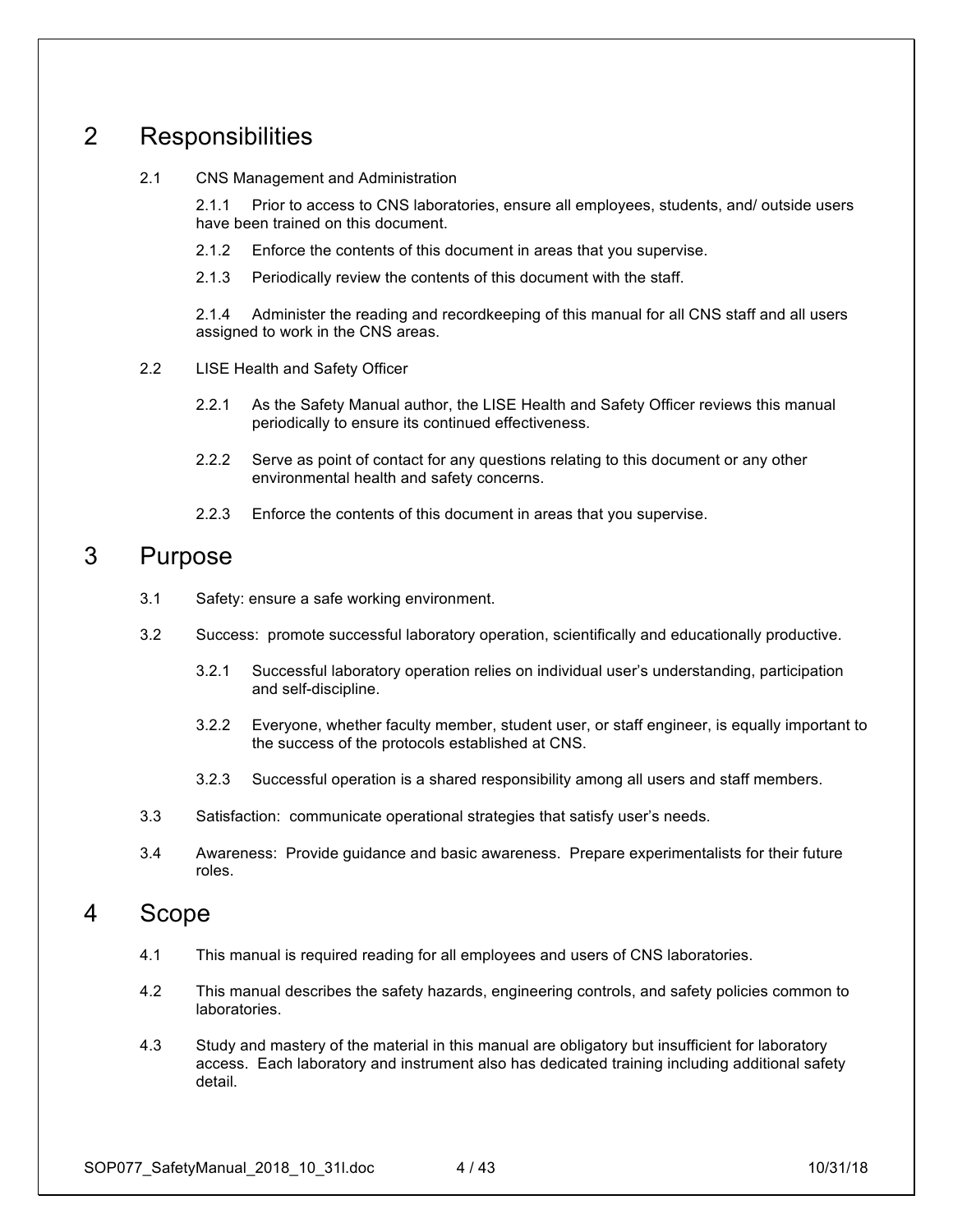## 5 Emergency & Personal Protective Equipment

- 5.1 SDS (Safety Data Sheets)
	- 5.1.1 Function: For determining chemical hazards and recommended precautions for use.
	- 5.1.2 Use: Look up information on all chemicals prior to use.
	- 5.1.3 Locations: If you have a Harvard ID Key access all SDS's on the Harvard EHS website
		- 5.1.3.1 https://www.ehs.harvard.edu/news/material-safety-data-sheets-msds
		- 5.1.3.2 Hard copies in the Fire Command Center LISE lobby.



5.2 Nitrile Gloves

- 5.2.1 Function: Protects cleanroom surfaces from contamination and offers wearer some splash protection against most chemicals.
- 5.2.2 Use: Don before entering cleanroom, Soft Materials Cleanroom (SMCR), North Materials Synthesis rooms G06 and G05. In other labs such as B15A (imaging sample prep room) required when handling chemicals. If you suspect chemical contamination replace gloves as soon as possible.
- 5.2.3 Location: At or near the entrances to each area.



5.3 Safety Glasses and/or Goggles

- 5.3.1 Function: Offers protection against objects that may injury your eye if projected and also offers some protection against chemicals.
- 5.3.2 Use: Always wear when entering wet laboratory handling liquid chemicals, and as instructed for each laboratory space.
- 5.3.3 Location: In gowning area and at entrances to lab spaces.
- 5.3.4 Oversized safety glasses can be used to place over prescription glasses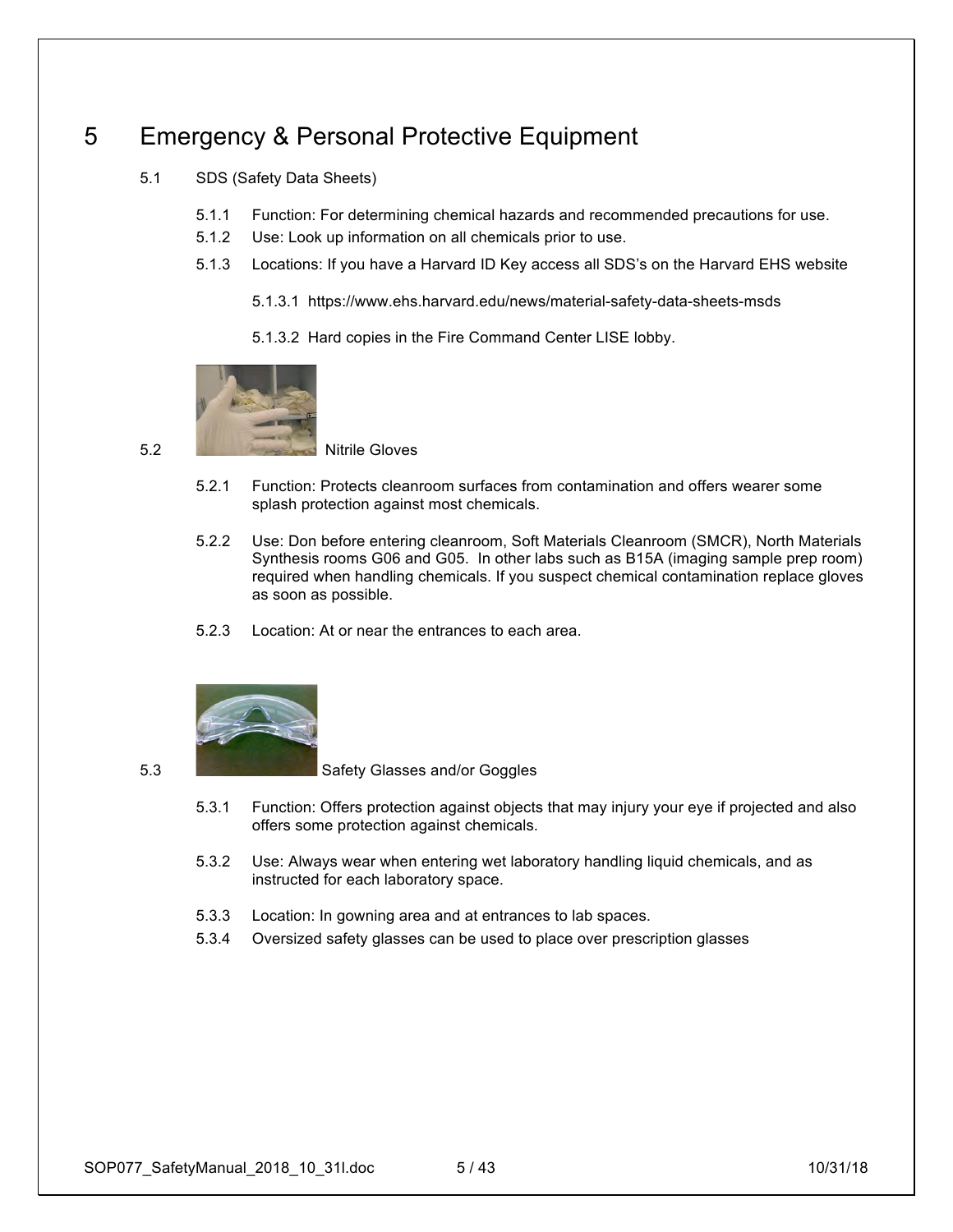

Equipment (PPE)

- 5.4.1 Function: For personal protection against chemical splashes. The items are chemical resistant.
- 5.4.2 Use #1: **Always** wear the above PPE when handling **any** acid (including hydrogen peroxide and etchants like chromium etchants) or any strong base (ammonium hydroxide, potassium hydroxide, sodium hydroxide, etc).
- 5.4.3 **NOTE:** Contamination Prevention: Prior to use, wipe the outside and inside of the face shield window with a wet wipe. Dry the shield with a dry wipe. In addition, rinse yellow chemical gloves with DI water if you suspect they are contaminated and also before throwing them into the trash. Yellow chemical glove contains natural rubber which may contain allergens. Beige nitrile gloves must be worn under the yellow chemical gloves so outer glove will not be in contact with skin.
- 5.4.4 Location: By the wet benches.

Personnel Protective Equipment (PPE)



- 5.5.1 Function: Protection from chemical contamination and possible projectiles.
- 5.5.2 Use: Wear face shield and nitrile gloves anytime substrates are spinning on spinners in the solvent spin benches.
- 5.5.3 Use: Wear face shield when pouring from any one gallon containers.
- 5.5.4 Use: **Wear long 16 inch blue glove over the beige nitrile glove when working at any wet bench except the acid benches.**
- 5.5.5 Use: Wear a safety glasses, face shield, yellow chemical apron, pair of blue 16 inch nitrile glove over the beige nitrile glove **when pouring from one gallon bottles of** developers that contain tetramethyl ammonium hydroxide (ie MF-CD26, MF 319, 300 MIF, 726 MIF) or bottles that contain n-methyl pyrrolidone (Remover PG, Baker PRS 3000) or bottles of hexamethyl disilazane (HMDS).
- 5.5.6 Location: At the Personal Protective Equipment racks near wet benches or fume hoods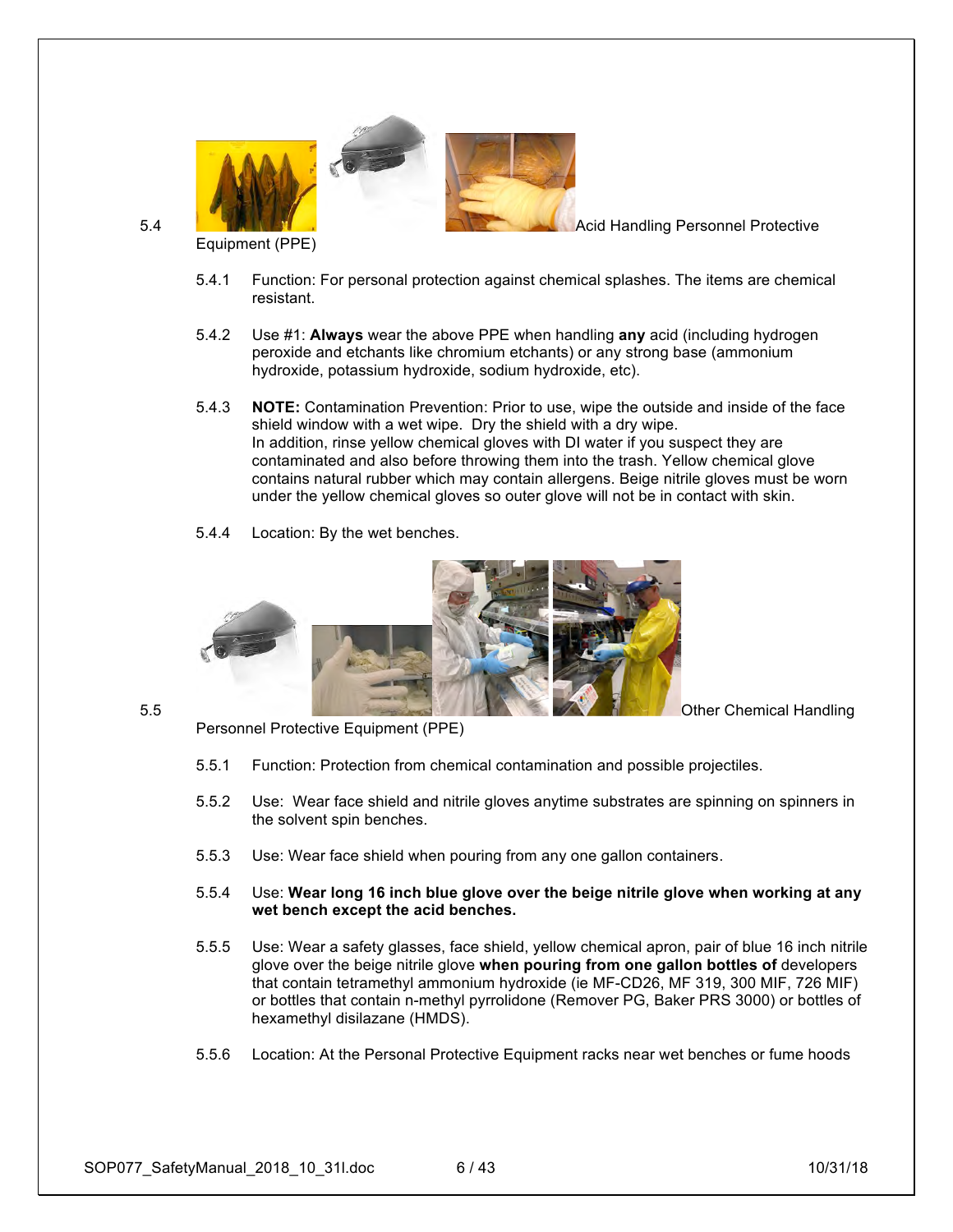

5.6 Cryo-gloves and Face shield for Liquid Nitrogen, liquid helium

For personal protection against cryogenic liquid exposure.

- 5.6.2 Use: At a minimum; a face shield and cryogenic approved gloves must be worn when transferring or any time there is a potential exposure to cryogenic liquid.
- 5.6.3 Location: Anywhere there is a transferring of cryogenic liquid from one vessel to another.



5.7 Fire Alarm Enunciator and Strobe

- 5.7.1 Function: To alert building occupants of a fire or similar emergency requiring immediate evacuation.
- 5.7.2 Use: Upon alarm, evacuate building and proceed to nearest fire stairwell and report to rally point in front of Pierce Hall. Adhere to any instructions provided over the pubic address system (delivered from the fire command center at the LISE lobby). LISE fire alarms will activate on floor with emergency, floor above, and floor below.
- 5.7.3 Location: Throughout the building.



5.8 Fire Alarm Pull Station

- 5.8.1 Function: To alert others of a fire in case the alarm does not start on its own. At solvent benches, pull station will also activate CO2 suppression system.
- 5.8.2 Use: Pull white T bar down.
- 5.8.3 Location: Fire alarm pulls are located in all labs, at each entrance to each fire stairwell, and at each solvent wet bench. Solvent bench pull station will ALSO activate CO2 suppression system at that bench.



5.9 Emergency Gas Off (EGO) Stations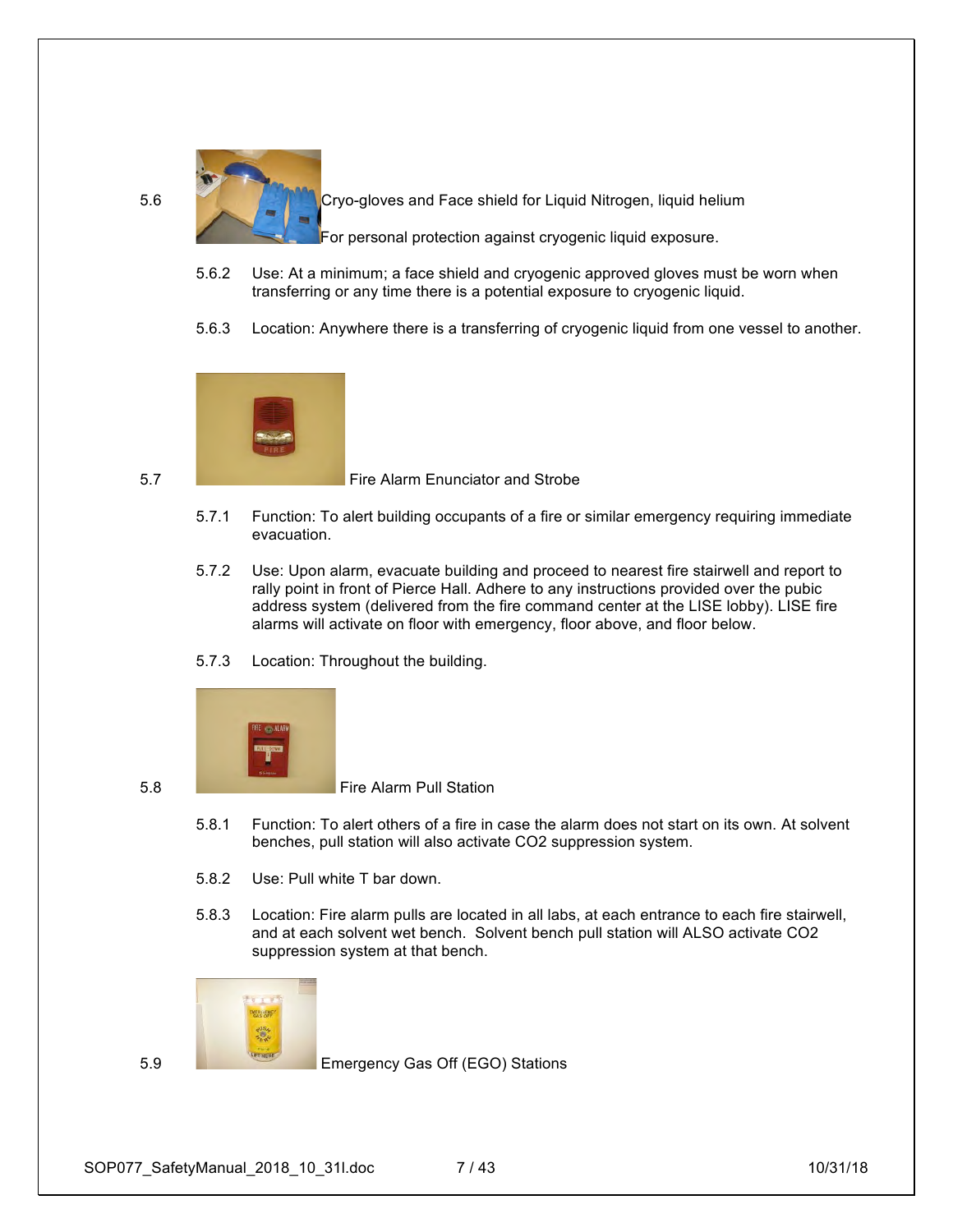- 5.9.1 Function: Part of the Toxic Gas Monitoring System. Used to activate the blue toxic gas alarm and the fire alarm and will also shut down (at the gas cabinet) all the toxic/pyrophoric/flammable/corrosive gases.
- 5.9.2 Use: Lift cover and push in.
- 5.9.3 Location: At each exit from the following areas: cleanroom, G04, G05, G06, G12, G27, M14 gas bunker, and at loading dock exits.



5.10 Toxic Gas Alarm Enunciator and Strobe

- 5.10.1 Function: To alert occupants of emergencies associated with toxic gases including chemical release or system problems such as exhaust failure.
- 5.10.2 Use: Listen to the alarm and find an emergency exit. Blue alarm means potential gas leak in breathing area. Leave building and report to an area in front of Pierce Hall. Yellow/amber alarm means potential gas leak in gas cabinet or tool exhaust or loss of cleanroom exhaust. When you hear it, leave immediate area and wait in any location where amber lights are not flashing until further notice. **Never** enter any CNS room when either amber or blue lights are flashing.
- 5.10.3 Location: Throughout cleanroom and labs on ground level, the mezzanine level of LISE, LISE loading dock, LISE roof HVAC area, Science Center roof top, chiller plant roof top, and Science Center mail room.
- 5.10.4 Toxic gas use is only allowed non-holidays, Monday through Friday, between the hours of 6am and 11pm.



- 
- 5.11.1 Function: Used to put out a small incipient fire.
- 5.11.2 Use: To be used by building occupants who have been trained in fire extinguisher training. Harvard EHS offers a fire extinguisher course from May to October every year.
- 5.11.3 Location: In main hallways and in each lab.



5.12 First Aid Kit

5.12.1 Function: Supplies for minor first aid.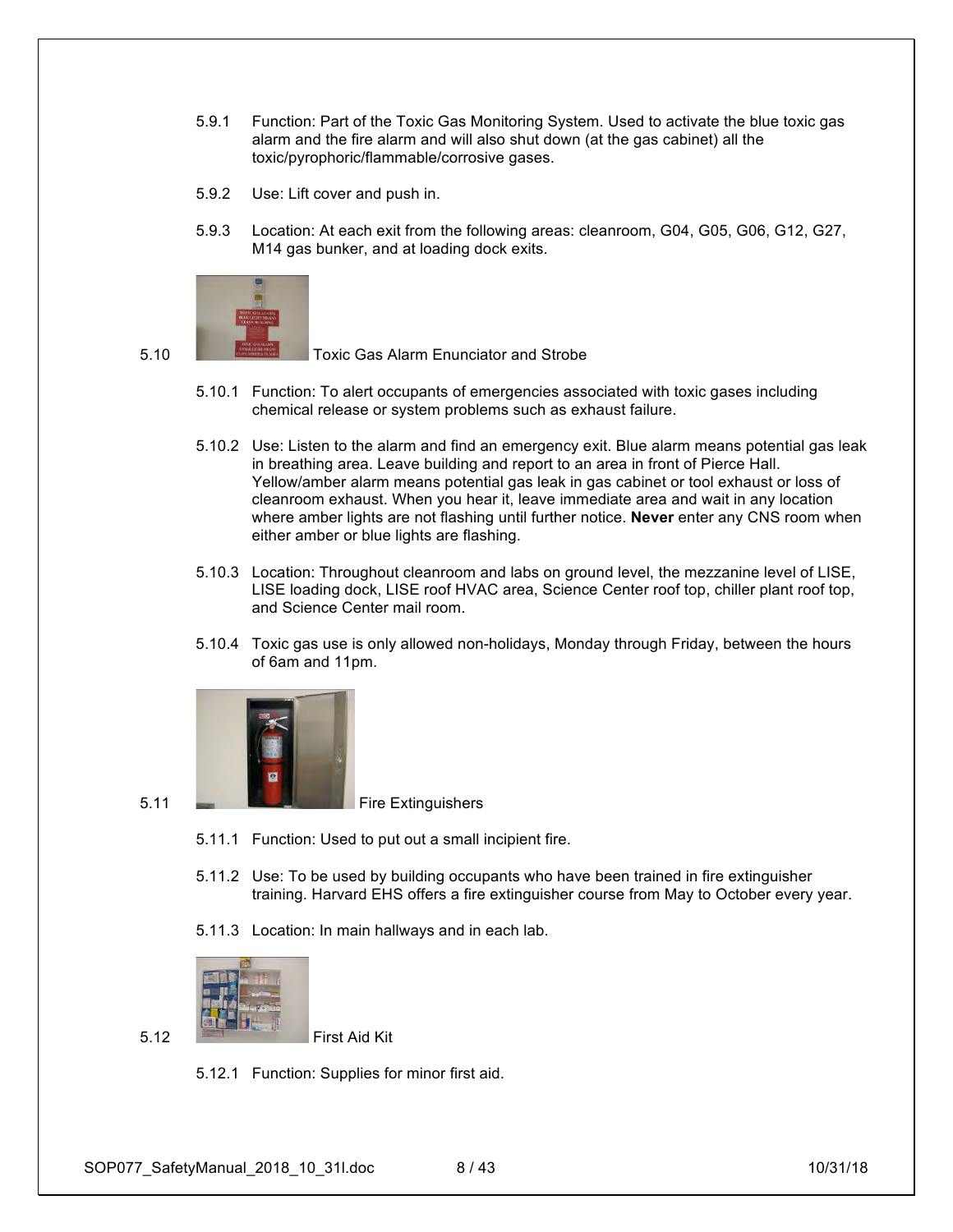- 5.12.2 Use: To be used to apply first aid to minor cuts. It is also a location of Calgonate (calcium gluconate gel) to be applied to hydrofluoric acid (HF) burns.
- 5.12.3 Location: At ground and basement floor elevator lobbies and in the cleanroom gowning area.



5.13 "Calgonate" contains calcium gluconate

- 5.13.1 Function: To neutralize the fluorine ions as a result of a hydrofluoric (HF) acid exposure.
- 5.13.2 Use: Put on clean gloves and apply Calcium Gluconate to affected area of skin after some one has called 5-5560 and after affected area has been rinsed with water for 5 minutes. Rinse eyes for 15 minutes and NO NOT apply Calgonate to the eyes. Allows seek medical attention post HF exposure.
- 5.13.3 Location: At each wet bench that utilizes Hydrofluoric acid and at the first aid kit in the cleanroom gowning area.



5.14 Emergency Exits inside the cleanrooms or in other lab spaces

- 5.14.1 Function: To serve as the first means of egress from a lab or cleanroom.
- 5.14.2 Use: Occupants exit these large egress doors of laboratory during fire alarms and blue light toxic gas alarms and then find the nearest stairwell to leave building and then meet in front of Pierce Hall.
- 5.14.3 Location: See each lab for location. In the cleanroom there are six emergency exits 3 on window (clean) side and 3 on the service chase side of cleanroom.



5.15 Automatic External Defibrillator (AED)

- 5.15.1 Function: To revive someone if their heart stops beating.
- 5.15.2 Use: To be used by trained personnel. Instructions in kit.
- 5.15.3 Location: First floor, ground floor, and third floor elevator lobbies.



5.16 Emergency Machine/Mains Off (EMO) Button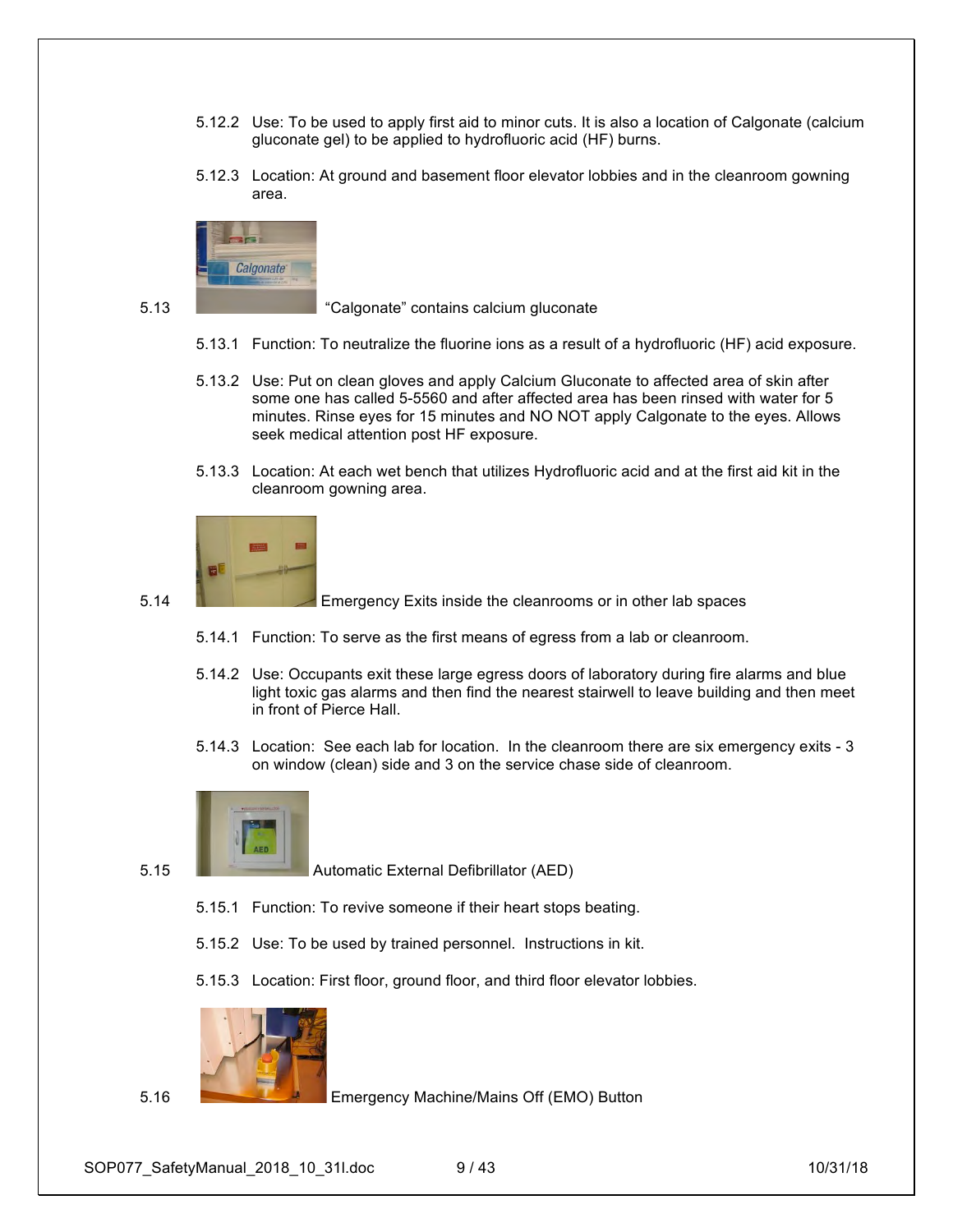- 5.16.1 Function: The red button on equipment is there to place the machine in a de-energized state during emergency situations.
- 5.16.2 Use: Find and push in the red button to place machine in de-energized state when equipment is smoking, shaking, leaking gas, or exhibiting any other emergency-related equipment failure.
- 5.16.3 Location: On most machines in cleanroom, G05, G06, B15A sample prep room, and in the imaging suites on some microscopes.



5.17 Emergency Showers and Eye Wash Stations

- 5.17.1 Function: For chemical decontamination of a person or their clothing.
- 5.17.2 Use: Remove contaminated clothing and pull stainless steel triangle and stay under shower for 15 minutes. If exposed to HF, use emergency shower for 5 minutes, then apply Calcium Gluconate. Water is warm.
- 5.17.3 If eye contamination, hold eyes open with hands and place eyes directly over the eye wash station for 15 minutes. Water is warm.
- 5.17.4 Location: There are six showers and eye wash stations in the cleanroom. Another is located in basement just outside B15A sample prep lab, and there is another in G06.
- 5.17.5 There is a modesty curtain attached to shower and a Tyvek suit attached to the wall. The Tyvek suit can be put on in place of contaminated clothing.
- 5.17.6 Most showers drain directly onto the floor.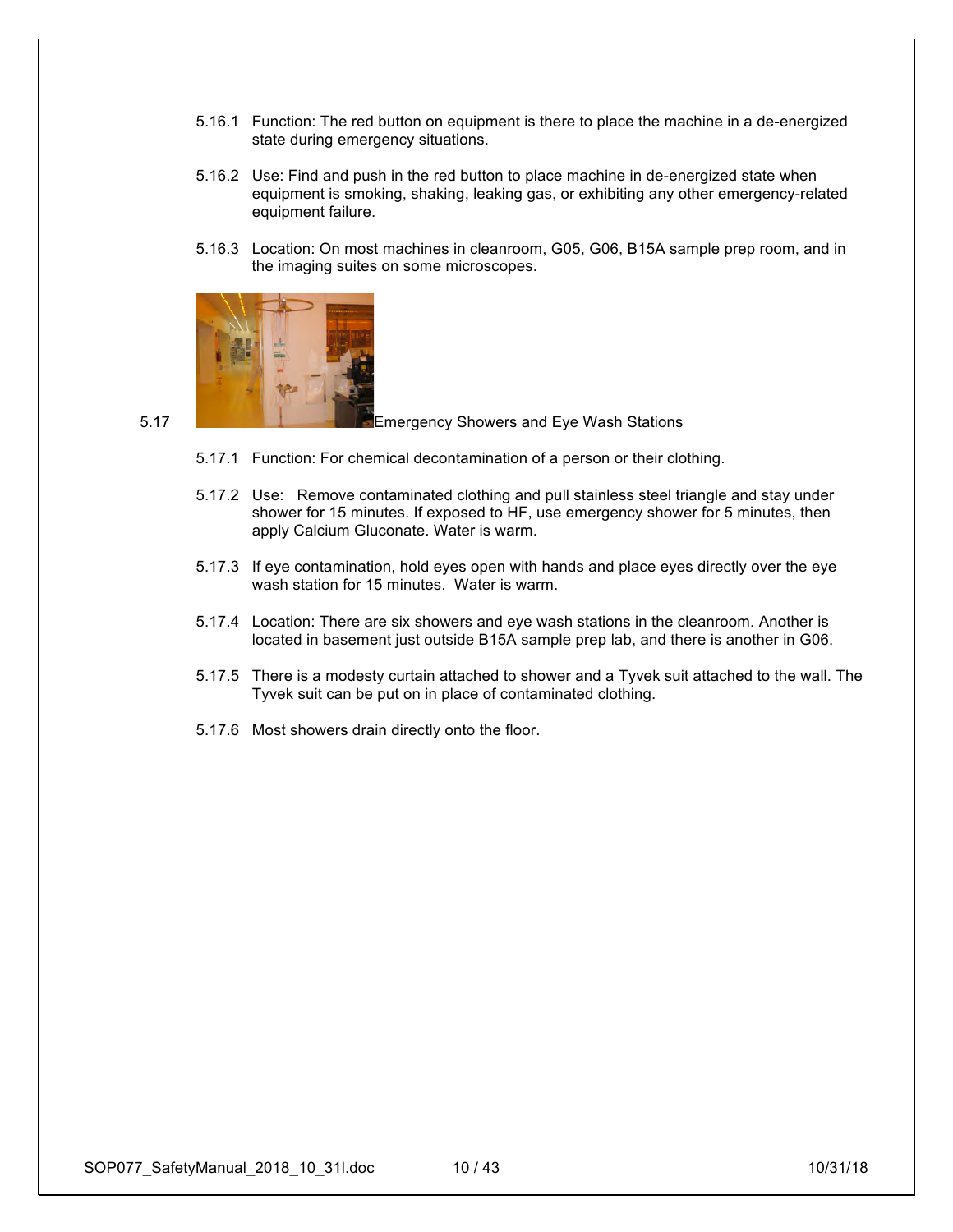

**Figure 1: Locations of safety showers and eye washes.**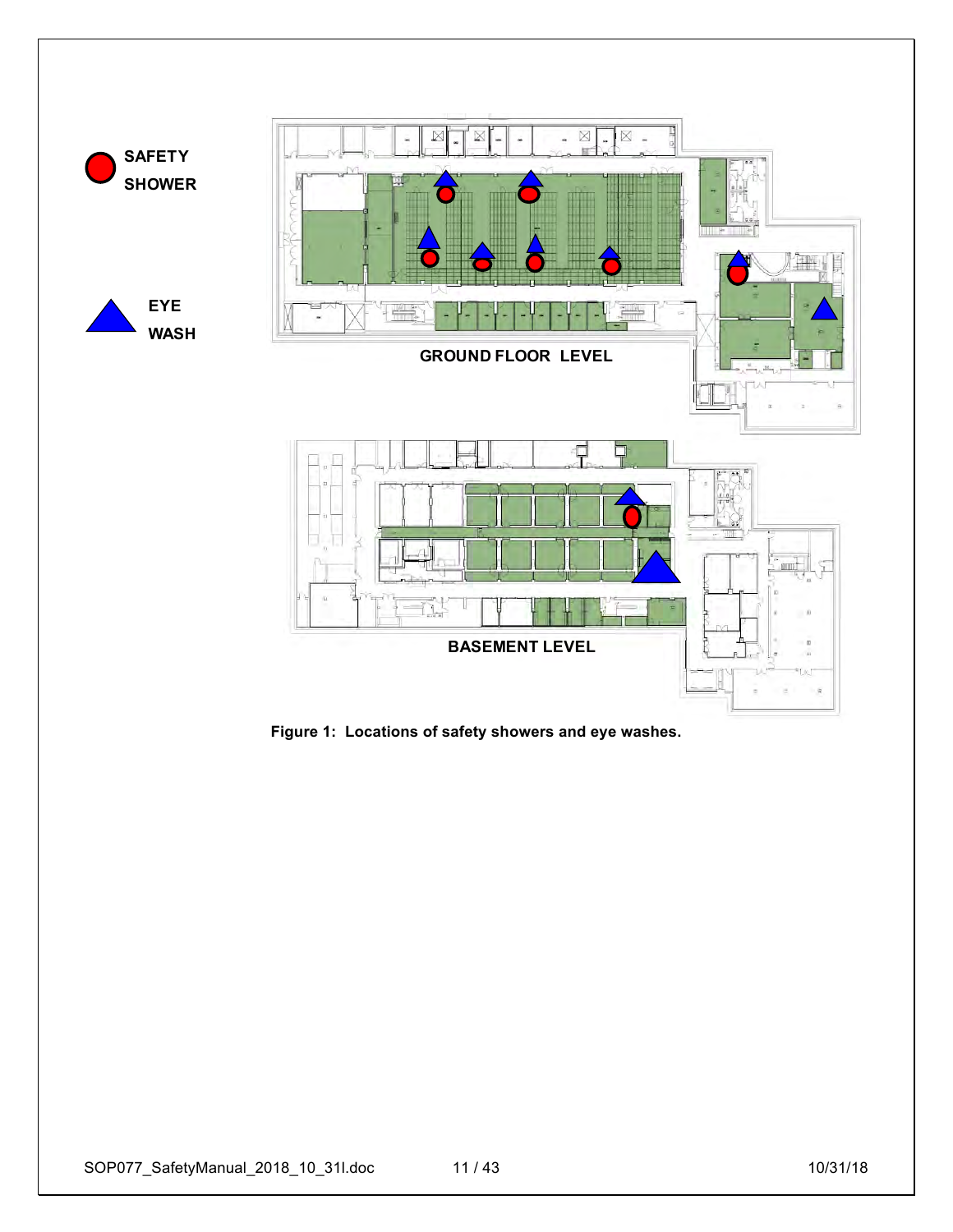

- 5.18.1 Function: To notify people in an area that a piece of equipment is in shut down mode.
- 5.18.2 Use: Tag is attached to the equipment or its power source to inform affected employees (people not working on the piece of equipment but may desire to operate it) that a qualified mechanic is working on the equipment and equipment must not be energized nor operated.
- 5.18.3 Location: May be used anywhere in the building.





- 5.19.1 Function: Exhausted enclosure to isolate personnel from chemical fumes or reactions.
- 5.19.2 Use: Fume hood exhaust must be functional and sash lowered to 18 inch mark or lower for isolation to be effective. Never put head in hood.
- 5.19.3 Location: There is one exhausted standard fume hood in B15A.



5.20 Bio Hood (biosafety cabinet)

- 5.20.1 Function: Exhausted chemical work benches which provide protection from fumes. Also provide UV sterilization.
- 5.20.2 Use: Exhaust system must be functional and sash lowered to provide protection. Do not attempt to use hood during UV clean process.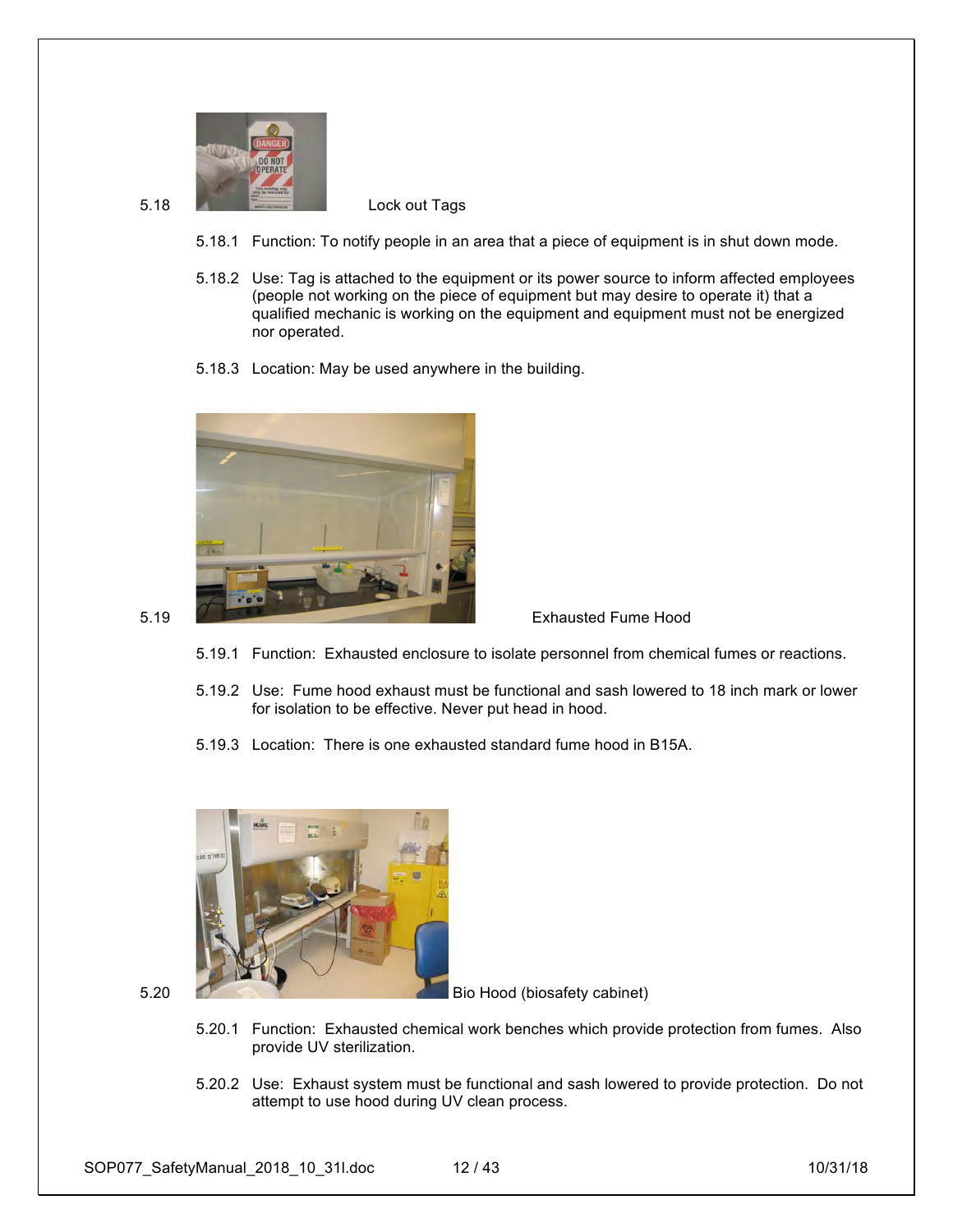5.20.3 Location: Two bio hoods in G05.



- 5.21.1 Function: Exhausted enclosure, similar to fume hood but with slanted sash design. White plastic provides limited acid resistance against spills.
- 5.21.2 Use: Exhaust must be operational during use (system will alarm if exhaust insufficient). Training required.
- 5.21.3 Location: G06 and G07 (cleanroom).



- 5.22.1 Function: Exhausted enclosure, similar to fume hood but with slanted sash design. Polished steel provides limited solvent resistance against spills.
- 5.22.2 Use: Exhaust must be operational during use (system will alarm if exhaust insufficient). Training required.
- 5.22.3 Location: G06 and G07 (cleanroom).
- 5.23 Video System
	- 5.23.1 All CNS main laboratory spaces have video cameras and recorders.
	- 5.23.2 Used for remote monitoring during emergency.
	- 5.23.3 Used to investigate safety incidents.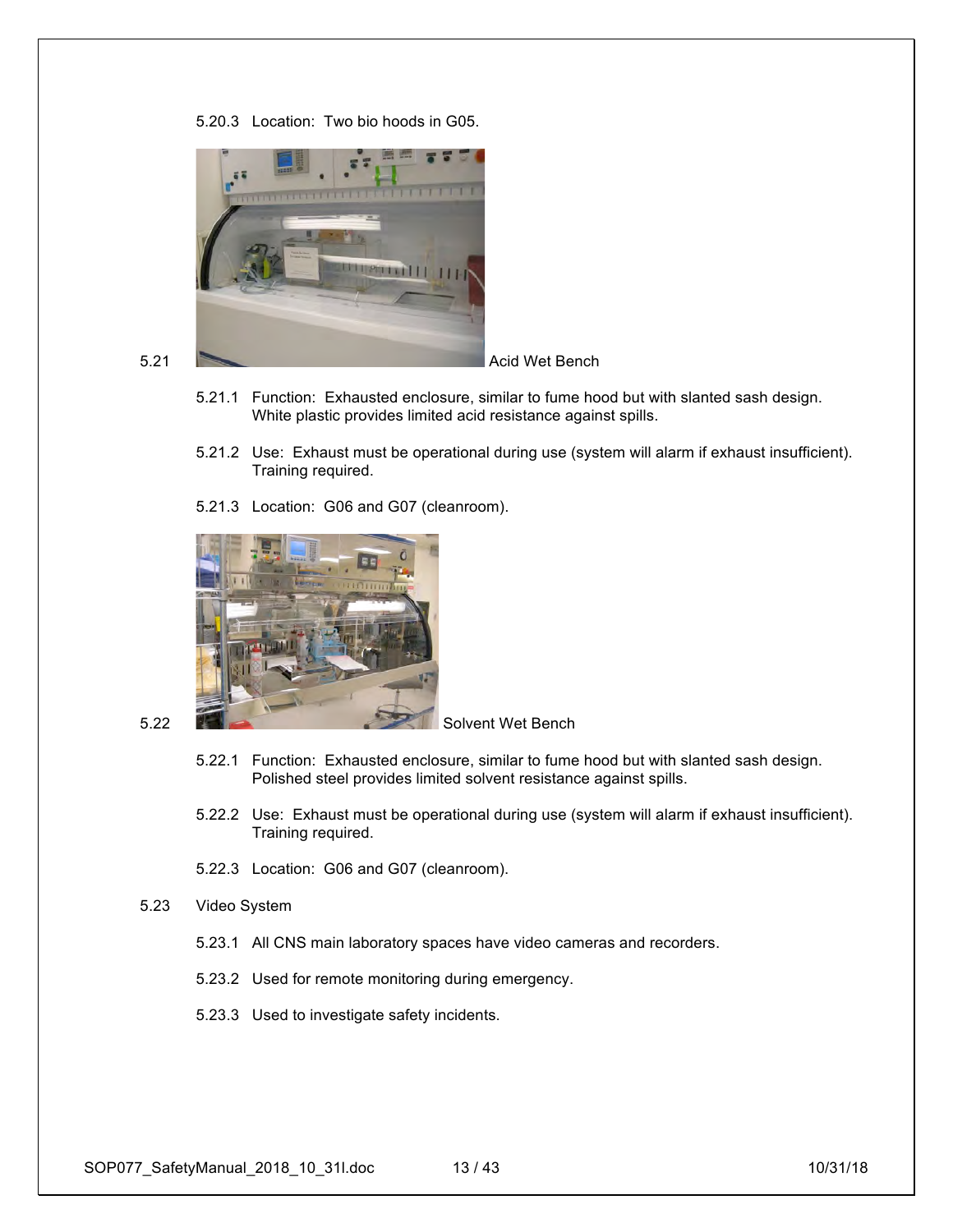## 6 General Safety Requirements

- 6.1 Report any work injury to the CNS administration and the LISE Health and Safety Officer.
- 6.2 Obey all warning signs, labels, and tags.
- 6.3 Personal Protective Equipment (PPE) must be worn where required.
- 6.4 No hazardous work may be conducted alone (buddy system).
- 6.5 Keep aisles, stairways, exits, and safety shower/eye wash stations unobstructed at all times. Do not store or move equipment into these areas.
- 6.6 Know the location of emergency and safety equipment in your area. This includes PPE, safety shower/eye wash, first-aid kits, emergency exits.
- 6.7 Use portable fire extinguishers only if you have been trained to operate them.
- 6.8 Observe no smoking signs throughout the facility.
- 6.9 Eating and drinking in areas where chemicals are used is prohibited.
- 6.10 Horseplay, scuffling, and other acts which tend to have an adverse influence on the safety or well-being of employees and lab users are prohibited.
- 6.11 Report defective equipment and unsafe conditions immediately to the CNS staff so they may be corrected promptly.
- 6.12 Damaged tools or equipment shall be removed from service and tagged to prevent use.
- 6.13 Notify Harvard Operations Center of emergency conditions by dialing "**5-5560"**. Operations center will summon the LISE Emergency Response Team (ERT) and off-site emergency response crews, as necessary, based on the severity of the emergency event.
- 6.14 Only authorized persons shall operate machinery, equipment, or tools. Only perform operations for which you have been trained.
- 6.15 Do not operate tools or other machinery that is missing or has defeated safety protective devices such as guards, alarms, interlocks, local exhaust ventilation, etc. Notify CNS staff of any deficiencies.
- 6.16 Machinery, equipment, tools shall not be serviced, repaired, or adjusted by anyone other than the CNS staff. CNS staff will follow the appropriate hazardous energy control procedures to safely work on such equipment.

## 7 Discipline

- 7.1 All users and occupants of CNS laboratory must follow all safety requirements and must conduct themselves in a way which does not endanger health or equipment integrity.
- 7.2 Anyone who violates safety policy or endangers health or equipment integrity is subject to discipline including loss of laboratory access. Minor (non-life threatening) violations will typically be subject to the following escalating disciplinary schedule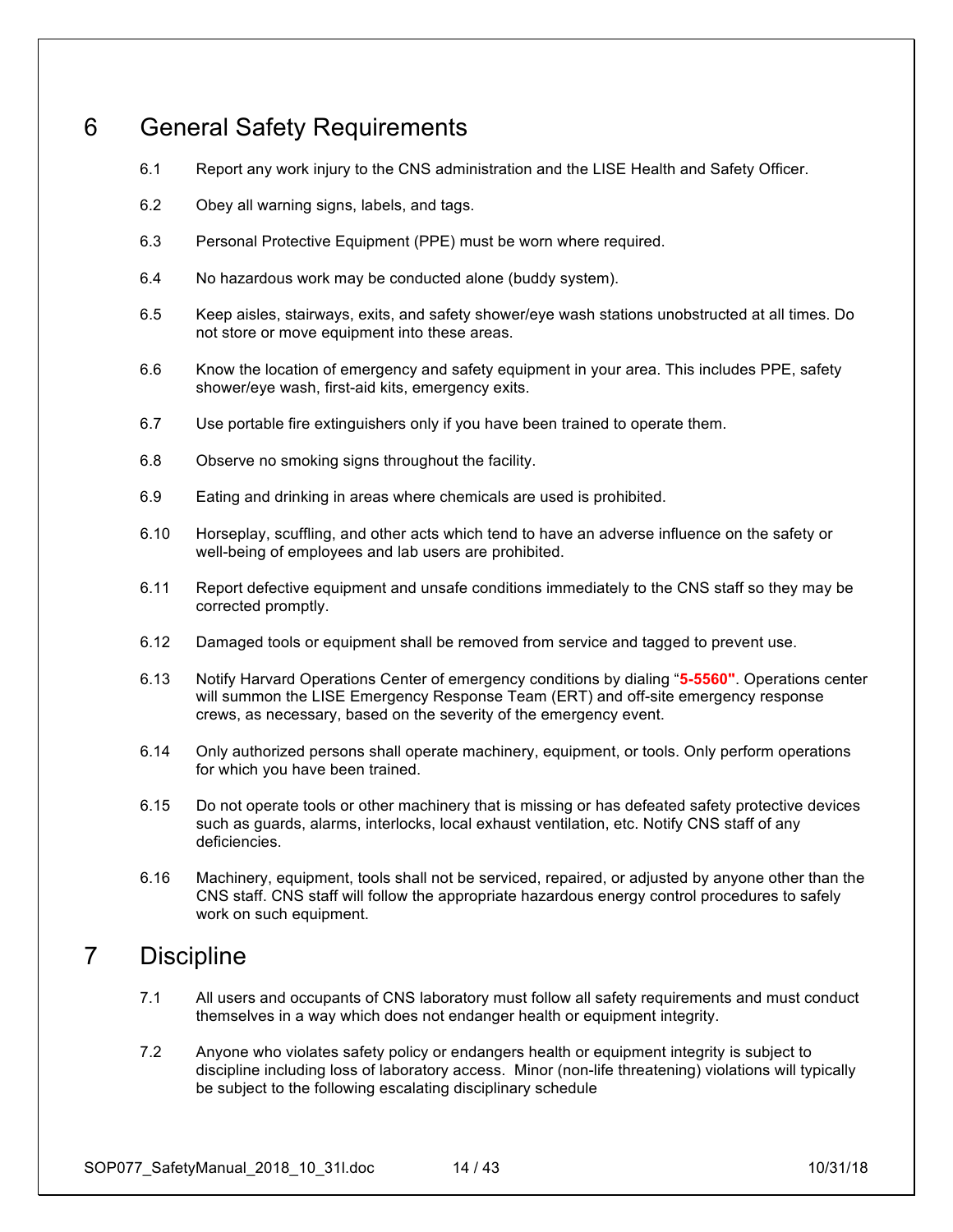- 7.2.1 First offense: Verbal warning to user and advisor. User may be required to repeat training.
- 7.2.2 Second offense: Written warning to user and advisor. User will be required to repeat training.
- 7.2.3 Third offense: Loss of laboratory access for 7 days. Written warning to user and advisor. User will be required to repeat training.
- 7.3 Major and life-threatening offenses will result in immediate loss of laboratory access, with review and final fate determined by the CNS Director.

### 8 Laboratory Access

- 8.1 Only users who have achieved all required room certifications may enter any CNS lab.
- 8.2 For any room which requires swipe card or iris scan access, user may only enter the room after swipe of own card or scan of own eye. HOLDING DOORS FOR OTHERS TO ENTER, OR SHARING SWIPE CARD WILL RESULT IN DISCIPLINARY ACTION.
- 8.3 Only staff members may bring uncertified users into any laboratory space.

## 9 Telephones

- 9.1 Most CNS labs have campus-only phones. These phones are capable of calling 911 and oncampus 5-digit numbers. For phones with off-campus access, dial 9+number except for 911 (no leading 9) for emergencies.
- 9.2 Never handle a telephone with contaminated hands or gloves.
- 9.3 Personal cell phones are allowed in CNS laboratories. Cell phone use is not allowed during hazardous activity. Use of headphones/earbuds is **not** allowed. Photography on the Harvard campus requires University permission.
- 9.4 When using telephone be respectful of those around you. Make phones immediately available in case of emergency.
- 9.5 LISE is equipped with repeaters for Verizon service. Other services may provide poor reception in lower levels.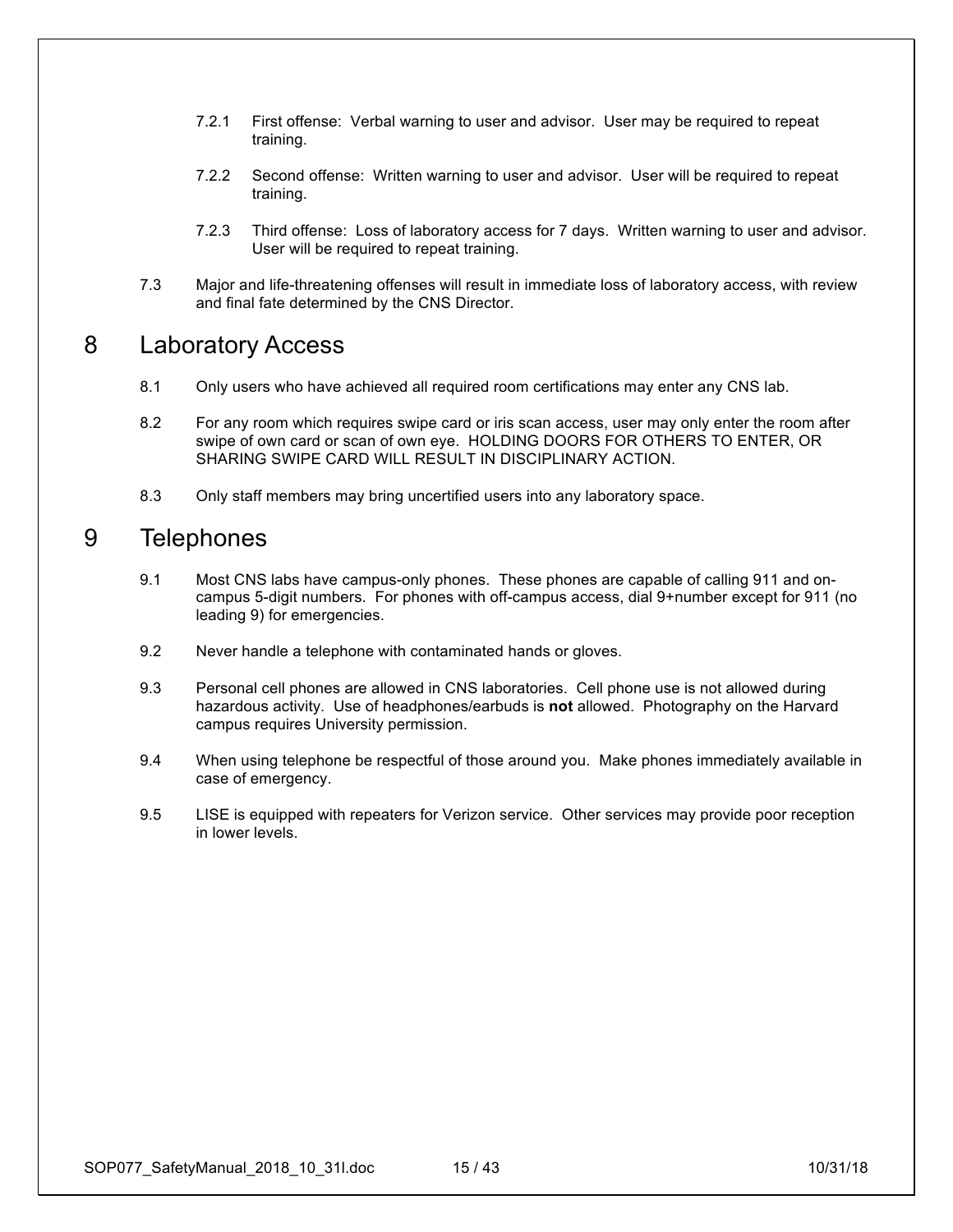# 10 Personal Protective Equipment (PPE) Summary

10.1 Wet Chemistry PPE Requirements are listed in the table below per lab area:

|                                    | <b>Type of Hood</b>                                                      | <b>PPE Requirements</b>                                                                                                                                                                                                                                                                                                                                                                                                                                                                                                             | <b>Chemicals</b>                                                                                                                          |
|------------------------------------|--------------------------------------------------------------------------|-------------------------------------------------------------------------------------------------------------------------------------------------------------------------------------------------------------------------------------------------------------------------------------------------------------------------------------------------------------------------------------------------------------------------------------------------------------------------------------------------------------------------------------|-------------------------------------------------------------------------------------------------------------------------------------------|
| <b>Area</b>                        |                                                                          |                                                                                                                                                                                                                                                                                                                                                                                                                                                                                                                                     |                                                                                                                                           |
| Wet Process Bay<br>Cleanroom       | White Plastic Acid Wet<br><b>Bench</b>                                   | Safety Glasses / Safety Goggles<br>$\bullet$<br>Face Shield required at all times<br>$\bullet$<br>while working at these two acid<br>benches.<br><b>Blue Apron</b><br>$\bullet$<br>Yellow Chemical gloves over the<br>white nitrile                                                                                                                                                                                                                                                                                                 | Various Acids (HF,<br>Nitric, Sulfuric etc) and<br>Strong Bases (Any<br><b>Hydroxide Solutions</b><br>etc)                                |
| Wet Process Bay<br>Cleanroom       | <b>Stainless Steel</b><br><b>Solvent Wet Benches</b>                     | Safety Glasses / Safety Goggles<br>$\bullet$<br>Face shield must be worn when<br>$\bullet$<br>pouring from any one gallon<br>container.<br>Blue 16 inch nitrile glove over the<br>beige nitrile glove.<br>When pouring from one gallon<br>bottles of developers that contain<br>tetramethyl ammonium hydroxide<br>(ie MF-CD 26, MF 319, 300 MIF,<br>726 MIF) or bottles that n-methyl<br>pyrrolidone (Remover PG, Baker<br>PRS 3000) or bottles of<br>hexamethyl disilazane (HMDS).                                                 | IPA, Acetone,<br>Methanol, n-methyl<br>pyrolidinone (PG<br>Remover, Baker PRS<br>3000), propylene<br>glycol monomethyl<br>ether acetate,a |
| Photo Lithography<br>Bay Cleanroom | <b>Stainless Steel and</b><br><b>White Plastic Wet</b><br><b>Benches</b> | Safety Glasses / Safety Goggles<br>$\bullet$<br>Face Shield when pouring from<br>$\bullet$<br>any one gallon container and<br>when spinner is in operation.<br>Blue 16 inch nitrile gloves over<br>$\bullet$<br>the beige nitrile gloves.<br>When pouring from one gallon<br>$\bullet$<br>bottles of developers that contain<br>tetramethyl ammonium hydroxide<br>(ie MF-CD 26, MF 319, 300 MIF,<br>726 MIF) or bottles that n-methyl<br>pyrrolidone (Remover PG, Baker<br>PRS 3000) or bottles of<br>hexamethyl disilazane (HMDS). | MIF Developers,<br>CD26, CD 30, IPA,<br>Methanol, Acetone                                                                                 |
| Any Spinner Benches                | <b>Stainless Steel Wet</b><br><b>Benches</b>                             | Safety Glasses / Safety Goggles<br>$\bullet$<br>Face Shield- when substrates<br>$\bullet$<br>are spinning and when pouring<br>from any one gallon container.<br>Blue 16 inch nitrile gloves over<br>the beige nitrile gloves.<br>When pouring from one gallon<br>bottles of developers that contain<br>tetramethyl ammonium hydroxide<br>(ie MF-CD 26, MF 319, 300 MIF,<br>726 MIF) or bottles that n-methyl                                                                                                                        | Photoresists and<br>spinning substrates                                                                                                   |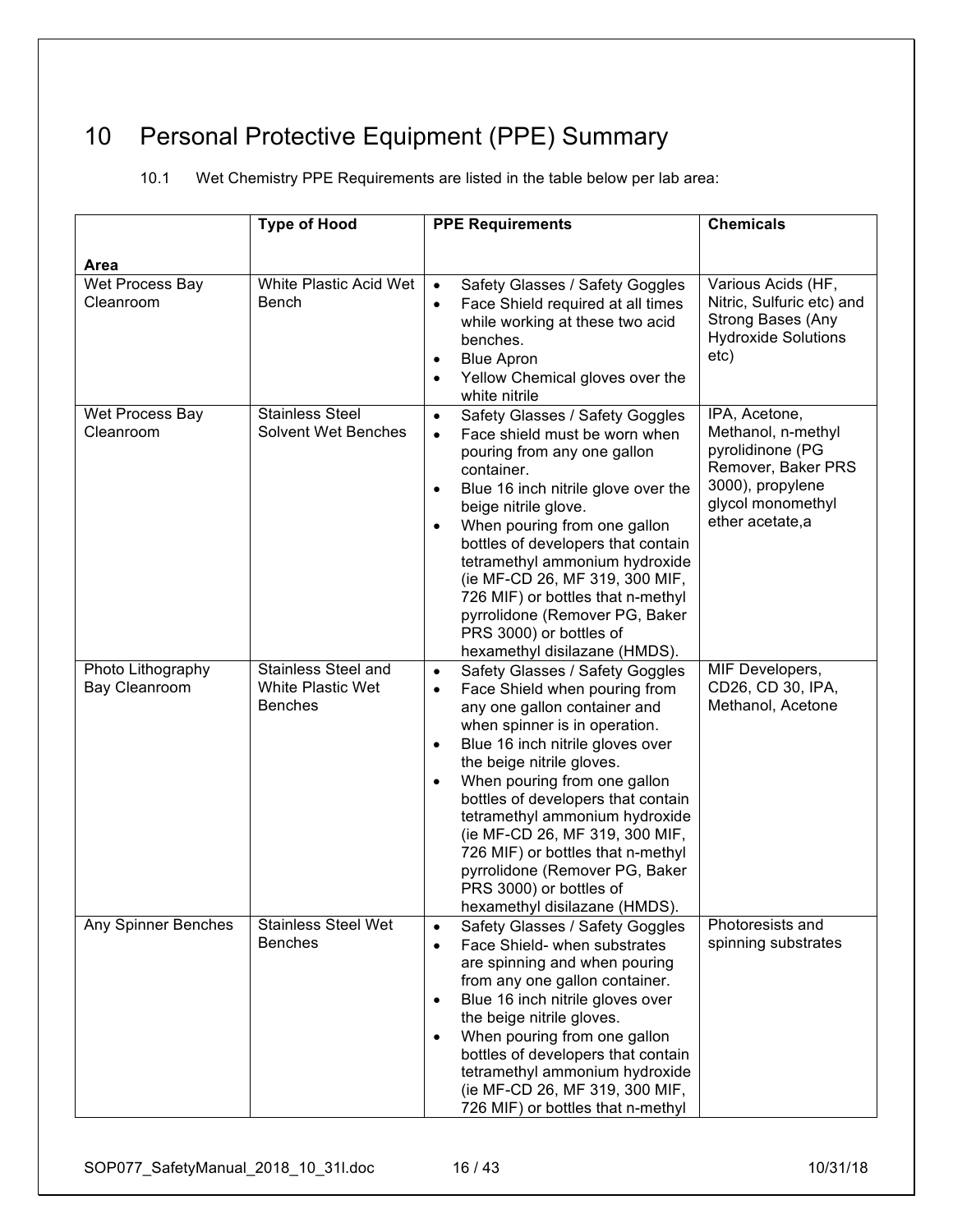| E-beam Lithography<br>Bay Cleanroom     | <b>Stainless Steel Wet</b><br><b>Benches</b> | pyrrolidone (Remover PG, Baker<br>PRS 3000) or bottles of<br>hexamethyl disilazane (HMDS).<br>Safety Glasses / Safety Goggles<br>$\bullet$<br>Face Shield- when pouring from<br>$\bullet$<br>any one gallon container and<br>when spinner is in operation.<br>Blue 16 inch nitrile gloves over<br>$\bullet$                                                                                                                                                                                                                                                                            | Photoresists                                                                                                            |
|-----------------------------------------|----------------------------------------------|----------------------------------------------------------------------------------------------------------------------------------------------------------------------------------------------------------------------------------------------------------------------------------------------------------------------------------------------------------------------------------------------------------------------------------------------------------------------------------------------------------------------------------------------------------------------------------------|-------------------------------------------------------------------------------------------------------------------------|
|                                         |                                              | the beige nitrile gloves.<br>When pouring from one gallon<br>$\bullet$<br>bottles of developers that contain<br>tetramethyl ammonium hydroxide<br>(ie MF-CD 26, MF 319, 300 MIF,<br>726 MIF) or bottles that n-methyl<br>pyrrolidone (Remover PG, Baker<br>PRS 3000) or bottles of<br>hexamethyl disilazane (HMDS).                                                                                                                                                                                                                                                                    |                                                                                                                         |
| <b>North Materials</b><br>Synthesis G06 | <b>Stainless Steel Wet</b><br><b>Benches</b> | Safety Glasses / Safety Goggles<br>$\bullet$<br>Face Shield- when pouring from<br>$\bullet$<br>any one gallon container or when<br>substrates are spinning on<br>spinner.<br>Blue 16 inch nitrile gloves over<br>$\bullet$<br>the beige nitrile gloves.<br>When pouring from one gallon<br>$\bullet$<br>bottles of developers that contain<br>tetramethyl ammonium hydroxide<br>(ie MF-CD 26, MF 319, 300 MIF,<br>726 MIF) or bottles that n-methyl<br>pyrrolidone (Remover PG, Baker<br>PRS 3000) or bottles of<br>hexamethyl disilazane (HMDS).<br>White Tyvek lab coat<br>$\bullet$ | <b>Solvents</b>                                                                                                         |
| <b>North Materials</b><br>Synthesis G06 | <b>White Plastic Wet</b><br><b>Benches</b>   | Safety Glasses / Safety Goggles<br>$\bullet$<br>Face Shield when working with<br>$\bullet$<br>acids and strong bases.<br><b>Blue Apron</b><br>$\bullet$<br>Yellow Chemical gloves over the<br>$\bullet$<br>white nitrile                                                                                                                                                                                                                                                                                                                                                               | Various Acids<br>(Hydrofluoric, Nitric,<br>Sulfuric etc) and<br>Strong Bases (Any<br><b>Hydroxide Solutions</b><br>etc) |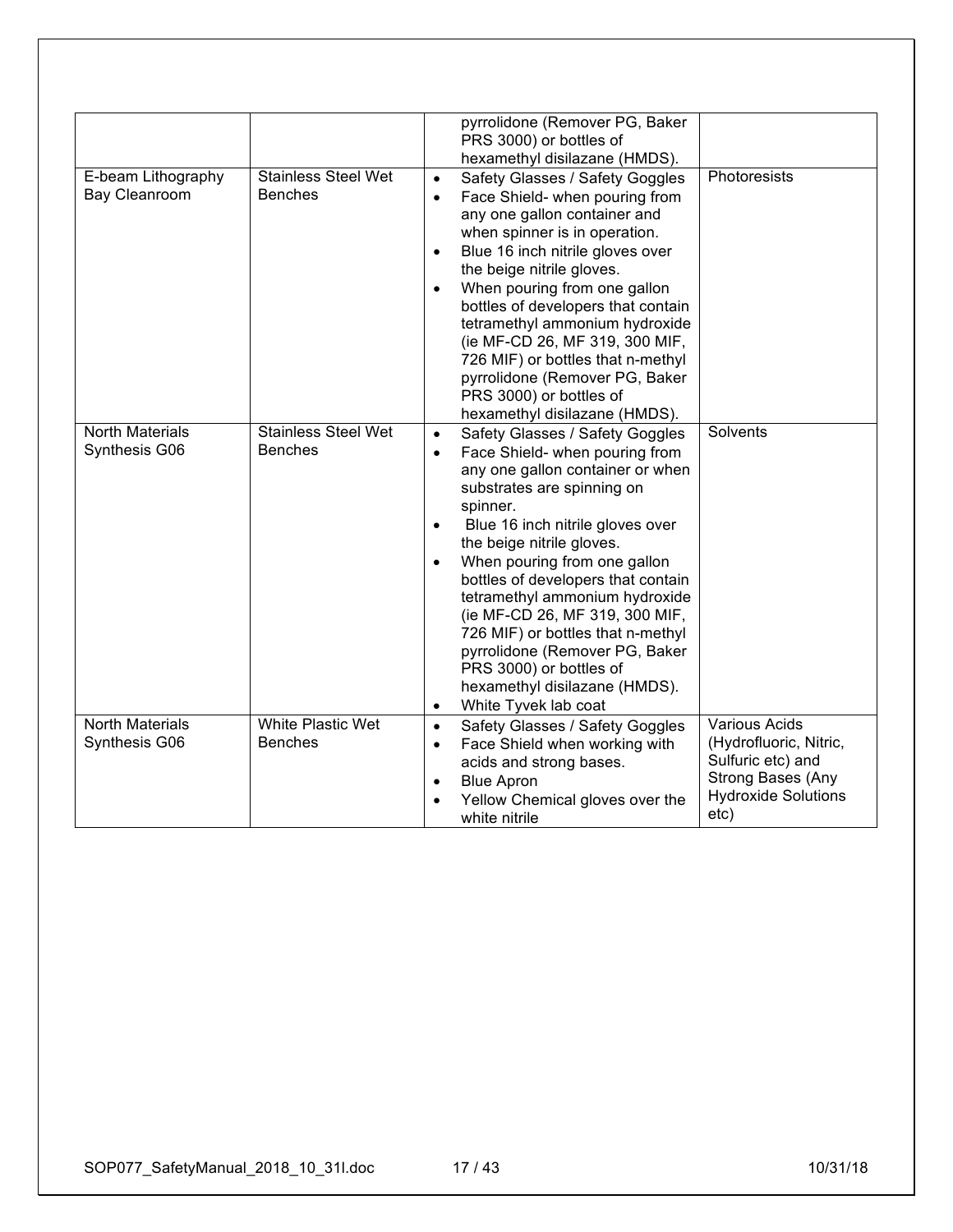| <b>North Material</b><br>Synthesis G06              | Nano High Efficiency<br>Particulate Air filter<br>hood | Safety Glasses / Safety Goggles<br>$\bullet$<br>Face shield when pouring from<br>$\bullet$<br>any one gallon container.<br>White Lab coat<br>$\bullet$<br><b>Standard White Nitrile</b> | Nanoparticles (dry and<br>in solution). |
|-----------------------------------------------------|--------------------------------------------------------|-----------------------------------------------------------------------------------------------------------------------------------------------------------------------------------------|-----------------------------------------|
| <b>North Materials</b><br>Synthesis G05 bio<br>room | <b>Bio Hoods (Biosafety</b><br>Cabinets)               | Safety Glasses/safety goggles<br>White Nitrile gloves<br>Lab coat                                                                                                                       |                                         |
| Imaging Sample Prep<br><b>B15A</b>                  | Chemical Fume hood                                     | Safety Glasses / Safety Goggles<br>Face Shield when pouring from<br>any one gallon container.<br><b>Standard White Nitrile gloves</b>                                                   | Solvents                                |
| All Areas of CNS                                    | LN <sub>2</sub> dewars                                 | Face shield and cryo-gloves                                                                                                                                                             | Liquid Nitrogen                         |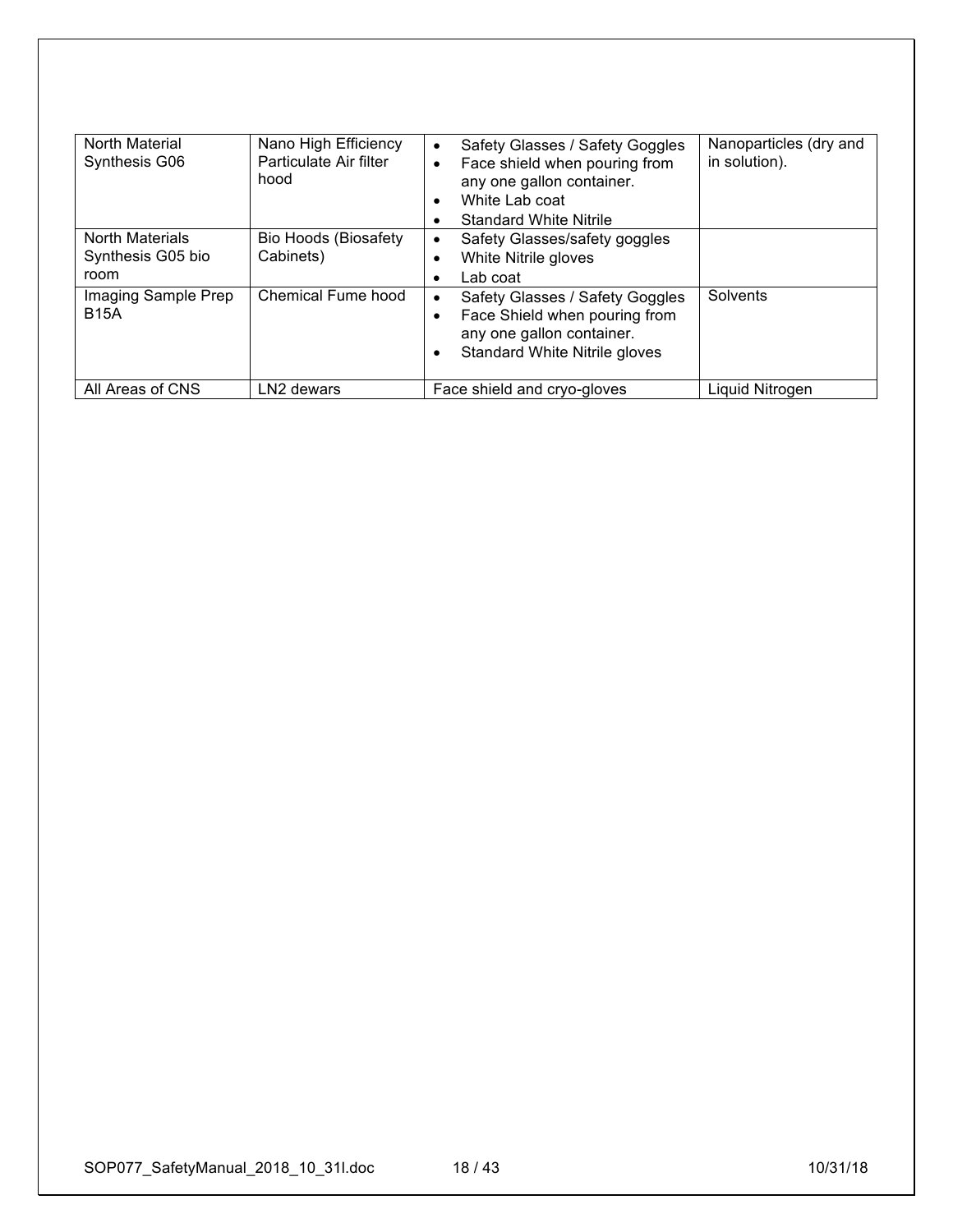- 10.2 Inspect PPE before each use. If damaged, contaminated, or breakthrough is suspected, discard it and obtain new PPE. Rinse gloves with DI water before disposal if contaminated.
- 10.3 Safety glasses are required in all CNS labs when working at wet benches. If you wear prescription safety glasses you must place oversized safety glasses over your prescription glasses any time working at **any** wet bench.
- 10.4 Footwear: Open toed or open heel shoes and sandals are not allowed in any CNS laboratories Legs must be covered while working in CNS labs that contain liquid chemicals.
- 10.5 Maintain PPE free of chemical residues. Rinse and dry-off chemicals spilled onto gloves and face shields. If apron becomes contaminated wipe off chemical with wet wipe and then dispose of it in the waste receptacle.
- 10.6 Do not leave gloves unattended on top of wet benches, chemical dispense cabinets, floor, equipment, or other work surfaces.
- 10.7 Dispose of chemical gloves in the appropriate debris can at the end of each day or whenever they become contaminated. Before disposing, always rinse gloves.
- 10.8 Chemical apron coats (blue) and face shields shall be clean and stored on the available hooks within the PPE storage cabinet or at the point of use.
- 10.9 Blue Apron Sizes: Depending on the manufacturer, the size of the PVC coat apron can be determined by where you got them in the PPE bin. The bins should be labeled Small, Regular and Large.
- 10.10 The sequence to don (put on) & doff (remove) chemical personal protective equipment is as follows:

10.10.1 **Don sequence**:

| 10.10.1.1 | Apron |
|-----------|-------|
|-----------|-------|

- 10.10.1.2 Face shield
- 10.10.1.3 Outer gloves

### 10.10.2 **Doff (Removal) sequence**:

- 10.10.2.1 Outer gloves
- 10.10.2.2 Face shield
- 10.10.2.3 Apron

## 11 Safety Data Sheets

11.1 Safety Data Sheets (SDS) are available for all hazardous substances approved for use in CNS laboratories. SDS's for all manufacturing-related chemicals and available on the Harvard EHS website https://www.ehs.harvard.edu/news/material-safety-data-sheets-msds if you have a valid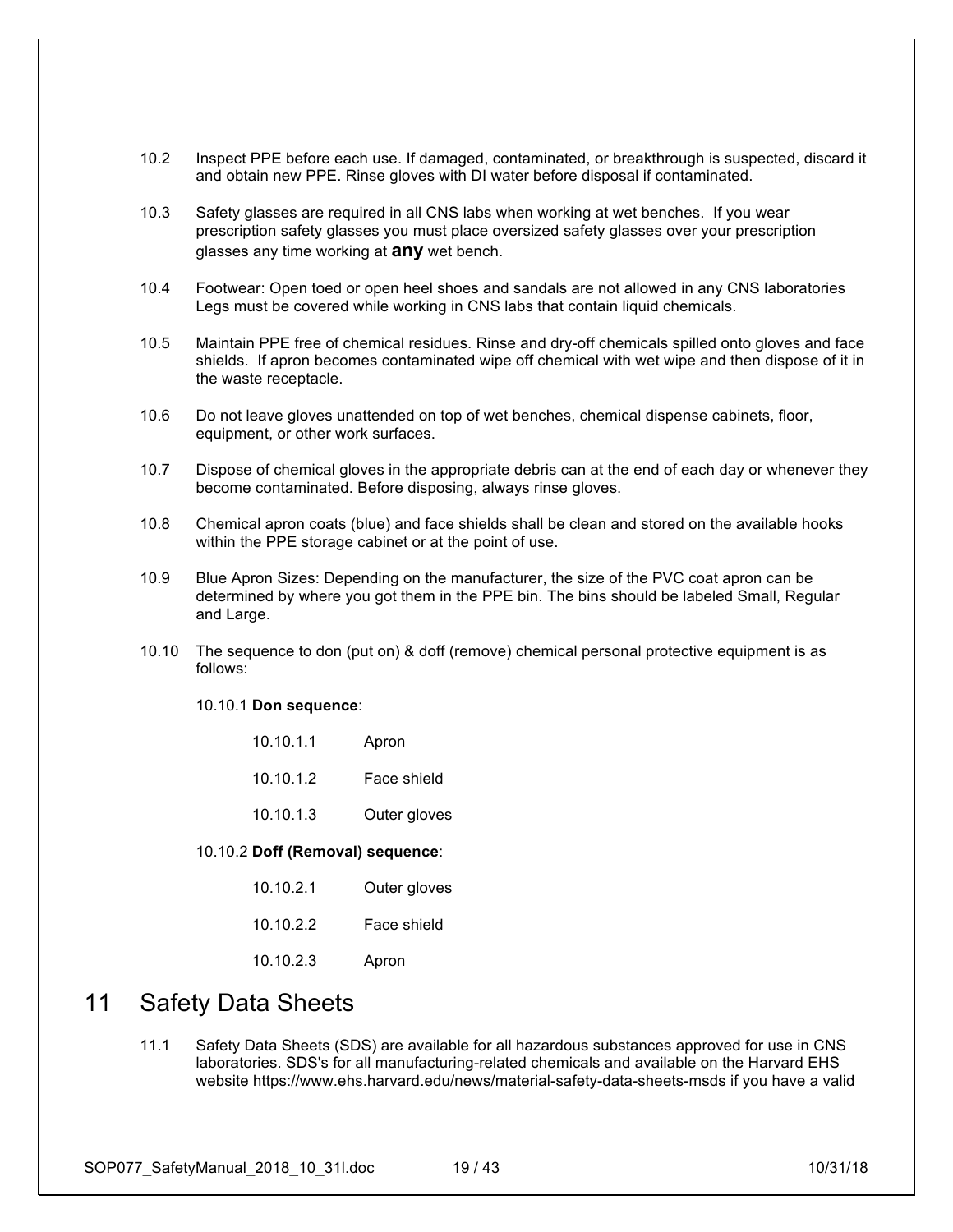Harvard Key ID. Some Hard copies of SDS's are maintained at the Fire Command Center at entrance to LISE/McKay.

11.2 If you have trouble locating a MSDS, contact LISE Health and Safety Officer at 495-1290 or any one on the CNS staff.

### 12 Chemical Safety Rules

- 12.1 CNS laboratories use a number of chemicals including acids, bases, solvents, oxidizers, and compressed gases. These hazardous materials pose both physical and chemical hazards to personnel. To minimize such hazards to employees, engineering control methods are utilized to the extent possible where hazardous materials are used. Strict adherence to established work methods and donning of personal protective equipment provides additional control measures to prevent individual exposure to these hazardous materials.
- 12.2 New Materials Request
	- 12.2.1 Before any new material (biological, chemical, nanoparticle, or solid material to be grinded) is brought into the CNS facility the "Material Request Form FM006 must completed and sent to CNS Administration in room 306 for EHS approval. This form is located on the CNS website.
- 12.3 Chemical Storage
	- 12.3.1 Store chemicals in the proper chemical storage cabinet. There are two types of chemical storage cabinets located in CNS laboratories: Blue for acids and bases, and Yellow for flammables. Verify proper storage area for any chemical with laboratory staff.
	- 12.3.2 **Acids** -- Chemicals with a low pH. Corrosive to skin and eyes. Some have strong vapors. Stored under white acid wet benches or in **Blue** cabinets located in chases or in blue corrosive cabinets in other CNS lab spaces outside the cleanroom.
	- 12.3.3 **Bases** -- Chemicals with a high pH. Corrosive to skin and eyes. Some have strong vapors. Stored under white acid wet benches or in **Blue** cabinet. Must be stored in a separate secondary container if stored in same cabinet as acids.
	- 12.3.4 **Solvents/Flammable** -- Materials that burn. Irritating to eyes and skin. Most have strong vapors. Stored under steel solvent wet benches or in **Yellow** cabinet. No storage of flammable liquids in the basement areas of LISE is allowed. Only a limited amount of squirt bottles is allowed in the basement areas and only in fume hood.
	- 12.3.5 **Oxidizers** -- Materials that oxidize. Corrosive to skin and eyes. Some with vapors. Oxidizers will be stored in the blue cabinet with acids. Nitric acid must be stored in its own secondary container. It is an oxidizer and a strong acid.
	- 12.3.6 Acids, bases, and flammables must be stored separately. Oxidizers must **not** be stored with flammables. Abide by the general safety rules as posted on each chemical storage cabinet.
	- 12.3.7 **In the Cleanroom:** A chemical supply vendor and/or CNS staff stocks chemical storage cabinets to ensure chemical compatibility. It is essential that chemical bottles (full, empty, or partially full) are returned to the same storage cabinet to ensure that incompatible chemicals are not stored together.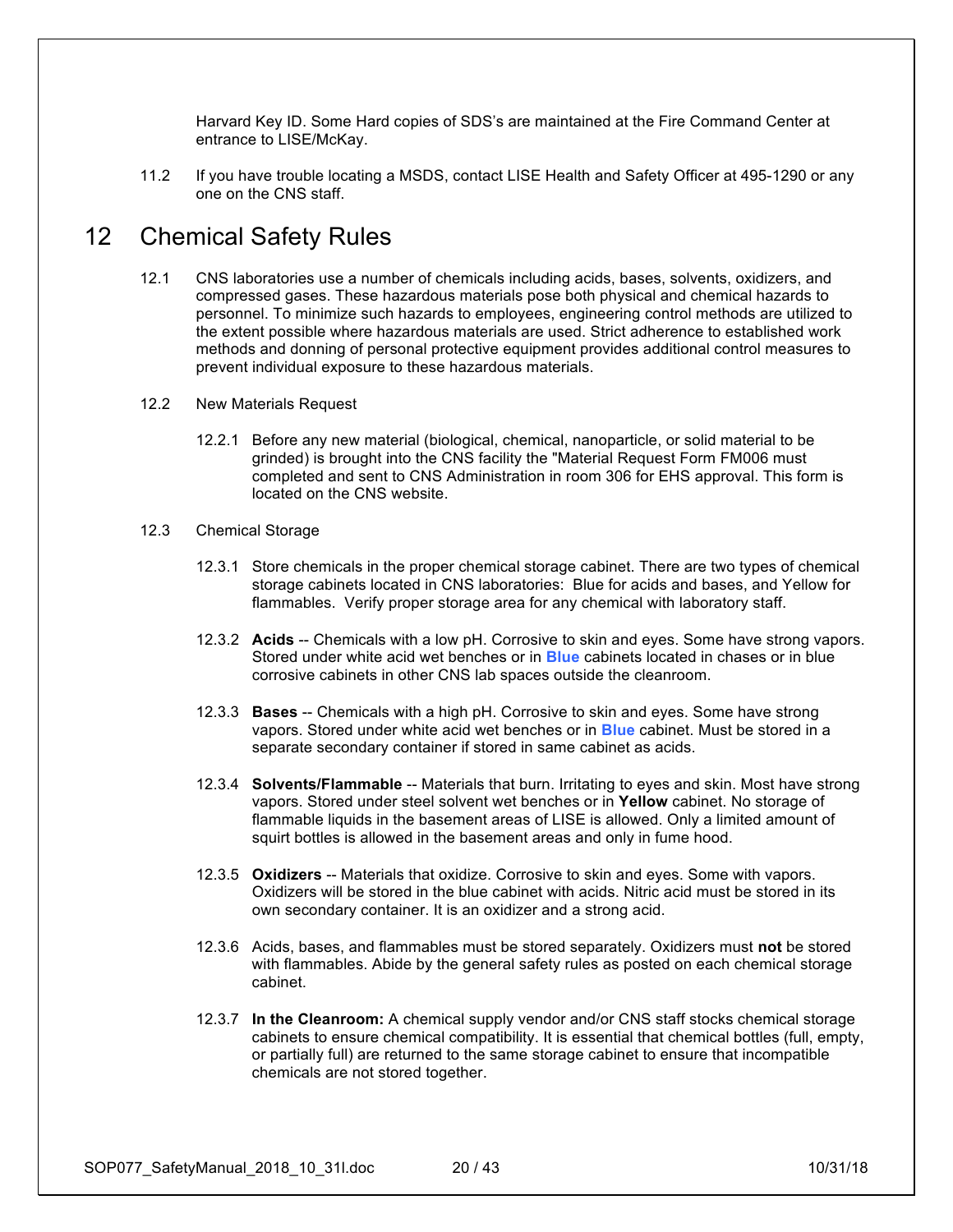- 12.3.8 **In the basement lab or the surrounding ground floor labs:** CNS staff will stock these cabinets.
- 12.3.9 Tightly cap and store all chemical bottles in designated storage cabinets until ready to use.
- 12.3.10 Keep all storage cabinets closed and handles latched when not in use.
- 12.3.11 Squeeze bottles may be used on for the following chemicals, and only in labeled containers: water, methanol, IPA, acetone and Propylene glycol methyl ethyl acetate (PGMEA). Squeeze bottles with flammable materials must be stored in a vented chemical hood. Be aware that squeeze bottles can leak significant amounts as a result of pressure of temperature change; do not store near ignition source.

#### 12.4 Chemical Labeling

- 12.4.1 All chemical containers must be labeled with the identity of the material and the physical health hazards presented by the material. If a container is not labeled, do not handle it. Notify the CNS staff immediately when an un-labeled container is found.
	- 12.4.1.1 Label must include full chemical name.
- 12.4.2 When labeling beakers make sure you use chemical name and contact information (this includes user name, date of experiment, user telephone number) on the beaker or on a clean room compatible wipe placed in front of the container.
- 12.4.3 Always read the label of a chemical container before handling.
- 12.5 Chemical Transportation
	- 12.5.1 Carry only one chemical bottle per hand at a time to prevent bodily injury due to strain and to prevent a chemical spill due to dropping of the bottle(s). Always use the handle or carry pail to carry the bottle. Use the available chemical transportation cart when moving multiple bottles of chemicals.
	- 12.5.2 Corrosive chemicals in glass bottles (i.e., Nitric Acid, Etchants, Resists and some developers) must be transported using the available rubber or plastic bottle carriers if leaving wet bench area.
	- 12.5.3 Do not transport chemical containers unless the caps are tight.
- 12.6 Chemical Use
	- 12.6.1 All chemicals must be handled in wet benches or in some exhausted enclosure.
	- 12.6.2 Chemicals are to be handled and mixed only by personnel who are authorized and are wearing the appropriate personal protective equipment.
	- 12.6.3 Open chemical containers cautiously. Point the top of the container away from your face and body. Pressure may have developed inside the containers during transport.
	- 12.6.4 When pouring chemicals, pour slowly in a controlled manner to avoid splashing.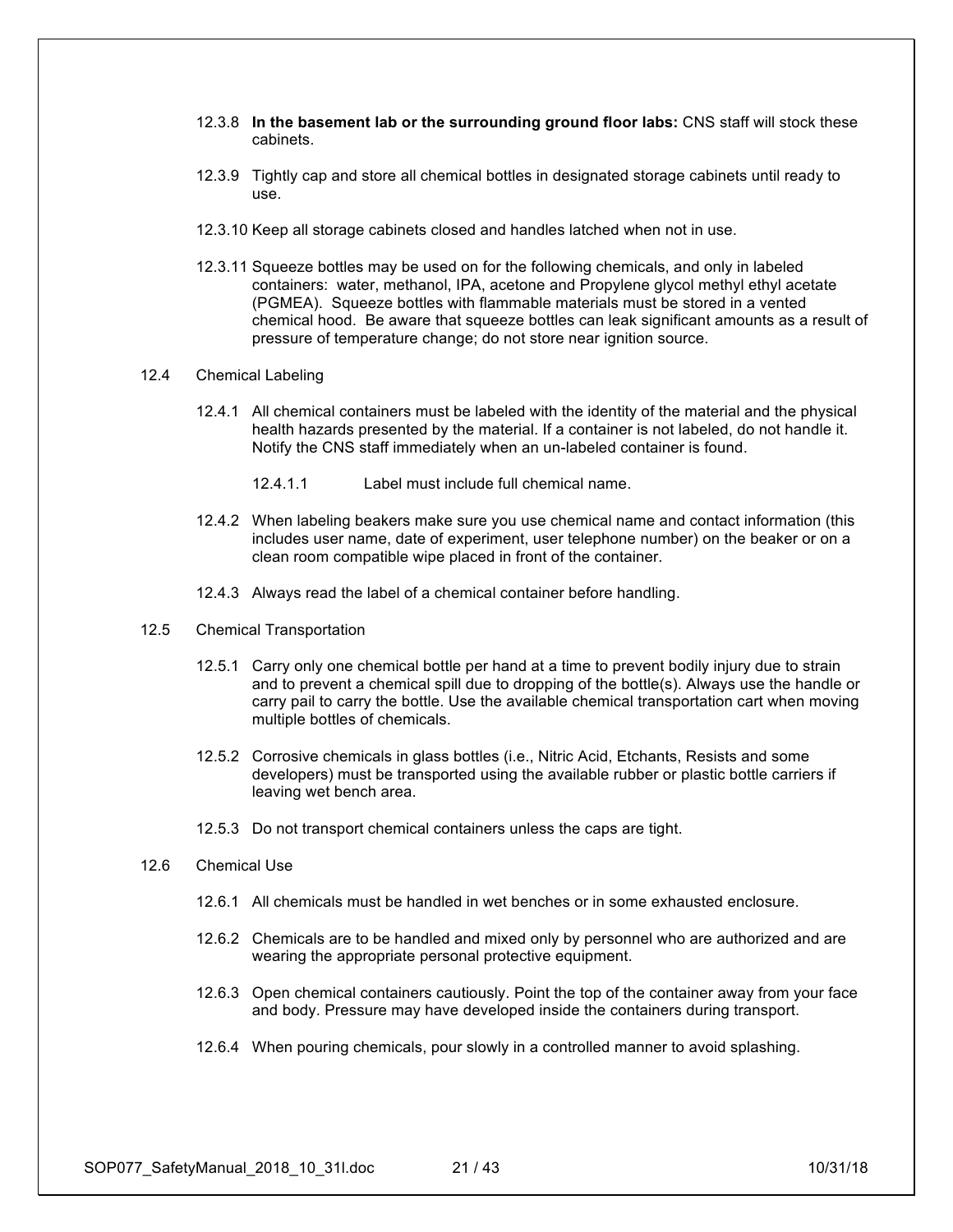- 12.6.5 After pouring chemicals from bottles, wipe the neck of the bottle clean to prevent the chemical from dripping down the side of the bottle and damaging work surfaces or personnel.
- 12.6.6 "Always Add Acid" **(AAA)** to water, never the reverse.
- 12.6.7 Do not mix a solvent with an acid or mix an acid and a base. Solvents and oxidizers must never be stored or mixed. These chemical groups are incompatible and can react violently.
- 12.6.8 Immediately clean up chemical residues on work surfaces. Clean up with wipes and place in appropriate waste debris cans located in the wet benches.
- 12.6.9 When bottles are completed they must be properly cleaned and disposed of. Details will be provided during laboratory room orientation.
- 12.6.10 To reduce possibility of fire or explosion chemicals can only be heated to less than 10 degrees of flash point of that chemical (Class I liquids-flashpoints below 73F can never be heated on hot plates---acetone, Isopropyl alcohol, MIBK/IPA etc)

## 13 Physical and Health Hazards of Chemicals

- 13.1 **Carcinogen**: Carcinogens are materials that are known or suspected of causing cancer after repeated exposure over a long period of time. Examples include: Inorganic arsenic, chloroform, formaldehyde, hexavalent chromium, asbestos, diesel exhaust and tobacco smoke. Trichloroethylene is a suspect carcinogen.
- 13.2 **Combustible**: A material that is capable of burning and will ignite only if heated. The temperature necessary before a fire could be started is called the flash point. Examples include: Photoresists and N-Methyl-2-Pyrollidone (NMP).
- 13.3 **Corrosive**: Corrosives cause permanent damage or burns to the eyes, skin, or mucous membranes such as the inside of the nose or mouth. Examples include: hydrofluoric acid, ammonium hydroxide, developers (CD-30, MIF 400), acetic acid, buffered oxide etch (BOE), phosphoric acid, nitric acid, and gold etchant. Hexamethyl disilazane (HMDS) is both a flammable and a corrosive liquid.
- 13.4 **Irritants**: Irritants cause a reversible inflammation of the eyes, skin, or mucous membranes such as the inside of the nose or mouth. Examples include: photoresists, isopropyl alcohol, acetone, and many more.
- 13.5 **Flammable**: A flammable material is capable of burning and will readily ignite at room temperature. Examples include: acetone, isopropyl alcohol, hexamethyldisilazane (HMDS), hydrogen gas, n-butyl acetate.
- 13.6 **Oxidizer**: Oxidizers are materials that readily yield oxygen or other oxidizing gas, or that readily react to promote or initiate combustion of combustible materials. Examples include: hydrogen peroxide, chlorine gas, oxygen, nitrous oxide gas, and nitric acid.
- 13.7 **Pyrophoric**: Pyrophorics are materials that will spontaneously ignite in air at or below a temperature of 130 F. They do not need an ignition source like a flammable or a combustible material. Examples of pyrophorics: silane gas and diborane gas.
- 13.8 **Reproductive Toxin**: Reproductive toxins are materials that can affect the ability to reproduce or can cause birth defects in offspring. Examples include: **n-Methylpyrrolidone (NMP is found in**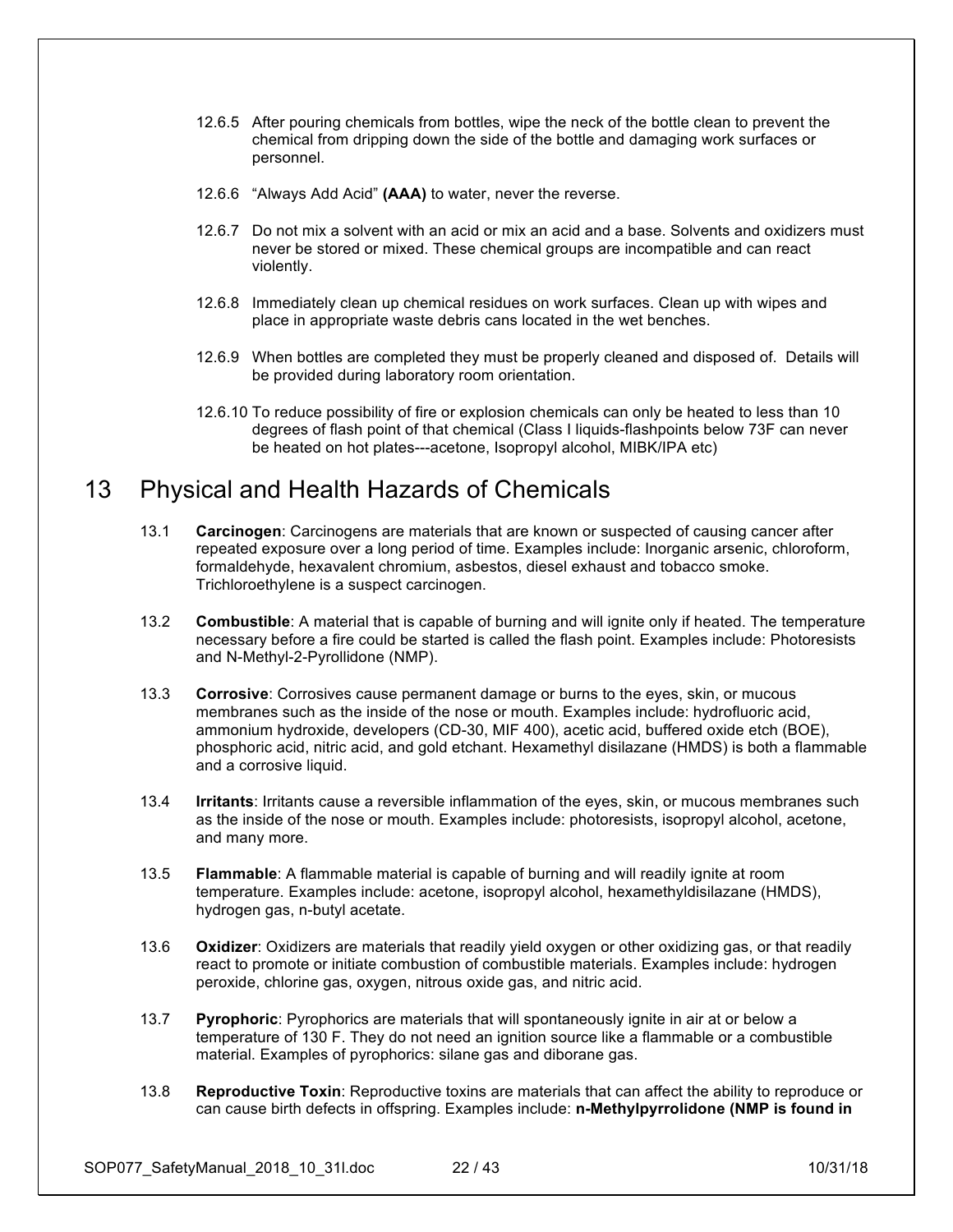**Remover PG, PRS 3000 Resist Stripper, and Microposit Remover 1165**), lead, and carbon monoxide.

- 13.9 **Sensitizer**: Sensitizers can cause an allergic reaction in a sensitive individual. Typically this reaction would be after repeated exposure. Examples: nickel and gold may cause sensitization upon contact with skin.
- 13.10 **Target Organ Effects**: Target organ effects is a general term which applies to a wide variety of potential health affects where a material can affect a certain part of the body. Target organ effects can potentially cover any body system including the lungs, liver, kidney, blood, or central nervous system. Examples include: All hazardous chemicals have an effect on some system of the body.
- 13.11 **Toxic**: Toxic materials are potentially poisonous at low levels of exposure. Highly toxic materials are potentially poisonous at extremely low levels of exposure. Examples include: chlorine gas, diborane gas, phosphine gas, hydrofluoric acid.
- 13.12 **Unstable**: Unstable materials are capable of dangerous reaction, even explosion, caused by excessive heat or pressure.
- 13.13 **Water Reactive**: Water reactive materials are capable of a dangerous reaction when exposed to or mixed with water. Examples include: hexamethyldisilazane (HMDS).

## 14 Chemical Warning Properties

- 14.1 Most chemicals in use in CNS labs have physical properties that alert a person to their presence such as taste, odor, or irritation. Typically, a chemical will be noticed long before it is present at a concentration that is potentially harmful. These chemicals are said to have good warning properties since a person can readily detect the chemical before it is present at a hazardous level.
- 14.2 Some chemicals can be present at levels that are potentially harmful, but lack properties that warn of their presence. These chemicals are said to have poor warning properties since a person could be exposed at potentially harmful levels without any warning. In these cases, continuous chemical detection systems are used that alert a person to the presence of the chemical at potentially hazardous levels.

## 15 Chemical Hazard Classes

- 15.1 **Acids**: Acids are corrosive to skin and eyes causing serious burns. Generally the effect is very quick with the exception of hydrofluoric acid which has a delayed effect. Most acids give off corrosive vapors. Examples of acids are acetic, hydrochloric, hydrofluoric, nitric, phosphoric, 10:1 buffered oxide etch (BOE).
- 15.2 **Bases**: Bases (also called alkali or caustic) are corrosive to skin and eyes causing serious burns. Bases are especially hazardous to the eyes causing permanent damage. Generally the effect is relatively slow starting as a slippery feeling on the skin. Examples of bases are ammonium hydroxide, sodium hydroxide, and tetra methyl ammonium hydroxide (TMAH) found in certain photoresist developers (CD 30, MIF developers).
- 15.3 **Oxidizers**: A material that can start or increase a fire by donating oxygen. They can also cause severe skin or eye irritation or even burns. Examples of oxidizers: hydrogen peroxide, oxygen gas, nitric acid.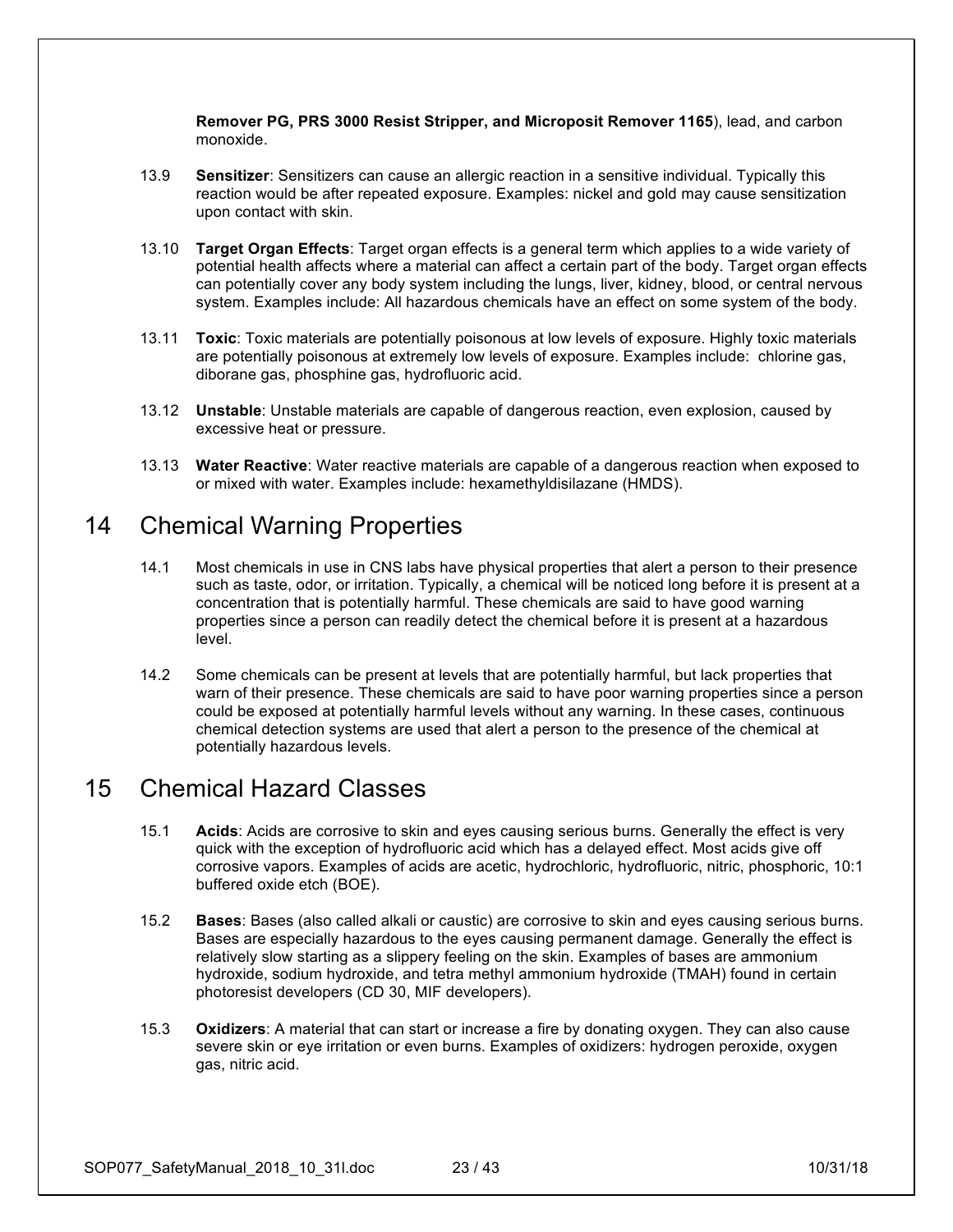15.4 **Solvents**: Solvents are liquids used to dissolve other materials. They are typically irritating to skin and eyes and give off strong vapors. Inhalation can cause headaches or dizziness. Most solvents are flammable or combustible liquids. Examples of solvents are acetone, isopropyl alcohol, hexamethyldisilazane (HMDS), n-butyl acetate, n-Methylpyrrolidone (NMP) and photoresists.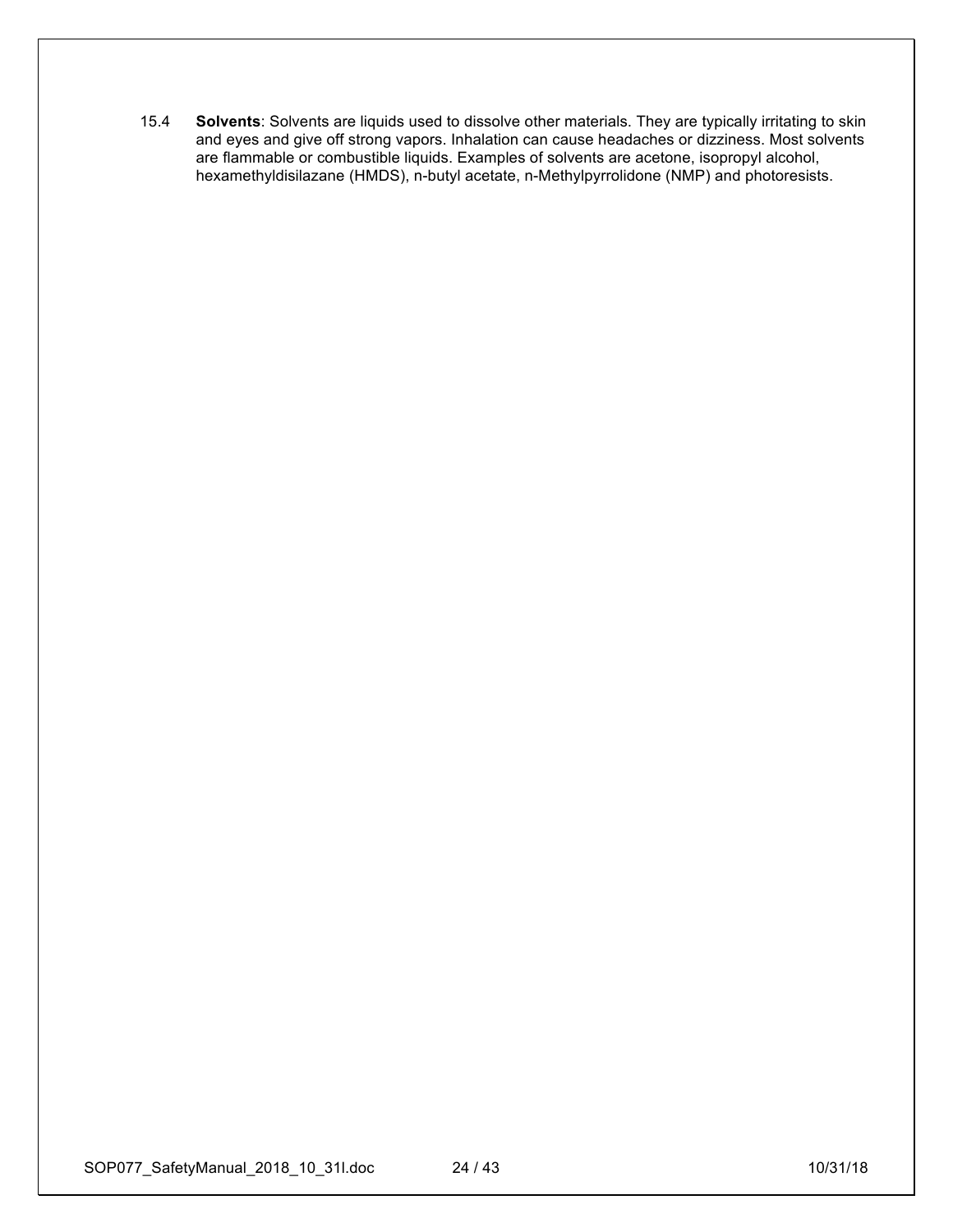## 16 Compressed Gases

- 16.1 Compressed gases are all hazardous due to their storage pressure. Most can cause suffocation in the event of a large release in a confined area. Compressed gases can be "inert" presenting very little, if any, health hazard or they can have a variety of hazards including flammable, corrosive, pyrophoric, oxidizing, or toxic. Examples of compressed gases are ammonia, argon, boron trichloride, silane, forming gas (hydrogen-nitrogen mixture), freons, hydrogen, nitrogen, and silicon tetrafluoride.
- 16.2 The gases used within the facility for processing are generally supplied under high pressure from steel compressed gas cylinders. In most cases, these cylinders are housed in special gas cabinets and fitted with a variety of high purity valves, regulators and flow control devices. Gas cylinders must be treated with respect in all cases. An enormous amount of energy is stored in the compressed gas. In addition, many of these gases are toxic, or at least severely corrosive.
- 16.3 Compressed Gas Hazards
	- 16.3.1 Before using a tool that utilizes compressed gas or cryogenic liquid, read the appropriate Material Safety Data Sheet and understand the properties of the product and the precautions to be taken.
	- 16.3.2 Primary hazards associated with compressed gases and cryogenic liquids include asphyxiation, fire/explosion, chemical burns, chemical poisoning, cold burns, high pressure, and sprains/strains/falls/bruises/broken bones due to improper handling.
	- 16.3.3 Compressed gases fall into many different hazard classes. Gases can fall into more than one hazard class. Hazard classes and examples of gases used at the LISE CNS facility are as follows:
		- 16.3.3.1 **Inert / Simple Asphyxiant** such as argon, helium, nitrogen and sulfur hexafluoride.
		- 16.3.3.2 **Corrosive** such as ammonia, boron trichloride, chlorine, hydrogen bromide.
		- 16.3.3.3 **Toxic** such as chlorine, boron trichloride.
		- 16.3.3.4 **Highly Toxic** such as diborane, phosphine.
		- 16.3.3.5 **Flammable** such as hydrogen and methane.
		- 16.3.3.6 **Pyrophoric** such as silane (it spontaneously ignites in air at concentrations between 4% and approximately 90%).
		- 16.3.3.7 **Oxidizing** such as chlorine, nitrous oxide, oxygen.
- 16.4 Cylinder Handling
	- 16.4.1 Only CNS staff are permitted to change gas cylinders.
	- 16.4.2 All cylinders must be properly labeled and the contents identified.
	- 16.4.3 Separate full and empty cylinders.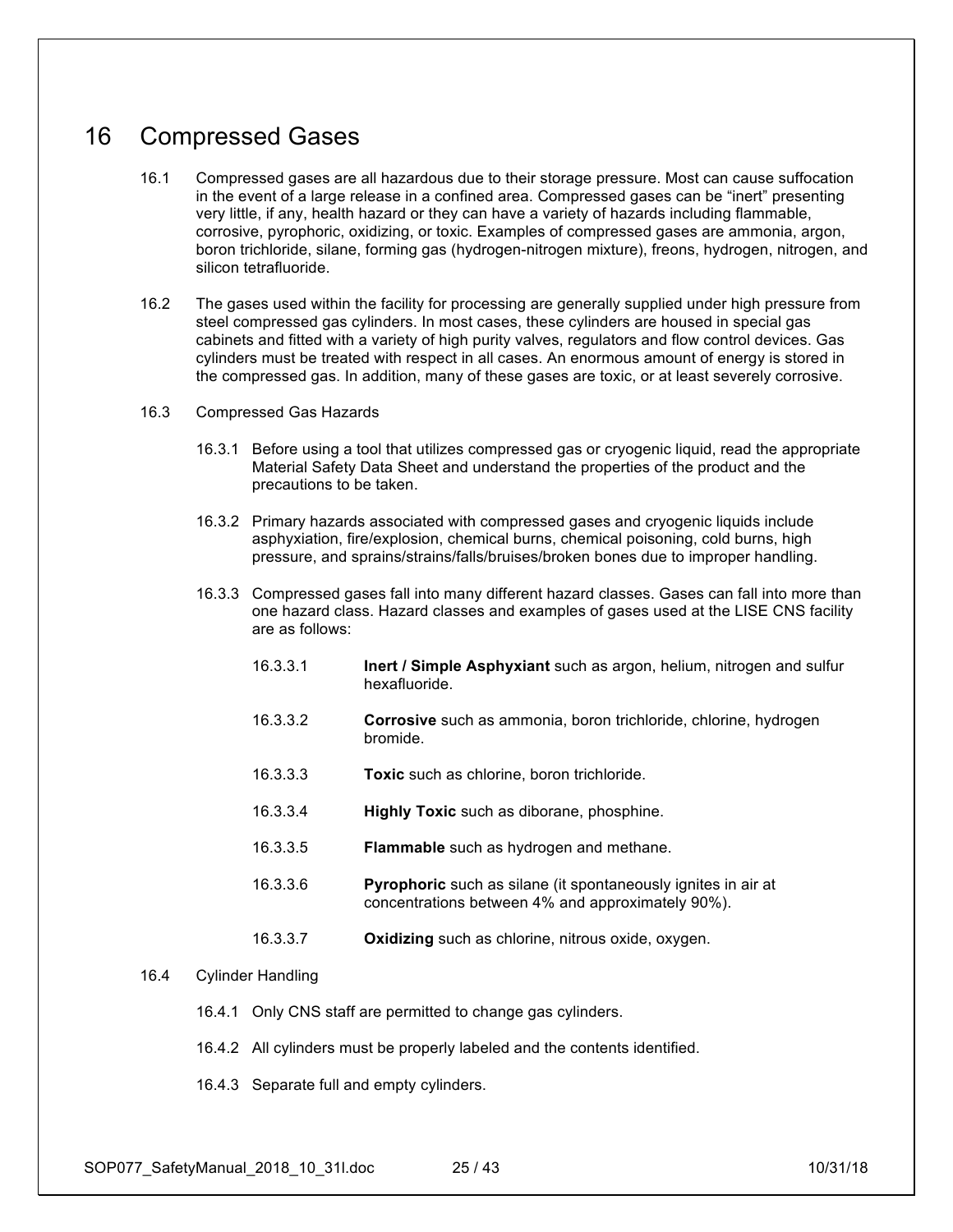- 16.4.4 Arrange full cylinders so that old stock is used first.
- 16.4.5 Cylinders considered empty should be labeled EMPTY.
- 16.4.6 Always store cylinders (full or empty) in their upright position and secured to prevent tipping.
- 16.4.7 Do not drop cylinders or permit them to strike each other. Never subject cylinders to abnormal mechanical shocks that may cause damage to their valves or pressure relief devices.
- 16.4.8 Never drag, drop, roll or slide cylinders. Cylinders shall be moved using a suitable hand truck.
- 16.4.9 When not in use, the cylinder valve shall be closed, the regulator removed, and the valve protection cap installed.
- 16.4.10 Use only regulator compatible with the cylinder and gas. Mismatches can be dangerous!
- 16.4.11 A regulator should be attached to a cylinder without forcing the threads. A poor fit indicates that the regulator is not the proper one.
- 16.4.12 Faulty or leaky cylinders should be labeled and removed from the working area by trained personnel only and reported immediately to the Emergency Response Team (ERT) at LISE. Call 5-5560.

### 17 Incompatible Chemicals

17.1 Below find a PARTIAL listing of chemical incompatibilities. If unsure about compatibility, ask before mixing.

| <b>Chemical</b>                   | <b>Chemical Incompatible with:</b>                    |
|-----------------------------------|-------------------------------------------------------|
| Acetic Acid                       | Nitric acid, propylene glycols, peroxides, and        |
|                                   | permanganates                                         |
| <b>Ferric Chloride</b>            | Aluminum                                              |
| Hydrogen Peroxide                 | Copper, chromium, iron, alcohols, acetone, organics   |
| Mercury                           | Ammonia                                               |
| Nitric Acid                       | Photo-resists developers, acetic acid, flammable      |
|                                   | liquids, flammable gases                              |
| All Acids                         | All bases (potassium cyanide, potassium hydroxide,    |
|                                   | sodium hydroxide, ammonium hydroxide etc)             |
| Oxidizers (Permanganates,         | Flammable liquids, organic materials, reducing agents |
| inorganic peroxides, persulfates, | (ex zinc, alkaline metals, formic acid)               |
| perchlorates)                     |                                                       |
| Water Reactives (sodium,          | Water                                                 |
| potassium, metal hydrides,        |                                                       |
| hydrolysable halides)             |                                                       |
| Nano-Strip                        | Solvents                                              |
| <b>Sulfuric Acid</b>              | Solvents                                              |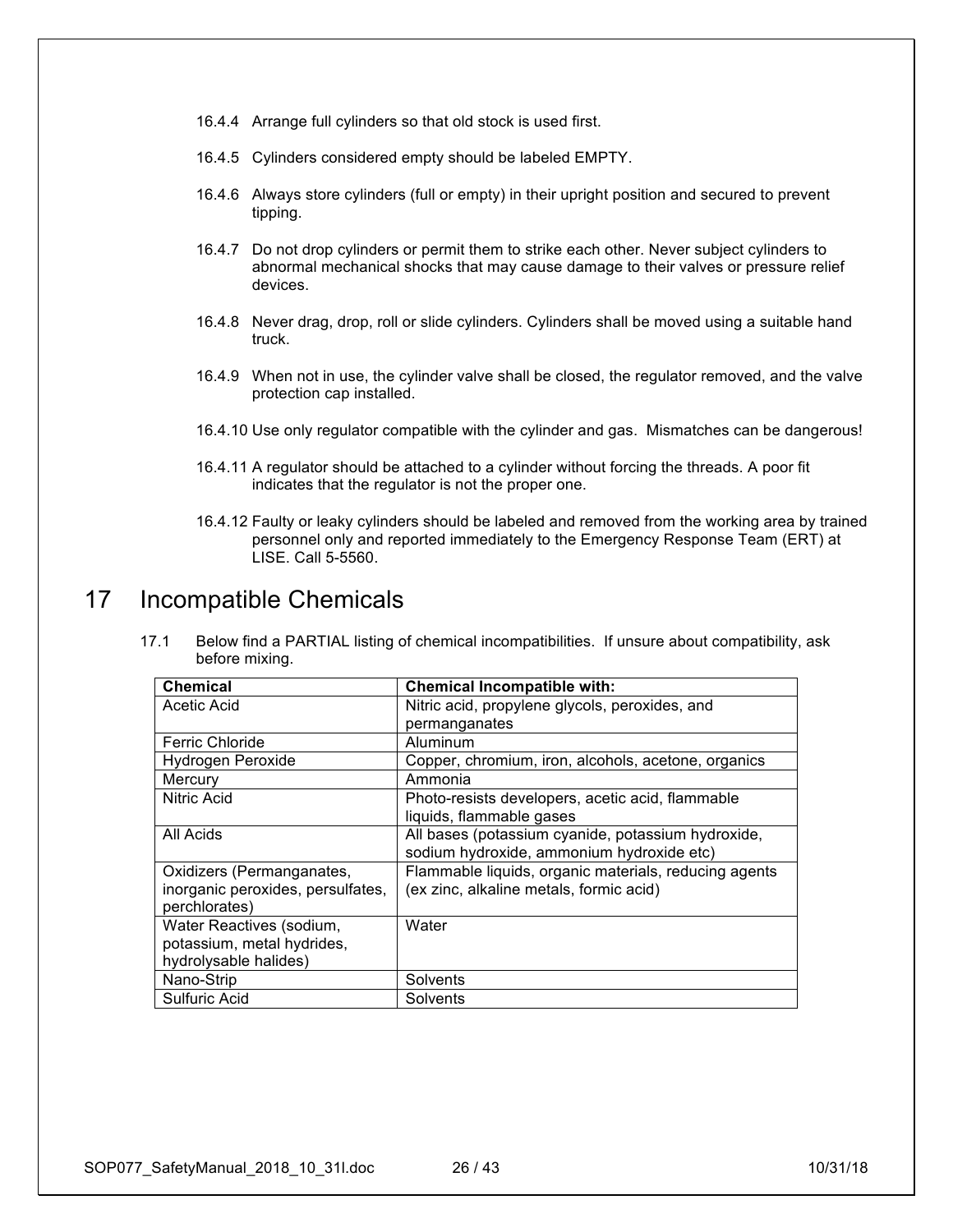## 18 Specific Chemical Hazard Information

- 18.1 Refer to Material Safety Data Sheets for specific Hazards for each chemical. However, since Hydrofluoric Acid and others can be so toxic and used extensively that we will expound on the hazards.
- 18.2 **Hydrofluoric Acid, 48%**: Corrosive to eyes, skin, and mucous membranes. Vapors are severely irritating or corrosive. Toxic if swallowed. Corrosive effect can be delayed for several hours. Prolonged contact may cause bone damage. If contacted, rinse with water for five minutes and massage Calgonate gel onto affected area. Seek medical attention.
	- 18.2.1 Hydrofluoric acid (HF) looks like water and can be mistaken as harmless. If you suspect that the liquid is HF treat it as HF.
	- 18.2.2 Concentrated HF is considered "extremely" toxic (4, on the health hazard scale of 0-4). However, any solution containing a source of free fluorine ions is also hazardous. A concentrated ammonium fluoride solution is considered "very" toxic (3, on the health hazard scale), yet becomes "extremely" toxic when made more acidic, such as in the BOE (buffered oxide etch) mixtures we use at CNS. So, even though 20:1 BOE has much less HF (about 7% of volume) than 49% HF, because it also has about 38% NH4F and it is acidic, it presents the same toxic hazards as 49% HF.
	- 18.2.3 On contact, HF easily passes through skin and tissue. Because its action can be delayed for many hours, it can distribute throughout the body.
	- 18.2.4 Negatively charged fluorine ions bind very easily to positively charged calcium and magnesium ions to form insoluble salts (CaF2 and MgF2 salts form some natural gemstones.) In the body, Ca and Mg ions are used to mediate a variety of physiological processes, such as muscle movement and heart function. Calcium is also a chief component in bone.
	- 18.2.5 Local tissue damage (at the area of contact) results from free hydrogen ions which cause corrosive chemical burns, and free fluorine ions which cause deep tissue damage including erosion of bone.
	- 18.2.6 Systemic damage can occur when fluorine becomes distributed throughout the body. These conditions include POTENTIALLY FATAL electrolyte imbalances such as hypocalcemia (too little calcium) and hyperkalemia (too much potassium). Since calcium and potassium regulate the heart beat, irregular beating and cardiac arrest are manifestations.
	- 18.2.7 Deaths have been reported from concentrated acid burns to as little as 2.5% BSA [body surface area exposed to HF]. For reference, this is roughly equivalent to the area of the FRONT AND BACK OF ONE HAND.
	- 18.2.8 Calcium gluconate is used as an antidote. This provides extra calcium ions which can scavenge free fluorine ions before they penetrate and damage tissue. In cases of skin contact, calcium gluconate gel must be applied immediately to the area of contact.
	- 18.2.9 Pure hydrogen fluoride is an extremely toxic gas which very easily dissolves in water. "Hydrofluoric acid" describes this solution form. HF easily passes between gas and liquid phases; so HF- (and NH4F-) containing solutions will emit toxic fumes. Although CNS lab safety precautions tend to emphasize protection against skin contact with fluoridecontaining solutions, remember to avoid inhalation of the fumes by always working under fully exhausted areas of the wet benches. And DON'T put your HEAD inside the bench.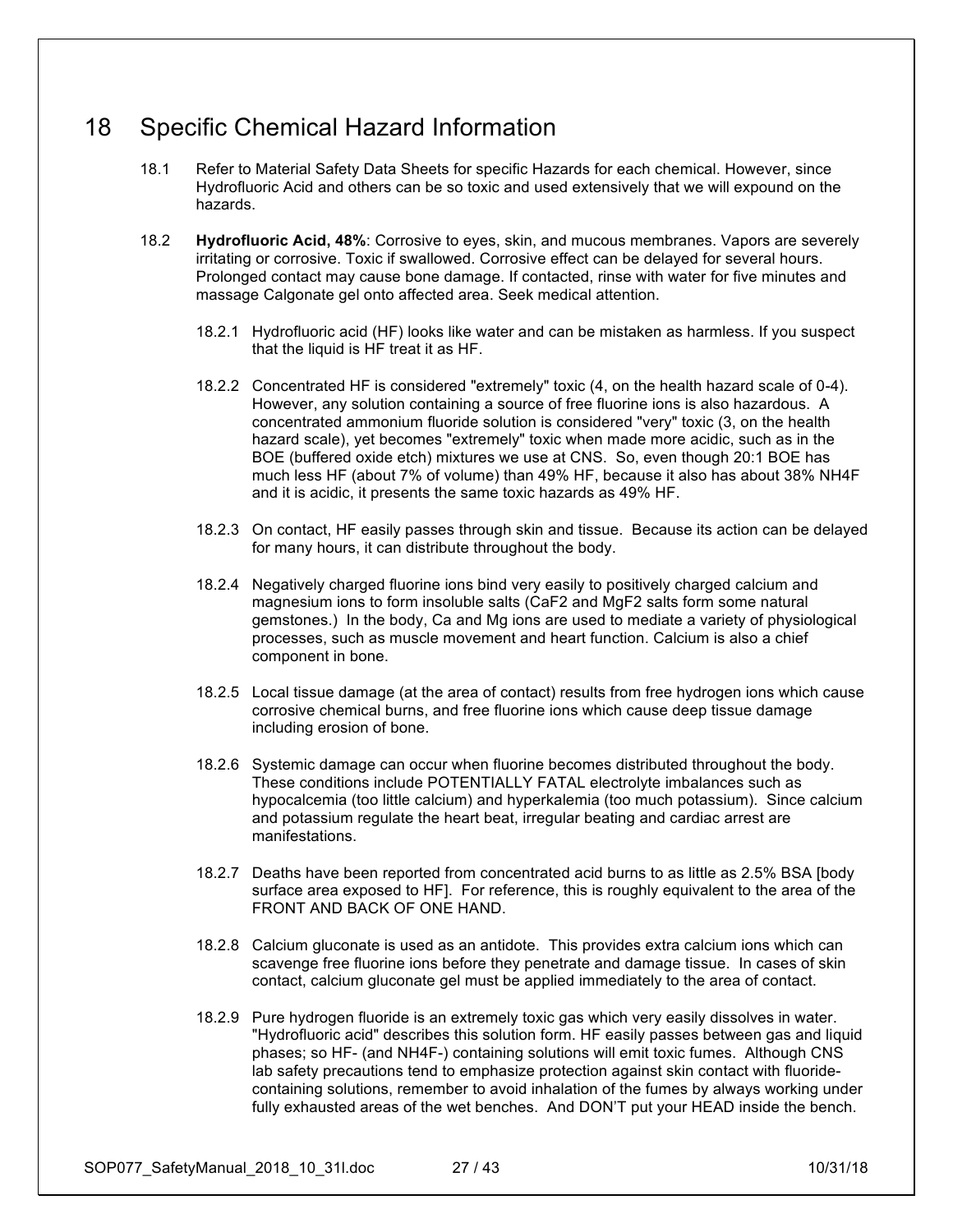18.2.10 Do not use glass containers to store HF in. Use only plastic containers. HF etches glass.

- 18.3 **N-Methylpyrrolidone (NMP)**: Combustible liquid. Can be readily absorbed through the skin. Can cause severe eye irritation. Repeated or prolonged contact can cause skin irritation. Strong solvent odor. Use two pair of nitrile gloves when handling. NMP is listed as a reproductive toxin under Proposition 65. NMP has been identified by the State of California to cause birth defects or other reproductive harm. Remover PG 1165 and Baker PRS 3000 and AZ 400T Photoresist Developer contain this chemical.
- 18.4 **Silane Gas** can ignite spontaneously upon contact with air. It is can accumulate in certain areas and then explode. The gas is very unpredictable and it is stored and distributed to cleanroom from the LISE loading dock gas storage room M14.
- 18.5 **Piranha Etch:** Is a common name applied to a mixture of Hydrogen Peroxide and Sulfuric (typically 1:5). Piranha is extremely aggressive toward organic materials such as flesh and photoresist residue. It also removes heavy metal contamination. It is difficult to dispose of this mixture as the waste continues to react and decompose for a long period of time. This continuing reaction can build up pressure in closed containers, eventually causing them to burst. Also, if the solution is mixed very peroxide rich, unstable compounds may be formed. Therefore, Piranha is not allowed to be stored in closed containers. Nanostrip is a commercial stabilized version of Piranha Etch and is a recommended substitute.
- 18.6 Pregnancy: Users who believe themselves to be pregnant should discuss laboratory use with the Safety Officer as soon as possible. This need not severely restrict laboratory use but should nonetheless be discussed.

### 19 Hazardous Waste Management

- 19.1 Environmental Perspective
	- 19.1.1 Work to minimize unnecessary release of chemical into environment
	- 19.1.2 Use sparingly only as much as you need
		- 19.1.2.1 Solvents !
		- 19.1.2.2 Photoresist !
	- 19.1.3 Keep covered except when in use to avoid excess evaporation
	- 19.1.4 Reference the chemical restriction signs on each wet bench.
- 19.2 Solvent Wet Benches contain a five gallon stainless steel metal container in the cabinet below. The metal containers are directly under each cup sink. Only solvents can be used in these stainless steel wet benches and only solvents can be poured down these cup sinks into the metal waste containers.
- 19.3 Halogenated solvents like Trichloroethylene, Methylene Chloride or bromobenzene can not be poured down any cup sink but must be collected separately in a one gallon waste container and labeled with a hazardous waste label.
- 19.4 Spinner Wet Benches are used for photoresist liquids only and only photoresist chemical can be poured down the cup sink in the spinner hoods.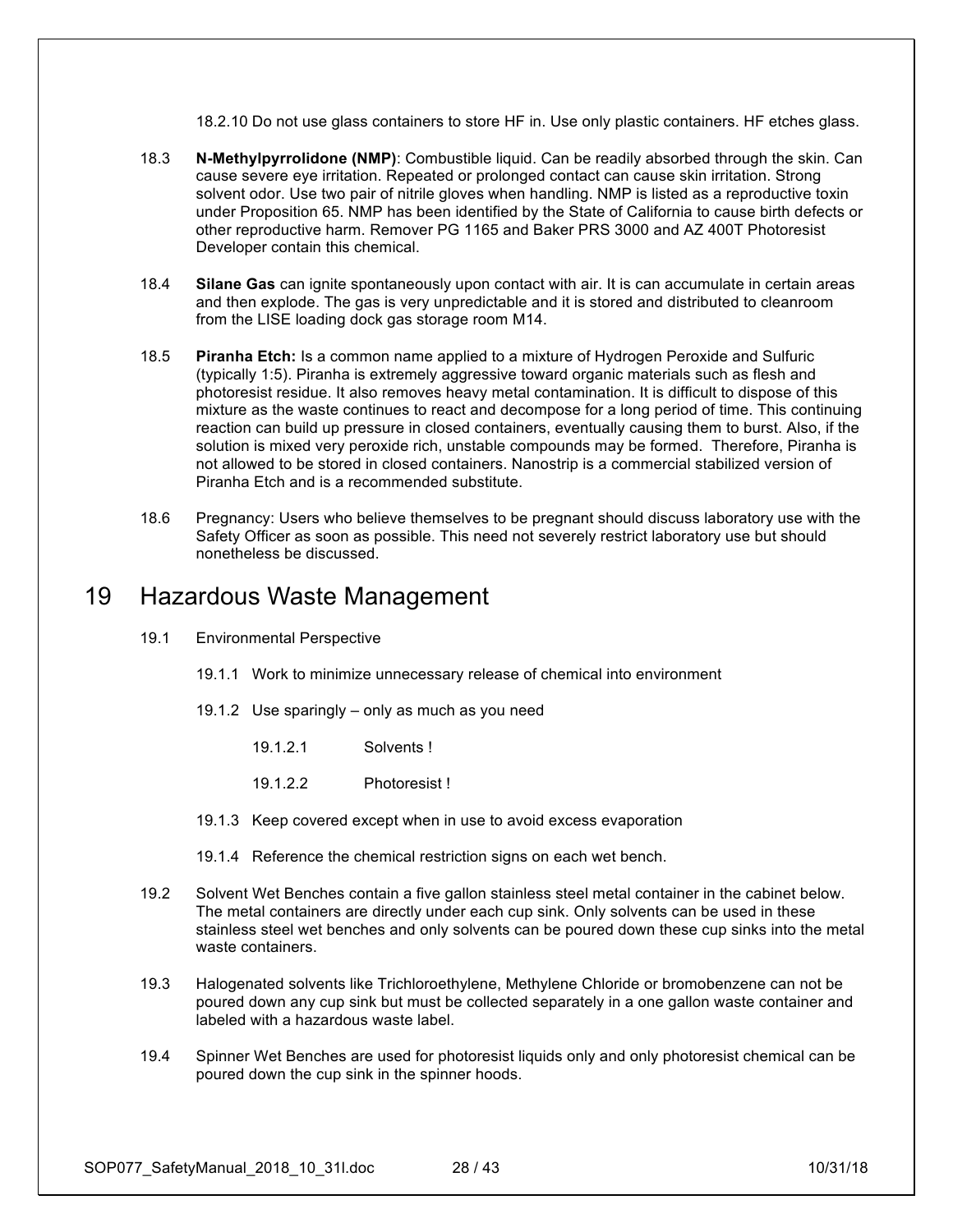- 19.5 Dedicated Developer hoods using chemicals such as CD30 and CD26, AZ MIF 726 Developer, AZ MIF 400 Developer have aspirators on the bench. Aspirators are not to be used for regular disposal operations. They will only be used for large built-in chemical bathes, which are covered in RCA clean training. Basic solutions will be disposed of in accordance with the latest revision of SOP019"Wet Bench Safety". BTS 220 and SU8 Developers must be disposed of in solvent benches. Disposal of basic solutions like developers must be disposed of in accordance with SOP019 "Wet Bench Safety".
- 19.6 Acid Wet Benches are used for etching and handling caustic liquids. Refer to the chemical restriction chart on the outside of the wet bench. The acid solutions, once spent will be disposed of in accordance with the latest revision of SOP019 Wet Bench Safety.
- 19.7 See picture below for appropriate label and storage:





**Figure 3: Waste label.**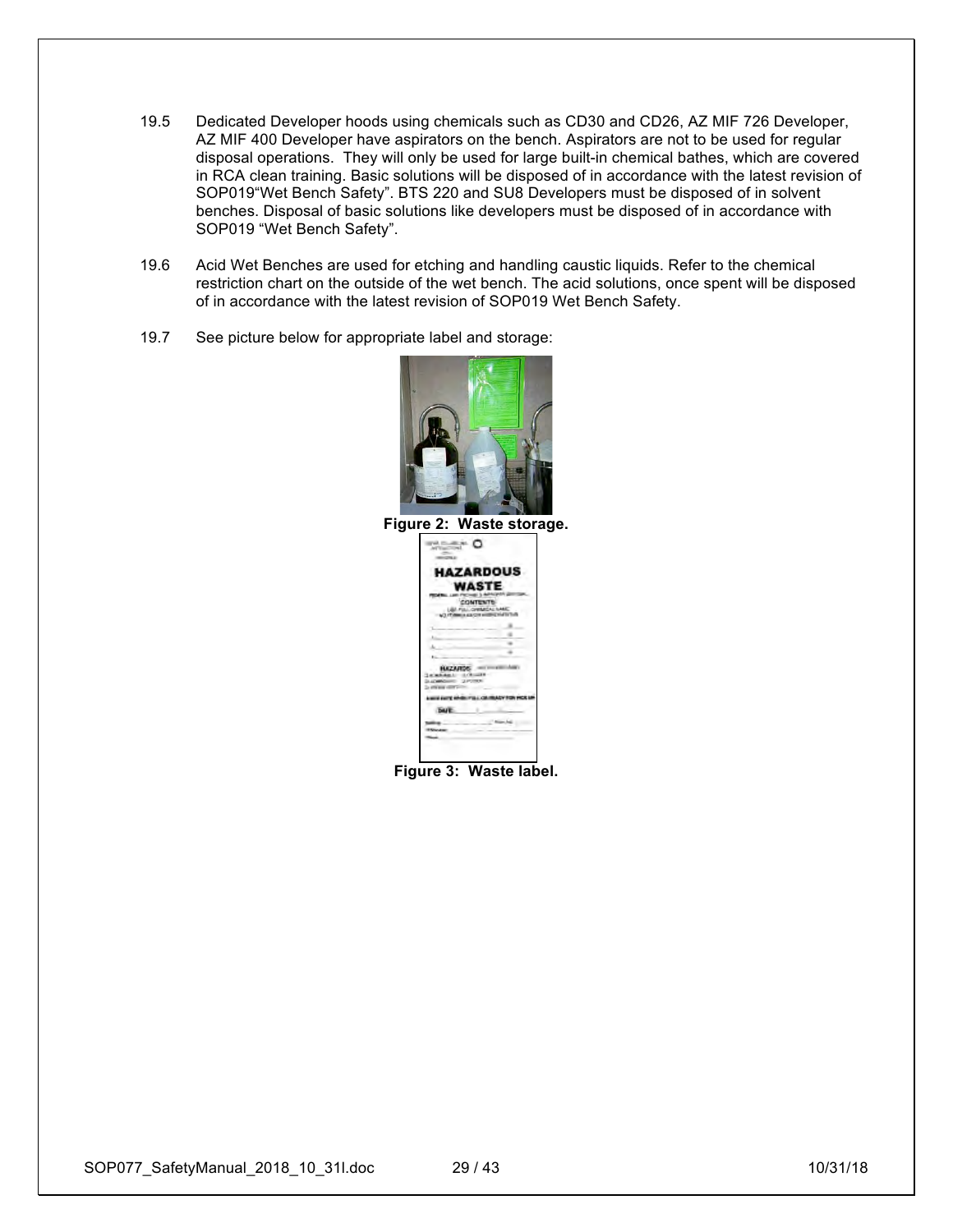- 19.8 Gallium Arsenide wafers must be disposed of in a separate container a white five gallon container marked with the words "Gallium Arsenide Wafer Waste Only".
- 19.9 Broken Glass and Silicon wafers must be disposed of in a similar white five gallon container and it is marked with appropriate signage. This waste stream is not considered hazardous.
- 19.10 Razors, scalpels and syringes must be disposed of in black sharps containers
- 19.11 Syringes, needles, and other sharps used in bio room G05 must be disposed of in RED sharps containers.

### 20 Chemical Spill

- 20.1 A release of hazardous materials to the environment (air, groundwater, loading dock drains, soil) shall be reported immediately to 5-5560. Operations Center will notify the CNS Emergency Response Team (ERT) and the Harvard EHS emergency on-call person who will try to stop and contain the release.
- 20.2 Procedure for spills outside of a Wet Bench or any vented enclosure:
	- 20.2.1 Evacuate spill area and prevent others from entering.
	- 20.2.2 Contact any CNS staff and **call 5-5560.**
	- 20.2.3 Utilize the A-frame "Chemical Spill Keep Away" signs. They are located near spill supplies.
	- 20.2.4 Remain clear of spill area, but stand by to warn others of potential hazards until CNS Emergency Response Team members arrive.
	- 20.2.5 If directed to evacuate by CNS staff or EHS, proceed directly to the gown room by normal fab routes and stand by for further instructions.
	- 20.2.6 If normal route to the gown room is blocked, exit fab through nearest exit and meet just outside the gowning area.
	- 20.2.7 Be prepared to provide helpful information to emergency responders, including knowledge of injuries, missing persons, nature of spilled chemical, and activities leading up to the spill.
- 20.3 Procedure for spills inside a wet bench or fume hood or any other type of vented enclosure:
	- 20.3.1 Small (incidental) spills and drips at work stations can be cleaned up by users wearing the appropriate personal protective equipment.
		- 20.3.1.1 **Exception:** Never pick up a **Hydrofluoric acid** spill unless it is a dilute solution (<5%) and less than 50 ml. Otherwise call CNS staff and 5-5560.
- 20.4 If at anytime a CNS user is uncomfortable or uncertain regarding the spill clean up, **call 5-5560 first and** and then try to contact CNS staff.
- 20.5 All Non-incidental spills **CALL 5-5560** to activate CNS/EHS ERT for spill response.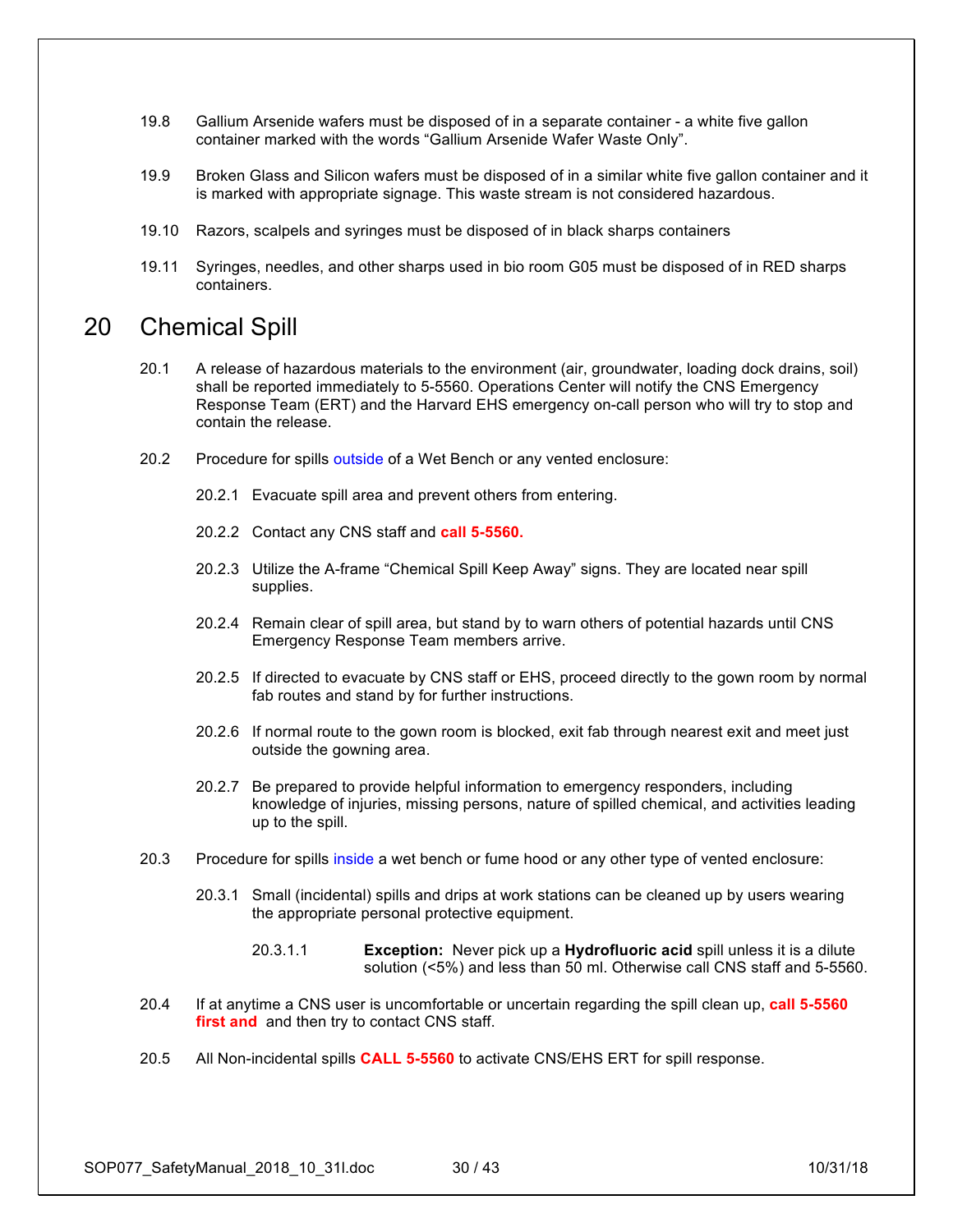- 20.6 Spill kits are available in most labs. In the cleanroom these kits can be found in yellow 5 gallon containers labeled "Spill Kits". The kits will be in the main corridor of cleanroom and in each wet lab. There will be an Acid spill kit, a Base spill kit, and general wipes for solvent spills.
- 20.7 Make sure waste is disposed of in a solid container and labeled as hazardous waste.





Figure 4: Contents of chemical spill kit.

- 20.8 Nanoparticle Waste:
	- 20.8.1 Any solid nanoparticle waste must be collected in waste receptacles labeled as "Contains nano-waste". Not all nano-waste is designated as hazardous waste. If the nano-waste contains a listed hazardous waste material as a component in it then it will be designated as hazardous waste. Contact the CNS staff in charge of the area to determine if nanowaste is a hazardous waste. Nano particles in solvents will be treated as liquid hazardous waste. Gloves and wipes contaminated with any nano-waste material will be disposed of in containers labeled with the words "Contains nano-waste". Do not dispose of any nanowaste into the regular trash. If not sure what to do with nano-waste ask CNS staff.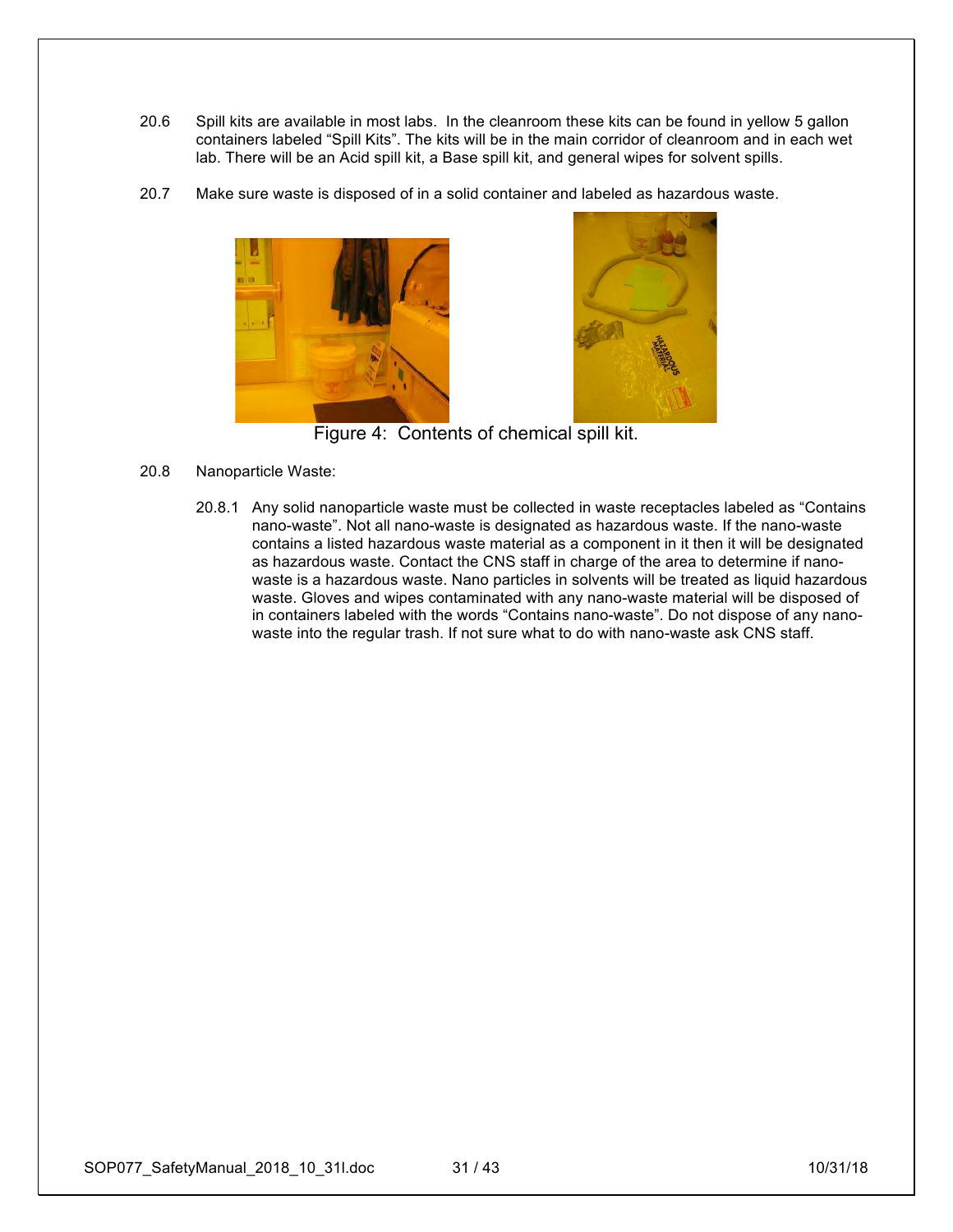## 21 Chemical Exposure First Aid and Response

- 21.1 Immediately use eye wash / safety shower station to flush affected area with water for a minimum of 15 minutes.
- 21.2 Remove contaminated clothing while flushing with water.
- 21.3 Notify CNS staff and/or have someone call 5-5560 and obtain medical attention.
- 21.4 If suspect or confirmed Hydrofluoric Acid exposure:
	- 21.4.1 Immediately rinse the affected skin with water
	- 21.4.2 Remove all jewelry and clothing exposed to HF while rinsing in emergency shower for 5 minutes
	- 21.4.3 Someone must call 911 and/or Operations Center at 617-49(5)-5560. MSDS for HF must be taken with person.
	- 21.4.4 Apply Calgonate (calcium gluconate) to affected area using a clean chemical resistant glove.
	- 21.4.5 Take Calgonate Gel with you and apply on the way to emergency room.
- 21.5 CNS and EHS ERT staff must do the following:
	- 21.5.1 Ensure injured person has adequately flushed exposed area and removed contaminated clothing.
	- 21.5.2 Assist individual in obtaining medical attention. Medical attention is necessary in the following situations:
		- 21.5.2.1 Eye contact with any chemical.
		- 21.5.2.2 Skin contact with hydrofluoric acid (HF, BOE).
		- 21.5.2.3 Skin contact which results in redness, pain, or blisters.
	- 21.5.3 Obtain Material Safety Data Sheet(s) of the chemical contacted.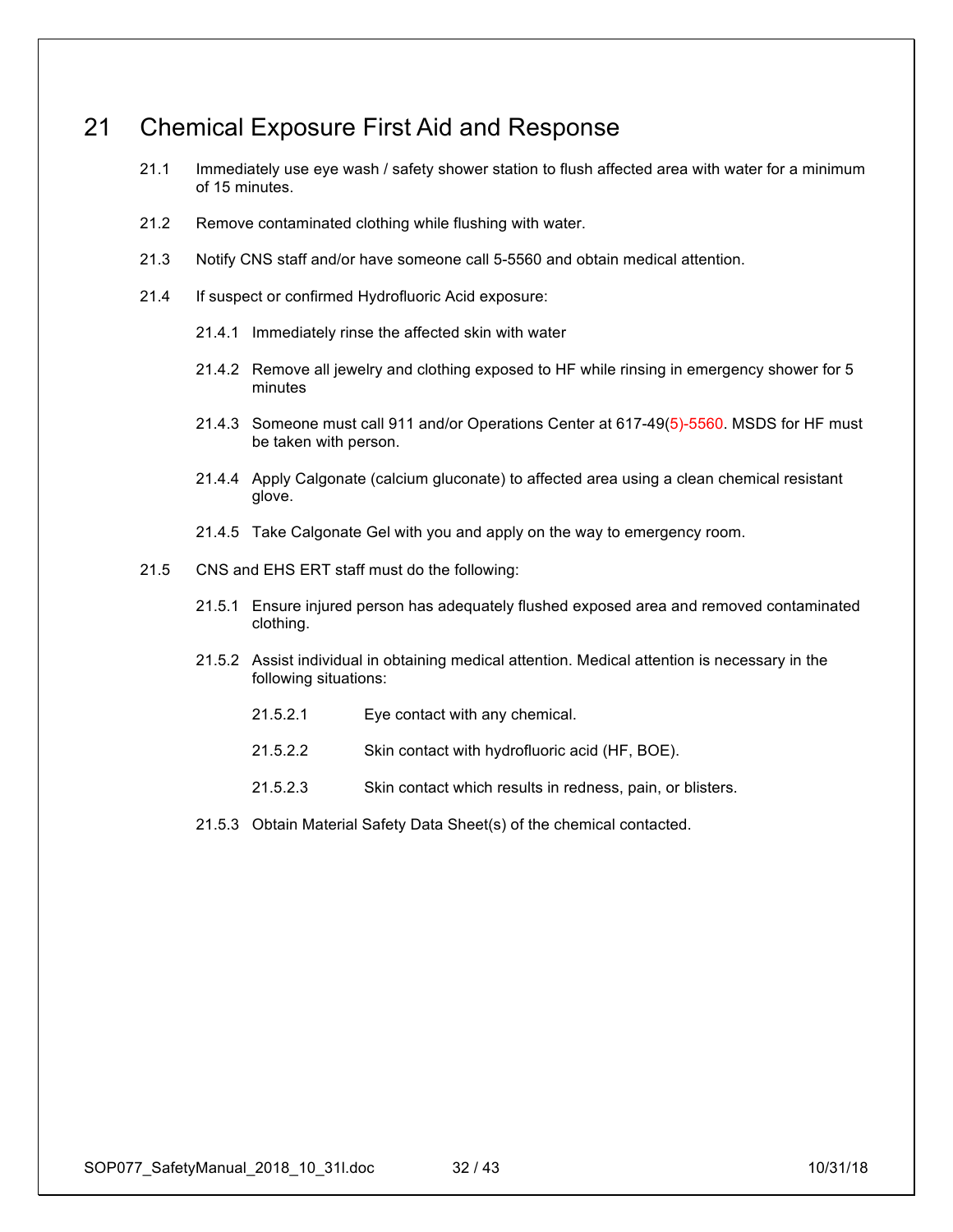## 22 How to Read an NFPA Hazard Communication Diamond

- 22.1 NFPA stands for National Fire Protection Association.
- 22.2 The NFPA "fire diamond" (Fig. 6) is a visual notification standard maintained by the US Fire Protection Association.
- 22.3 This diamond allows emergency and lab personnel to easily identify the hazards of a particular chemical or storage area.

| <b>Adments</b><br><b>CHEVROLEN FLAMM</b><br><b>Energency Plane</b><br>and the American Street and Terror<br>(/ Mark Approximate Protection Hessines)<br><b>PHYSICAL HAZARDS</b><br><b>WELL THE ANNOUNCE</b><br><b>Carl Commercial</b><br>755<br>m con<br>يسع وهوي<br>1111<br>COR<br><b>STATISTICS</b><br><b>TELESCO</b><br>-<br><b><i><u>Parts</u></i></b><br><b>TARGET GROUNDS</b><br><b>CONTRACTOR</b><br><b>LIFE OF STRONGLIN</b><br><b>Service</b><br><b>STATION</b><br><b>HEALTH MAZANDS</b><br>E<br><b>PERSONAL</b><br>-<br><b>Contractor</b><br>-<br>___<br>- | CHLORINE |  |
|----------------------------------------------------------------------------------------------------------------------------------------------------------------------------------------------------------------------------------------------------------------------------------------------------------------------------------------------------------------------------------------------------------------------------------------------------------------------------------------------------------------------------------------------------------------------|----------|--|

**Figure 5: NFPA diamond.**

22.4 Each quadrant of the diamond indicates a particular hazard. All users of CNS laboratories must be able to interpret these hazard indicators.

22.4.1 Blue Quadrant (Health)

- 22.4.1.2 3= Extreme Danger
- 22.4.1.3 2=Hazardous
- 22.4.1.4 1= Slightly Hazardous
- 22.4.1.5 0= Normal Material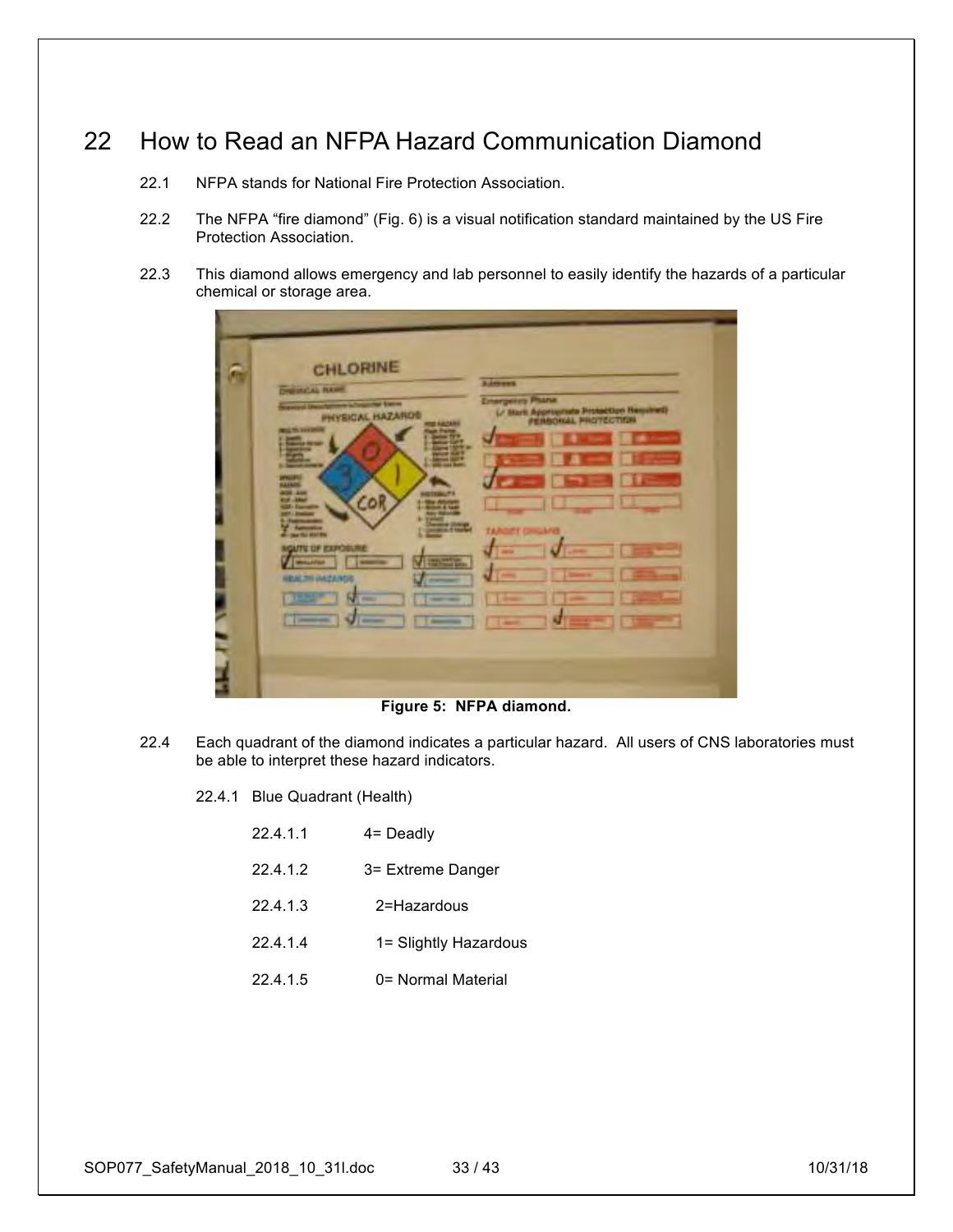| 22.4.2 Red Quadrant (Flammability -Flash Points) |
|--------------------------------------------------|
|--------------------------------------------------|

| 22.4.2.1                                | 4=Below 73°F                        |
|-----------------------------------------|-------------------------------------|
| 22.4.2.2                                | 3=Below 100°F                       |
| 22.4.2.3                                | 2=Below 100°F - not exceeding 200°F |
| 22.4.2.4                                | 1=Above 200°F                       |
| 22.4.2.5                                | 0= Will not Burn                    |
| 22.4.3 Yellow Quadrant (Reactivity)     |                                     |
| 22.4.3.1                                | 4= May Detonate                     |
| 22.4.3.2                                | 3= Shock and Heat May Detonate      |
| 22.4.3.3                                | 2= Violent Chemical Change          |
| 22.4.3.4                                | 1 = Unstable if Heated              |
| 22.4.3.5                                | 0=Stable                            |
| 22.4.4 White Quadrant (Specific Hazard) |                                     |
| 22.4.4.1                                | $OX = Oxidizer$                     |
| 22.4.4.2                                | $W = Use no Water$                  |
| 22.4.4.3                                | $ACID = Acid$                       |
| 22.4.4.4                                | $ALK = Alkali$                      |
| 22.4.4.5                                | COR = Corrosive                     |
| 22.4.4.6                                | = Radioactive                       |

## 23 Emergency Evacuation Procedures

### 23.1 **Fire Alarm**

- 23.1.1 If you hear the fire alarm, leave the cleanroom via the emergency exit doors. If in other labs, leave by nearest exit. Exit building through nearest stairwell.
- 23.1.2 Once outside, report to the rally point in front of Pierce Hall. Someone from EHS or CNS will be coming to ask if anyone is missing. This information will be communicated to emergency responders at the Fire Command Center (located at the front entrance to LISE and McKay).
	- 23.1.2.1 If it is after 5pm Monday through Friday or on weekends, you personally can report any one missing to the Cambridge Fire Department at the Fire Command Center.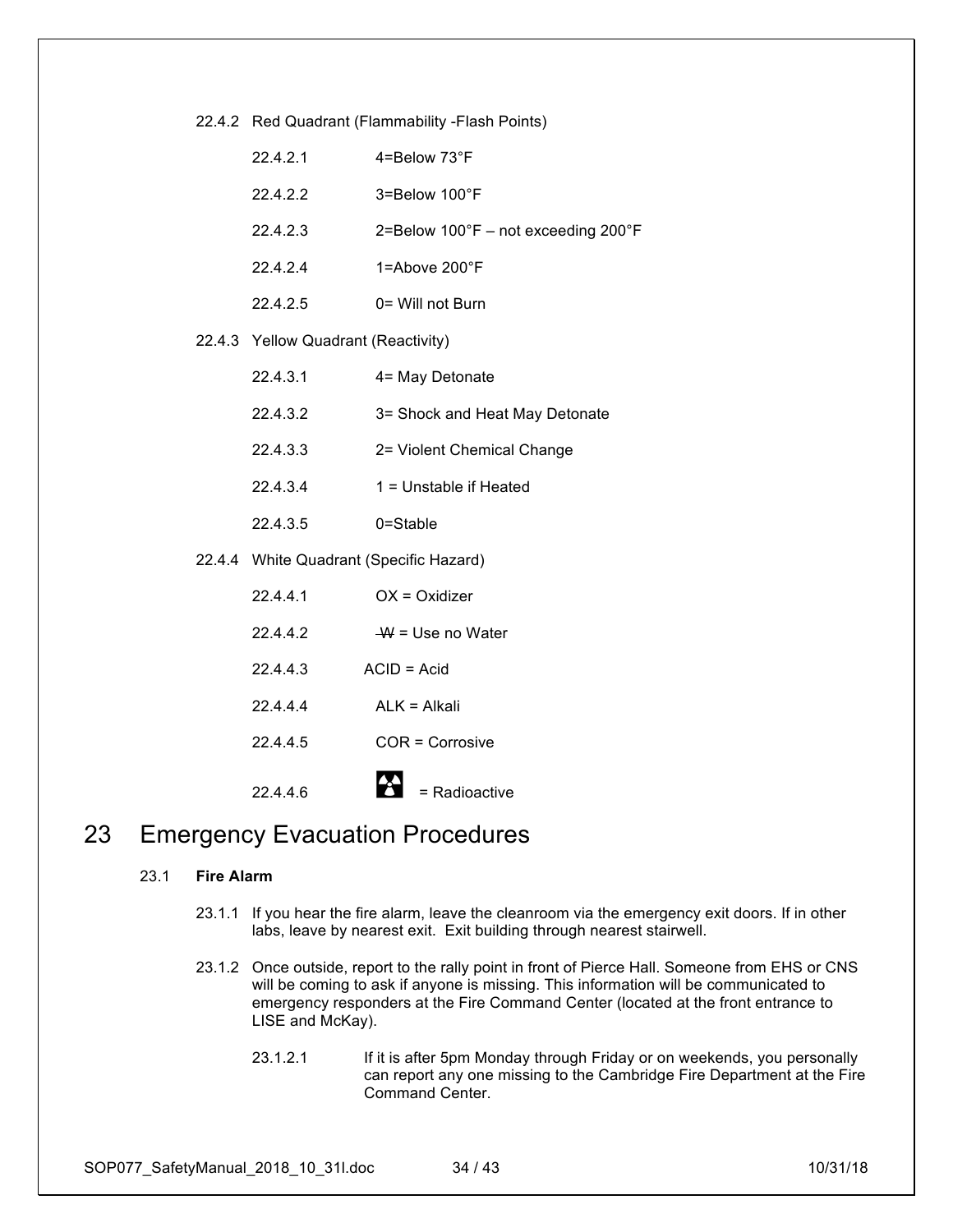23.1.3 Do not re-enter LISE until Cambridge Fire Department gives the approval.

### 23.2 **Toxic Gas Alarm**

- 23.2.1 If blue toxic gas alarm sounds you must leave building and report to the front of Pierce Hall.
	- 23.2.1.1 The blue light means that there is a gas leak in the ambient air near a cleanroom tool or in the M14 gas room.
- 23.2.2 If amber/yellow gas alarm sounds you must leave immediate area. Go to where there are no flashing/amber toxic gas strobes, for example the LISE lobby. If you want to inquire of the time it will take before you can re-enter the cleanroom you can visit the LISE Fire Command Center at front entrance.

### 23.3 Evacuation Routes



**Figure 6: Evacuation routes, LISE basement.**



**Figure 7: Evacuation Routes, LISE ground floor.**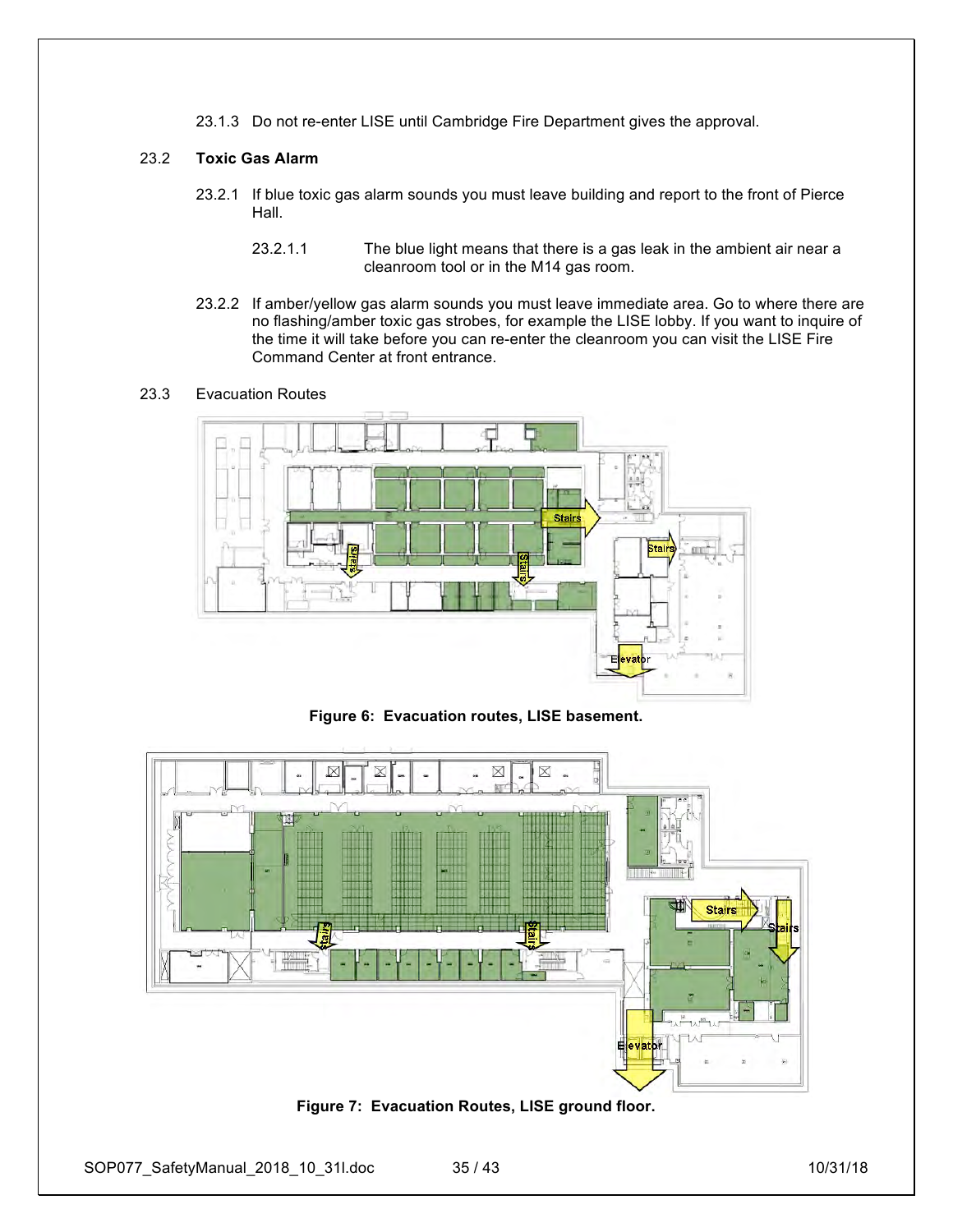

**Figure 9: Evacuation Routes, LISE 3rd floor.**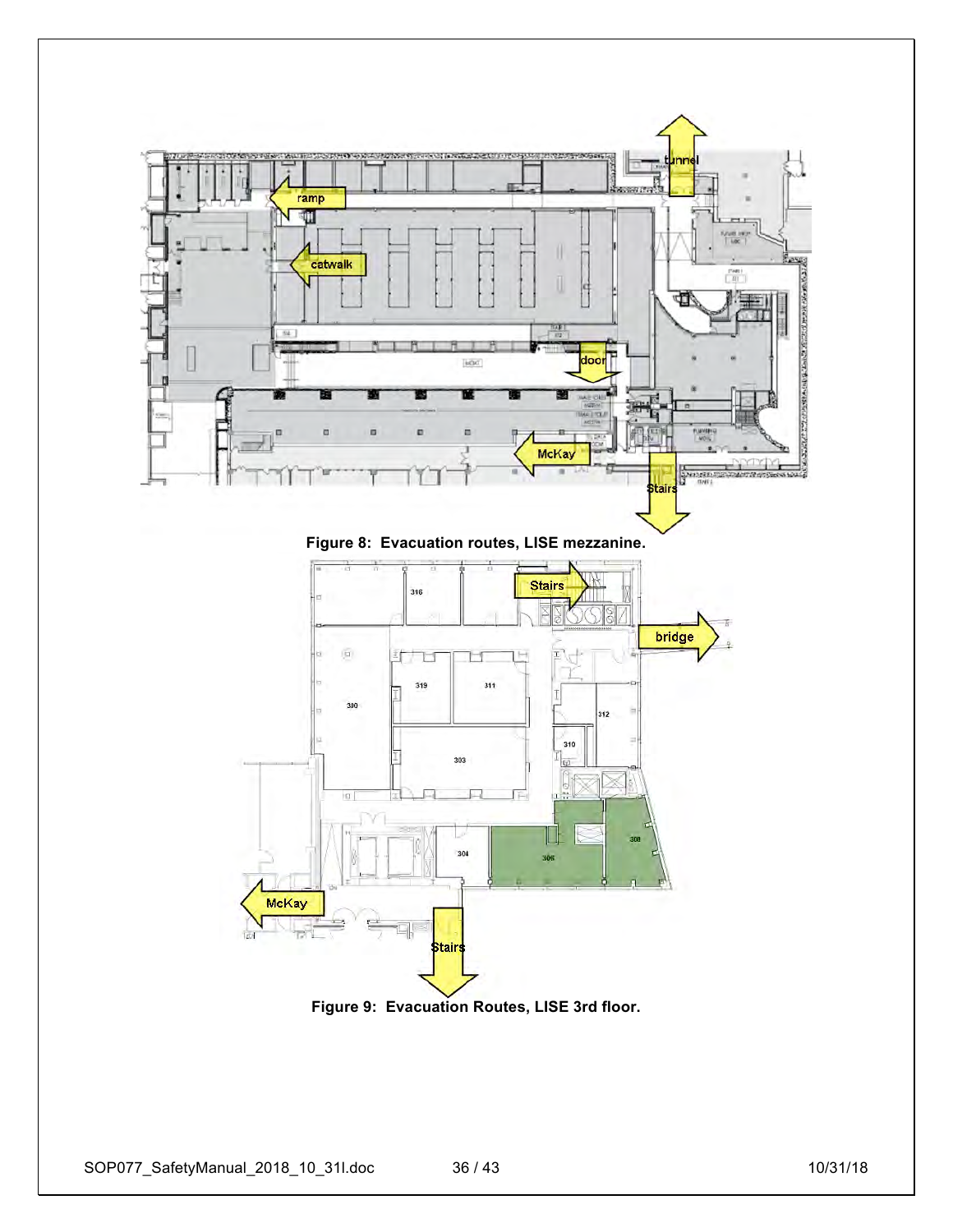## 24 Non-Ionizing and Ionizing Radiation Awareness

### 24.1 **Ionizing Radiation**

- 24.1.1 Presently Uranyl Acetate is the only radioactive material allowed in the Center for Nanoscale Systems facility. Its use must be pre-approved by EHS. It may be encountered in G05 (BL2 area) and in B15A (imaging sample prep lab).
	- 24.1.1.1 Users of Uranyl Acetate must take an online radiation training course at http://www.uos.harvard.edu/ehs/radiation/web\_training.shtml before using uranyl acetate.
- 24.1.2 X-ray training is needed for personnel who use the Micro-Ct Scanner. Details as to what else is needed for this training can be found on the CNS web site under the Safety Section.
- 24.1.3 X-rays are present inside Scanning Electron and Transmission Electron Microscopes. Baseline X-ray surveys are taken of each SEM and TEM and the Micro\_CT scanner. Additional surveys are performed every two-years. These measurements are performed to verify that X-rays are not leaking from these tools. If you would like to see a copy of the surveys you can contact the LISE EHS officer at 5-1290.

### 24.2 **Non-Ionizing Radiation**

- 24.2.1 **Lasers:** If you plan on using class IIIb and Class IV lasers you will need to take the laser safety course. You can see the schedule at http://www.uos.harvard.edu/ehs/radiation/web\_training.shtml. You will also have to complete the requirements of FM007 "CNS Laser Safety Requirements". For more safety and health related questions regarding lasers you can view the SEAS safety manual at
	- 24.2.1.1 http://www-safety.deas.harvard.edu/manual.html

### 24.2.2 **Radio-Frequency Exposure:**

- 24.2.2.1 *Biological effects can result from exposure to RF energy. Biological effects that result from heating of tissue by RF energy are often referred to as "thermal" effects. It has been known for many years that exposure to very high levels of RF radiation can be harmful due to the ability of RF energy to heat biological tissue rapidly. This is the principle by which microwave ovens cook food. Exposure to very high RF intensities can result in heating of biological tissue and an increase in body temperature. Tissue damage in humans could occur during exposure to high RF levels because of the body's inability to cope with or dissipate the excessive heat that could be generated. Two areas of the body, the eyes and the testes, are particularly vulnerable to RF heating because of the relative lack of available blood flow to dissipate the excess heat load.*
- 24.2.2.2 *At relatively low levels of exposure to RF radiation,* i.e*., levels lower than those that would produce significant heating; the evidence for production of harmful biological effects is ambiguous and unproven. Such effects, if they exist, have been referred to as "non-thermal" effects. A number of reports have appeared in the scientific literature describing the observation of a range of biological effects resulting from exposure to low-levels of RF energy. However, in most cases, further experimental research has been unable to reproduce these effects. Furthermore,*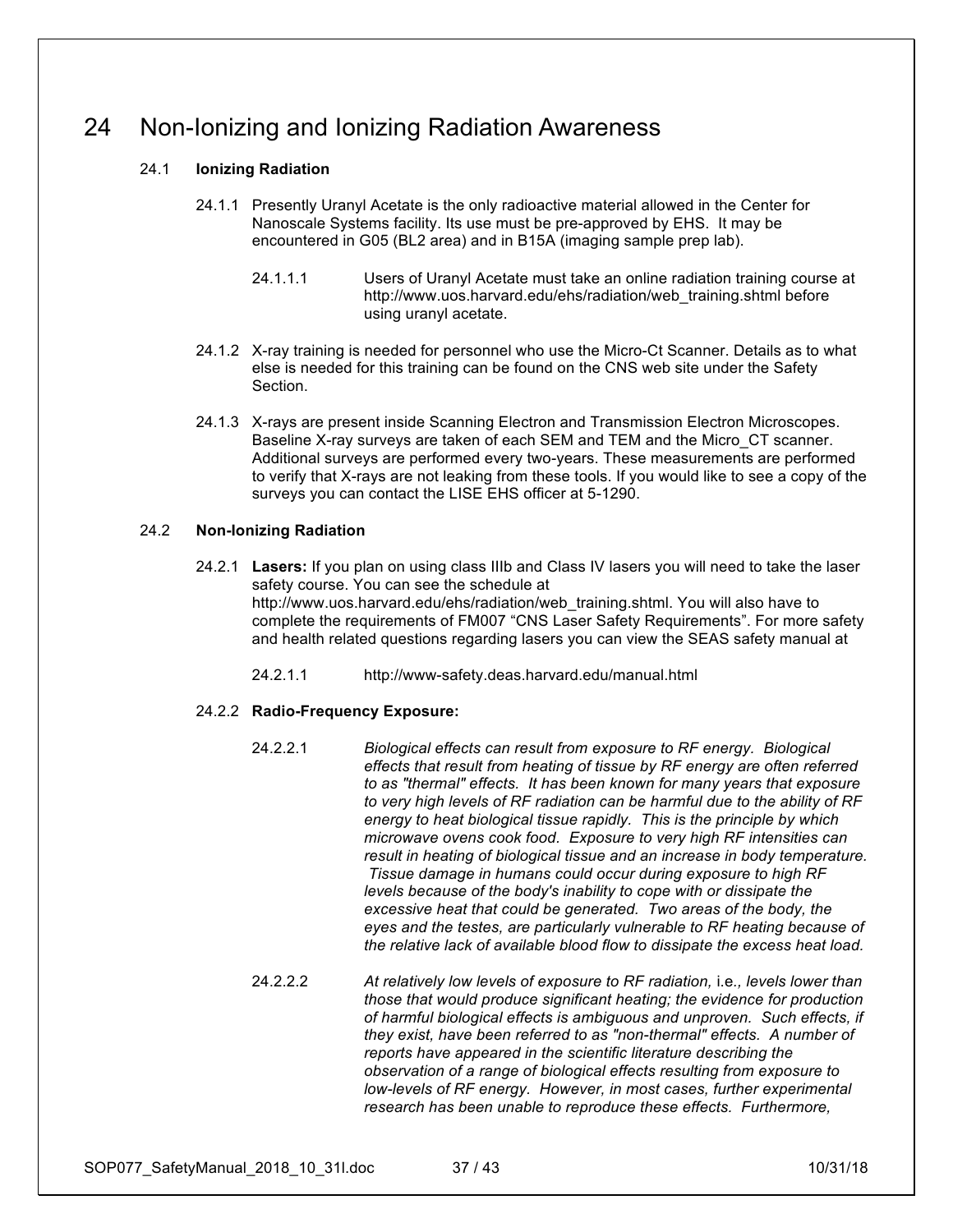*since much of the research is not done on whole bodies (*in vivo*), there has been no determination that such effects constitute a human health hazard.* –from http://www.fcc.gov/oet/rfsafety/rf-faqs.html#Q5

24.2.2.3 RF surveys of equipment that generate radiofrequencies (sputtering, reactive ion etches (RIE), and chemical vapor deposition (CVD) tools) are performed at commissioning and then every two years. If you need a copy of a survey, contact the LISE EHS Officer.

#### 24.2.3 **Microwave Exposure:**

- 24.2.3.1 *Electromagnetic radiation in the 1 mm to 1 m wavelength range (300 MHz to 300 GHz) is referred to as microwave radiation, and is part of what is known as radiofrequency (RF) radiation. The latter covers the 0.5 MHz to 300 GHz range and is considered in the context of adverse biological effects. RF radiation is nonionizing radiation. This means that, in general, it does not have sufficient energy to kick an electron off an atom thus producing charged particle in a body and cause biological damage. The only proven harmful effect from exposure to microwave (or RF) radiation is thermal. RF radiation can enter deep into the body and heat human organs. Thus, the depth of penetration and the level absorption of radiation in the body are relevant.*
- 24.2.3.2 *Above 10 GHz (3 cm wavelength or less) heating occurs mainly in the outer skin surface. - From 3 GHz to 10 GHz (10 cm to 3 cm) the penetration is deeper and heating higher.*
- 24.2.3.3 *From 150 MHz to about 1 GHz (200 cm to 25 cm wavelength), penetration is even deeper and because of high absorption, deep body heating can occur.*
- 24.2.3.4 *Any part of the body that cannot dissipate heat efficiently or is heat sensitive may be damaged by microwave radiation of sufficient power. The lens of the eye and testes are respective examples. Are there nonthermal ADVERSE effects of microwave radiation in humans? We know that there ARE non-thermal effects: microwaves can cause hearing sensation, can affect behavior (in animal studies), etc.*
- 24.2.3.5 *Are these effects adverse and reversible? Research is still continuing in this area as well as in the area of RF radiation effects on immune and central nervous system. Much more work is needed and maybe you can get a degree in science and do some research in this area. Have said all this, it is my personal view that man-made effects (i.e., those that have not been a part of our natural history) have to be treated with caution, and lack of evidence for adverse effects is NOT the same thing as proof of safety*. From Dr. Ali Hounsary Advanced Photon Source Argonne National Laboratory http://www.newton.dep.anl.gov/askasci/gen99/gen99445.htm
- 24.2.4 **Microwave Surveys** of equipment that generate microwaves (NEXX reactive ion etcher (RIE) and the NEXX chemical vapor deposition (CVD) tools) are performed at commissioning and then every two years. If a tool is moved it will also be re-surveyed. If you would like to have a copy of any microwave survey report, contact the LISE EHS Officer.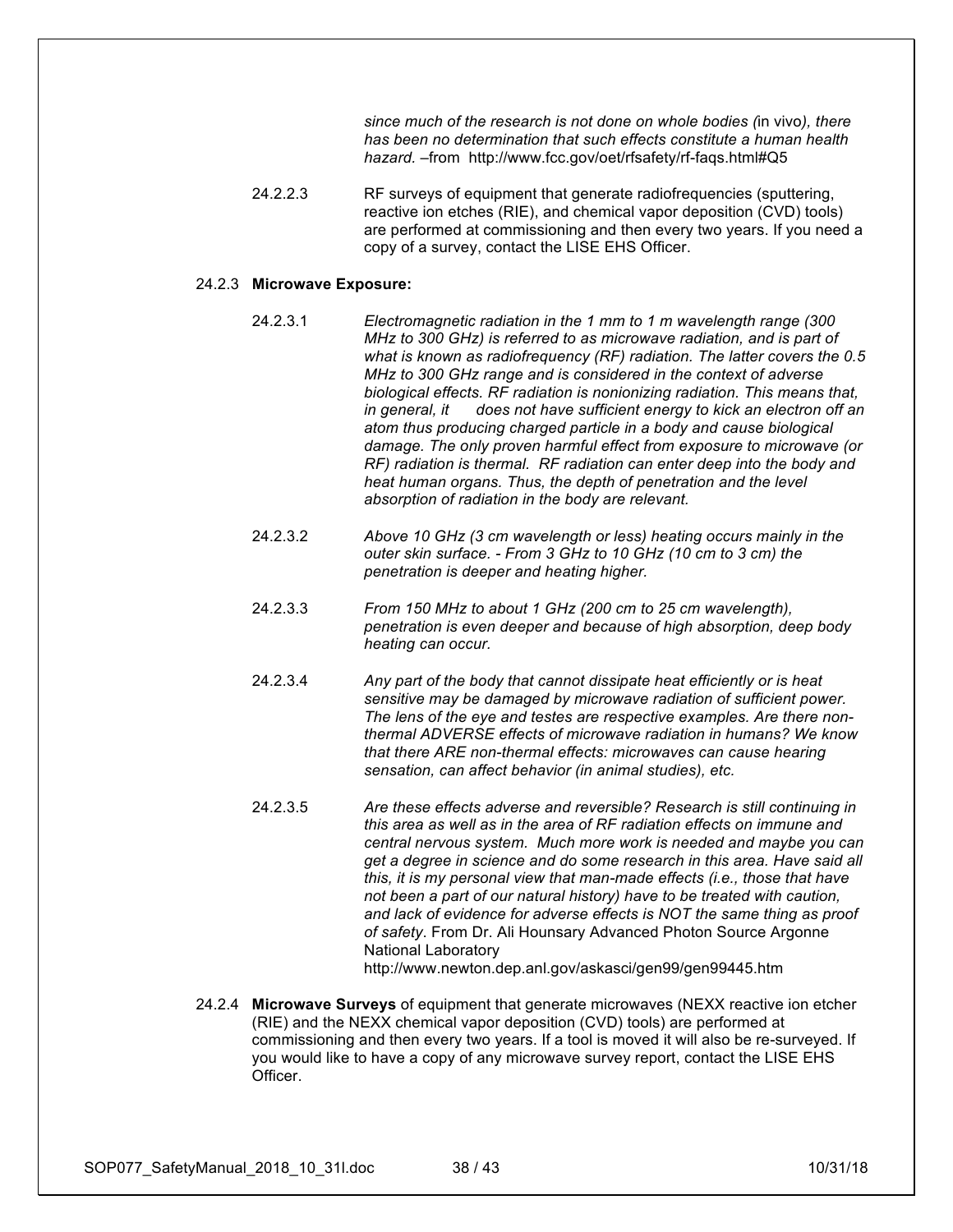## 25 Biosafety

- 25.1 Any work involving human cell lines, human blood or serum or infectious agents must be performed in BL2 lab in room G05.
- 25.2 Before any biomaterials can be brought into any CNS laboratory, they must be requested through FM006 "CNS Material Request Form" and approved by EHS.
- 25.3 Before any biomaterials work is performed you must complete the requirements set forth in document FM009 Pre-Training Requirements for Biological Safety. It requires proof of attendance from the Harvard Biosafety Course.
	- 25.3.1 See the following site for schedules. It occurs monthly. http://www.uos.harvard.edu/ehsapps/training/GetCourseInfo.do?crs=203

## 26 Other Hazards

- 26.1 Ultraviolet Light
	- 26.1.1 Spectra of Ultraviolet Light
		- 26.1.1.1 Ultraviolet light is a radiant energy which occupies the region between visible light and X-ray in the electromagnetic spectrum. The hazards of the emitted radiation depend upon the wavelength. The UV section of the spectrum is divided into three parts:
		- 26.1.1.2 UV-A (315-400 nm): radiation equivalent to that received from the sun, and unless a person is especially sensitive, the most that can happen to his/her skin is that it will tan.
		- 26.1.1.3 UV-B (280-315 nm): is the middle range of UV radiation, and it is more harmful.
		- 26.1.1.4 UV-C (180-280 nm): overlaps X-rays, and must be dealt with under extreme precautions.
	- 26.1.2 Symptoms of Overexposure
		- 26.1.2.1 Ultraviolet burns of the eye (actinic keratinitis) are very painful, but not normally of lasting effect (UV-A and UV-B). Often an individual does not initially realize that they have been exposed. Hours after exposure, an exposed person may notice that their eyes become painful, feeling as if grains of sand are under the eyelid. Often the victim doesn't make the connection between working with UV-emitting light source and the pain being experienced.
		- 26.1.2.2 Some studies connect UV exposure to skin cancer; severe burns are also possible.
	- 26.1.3 UV Emergency Procedures
		- 26.1.3.1 Any blemish that appears on the skin after exposure to UV radiation should be examined by a physician.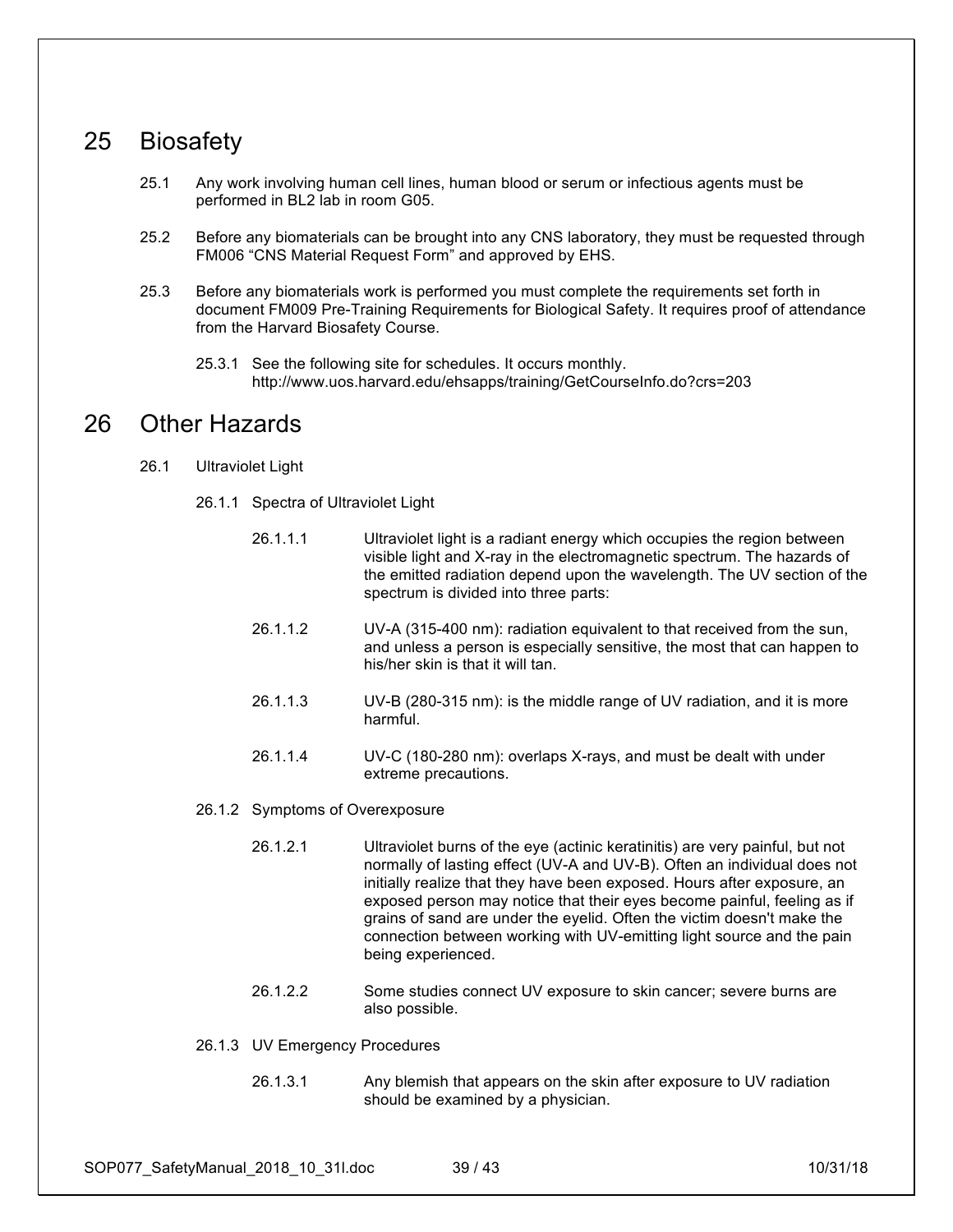- 26.1.4 UV Safety Guidelines:
	- 26.1.4.1 All workers using UV emitting sources must have eye protection (goggles or normal glasses). Most plastics and all glass are an efficient shield for UV.
	- 26.1.4.2 If you are working with UV-C or high doses of UV-A or B, you should also protect your skin. Special creams are available for this.
	- 26.1.4.3 If you are working with a UV emitting source, be certain that other people in your area are guarded from direct radiation. The use of plastic shields and prominently placed signs are helpful. Never look directly at the source. Also, be careful to avoid reflections from metal surfaces.

#### 26.2 High Voltage

- 26.2.1 Lockout-tagout procedures must be followed when working on equipment that must be de-energized for service.
- 26.2.2 Leads exposed during service which are normally energized with 50 or more volts should be shrouded or taped for shock protection.
- 26.2.3 Equipment covers temporarily removed for service must be replaced as soon as possible.
- 26.3 Allergies to latex or other chemicals.
	- 26.3.1 Some individuals may have an allergic reaction to latex gloves. The nitrile gloves provided in CNS labs should not produce this reaction.
	- 26.3.2 If you observe an allergy, please seek medical attention and report to EHS.
- 26.4 Clothing on fire.
	- 26.4.1 Stop, drop, and roll.
- 26.5 Power failure.
	- 26.5.1 If a power failure occurs, please follow the protocol for an orderly dismissal from the laboratory. If possible leave chemicals and instruments in a safe state. All CNS labs have back-up emergency lighting for exit signs. Exit the laboratory and wait for power to return. Notify Operations Center if after hours.
- 26.6 Ventilation failure.
	- 26.6.1 EXHAUST: If an exhaust failure occurs all chemical use must be suspended. Wet benches and hoods should alarm. Lower bench/hood shields. Notify Operations Center if after hours.
	- 26.6.2 SUPPLY: If the cleanroom supply fails alone, the cleanroom will become negatively pressured with respect to the hallways. Leave laboratory – outward opening exit doors may require extra effort to open. Notify Operations Center if after hours.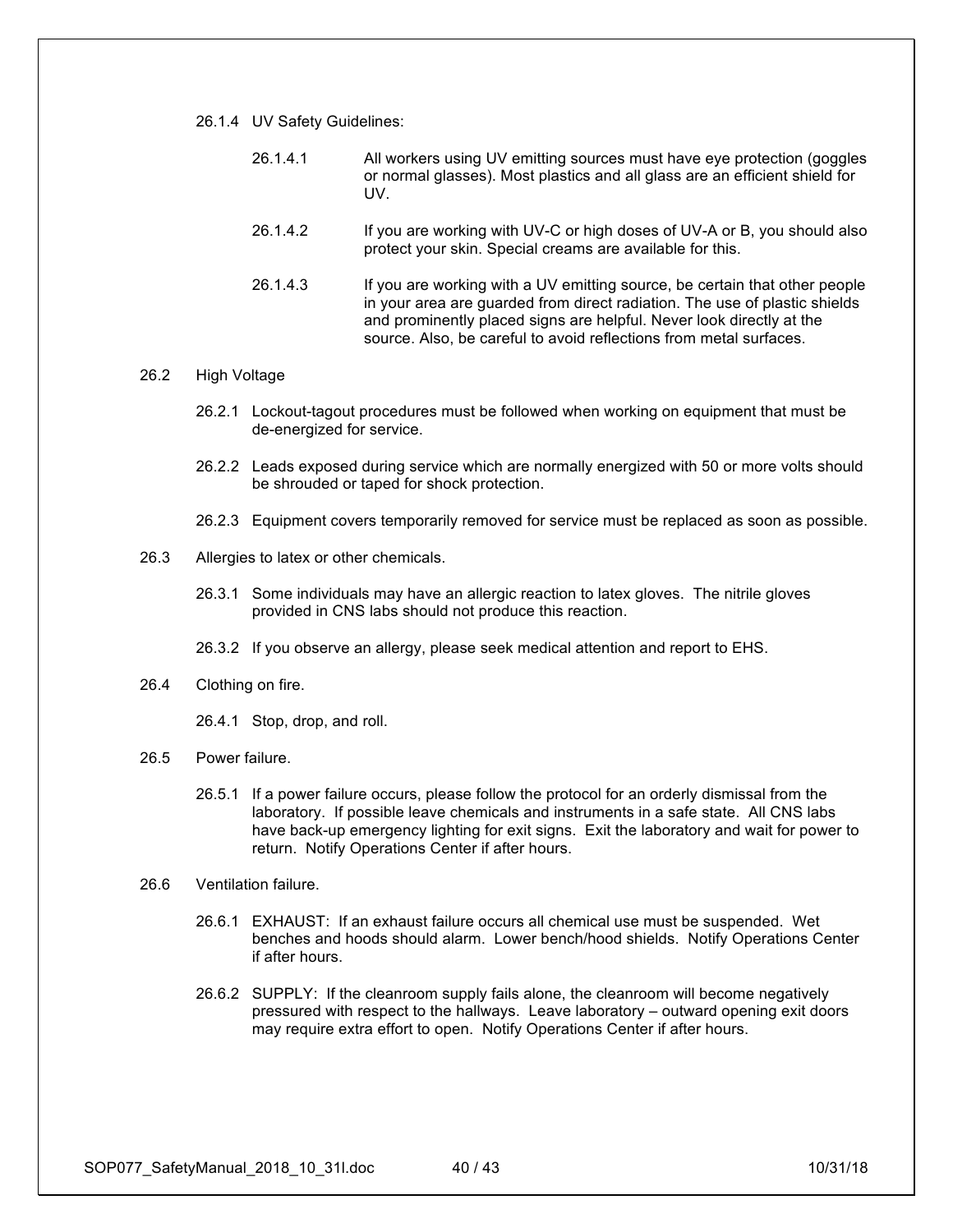## 27 Incident Reporting

- 27.1 FM022 "CNS Incident Report Form" should be used to report unsafe acts, ideas to improve environmental health and safety issues at CNS, equipment issues, or any recommendation. They are located in each CNS lab. Complete the form and submit following instructions. Any and all incidents will be reviewed by the LISE safety officer and the LISE Environmental Health and Safety Committee and the CNS staff.
- 27.2 Email to any CNS staff is also an acceptable way to communicate concerns about your safety at the CNS facility.
- 27.3 Accidents must be reported to the LISE EHS Officer.

### 28 Working Safely with Nanomaterials

- 28.1 Before working with nanomaterials it is required that you fill out FM008 "CNS Nanoparticle Safety Requirements Form"
- 28.2 What are Nanomaterials
	- 28.2.1 Nanomaterials or nanoparticles are human engineered particles with at least one dimension in the range of one to one hundred nanometers. They can be composed of many different base materials (carbon, silicon, and various metals.
	- 28.2.2 Naturally created particles of this size range are normally called ultra-fine particles. Examples are welding fumes, volcanic ash, motor vehicle exhaust, and combustion products.
	- 28.2.3 Nanomaterials come in many different shapes and dimensions, such as: 0- dimensional: quantum dots 1- dimensional: nanowires, nanotubes
		- 2- dimensional: nanoplates, nanoclays
		- 3-dimensional: Buckyballs, Fullerenes, nanoropes, crystalline structures

### 28.3 Health Effects

- 28.3.1 Respiratory Hazards (see http://www.uos.harvard.edu/ehs/ih/nanotech\_health.shtml
- 28.3.2 Dermal Hazards (see http://www.uos.harvard.edu/ehs/ih/nanotech\_health.shtml
- 28.3.3 Ingestion Hazards (see http://www.uos.harvard.edu/ehs/ih/nanotech\_health.shtml
- 28.3.4 Inhalation Exposure Control Methods (see http://www.uos.harvard.edu/ehs/ih/nanotech\_control.shtml)
- 28.3.5 Dermal Exposure Control Measures (see http://www.uos.harvard.edu/ehs/ih/nanotech\_control.shtml
- 28.3.6 Ingestion Control Measures (see http://www.uos.harvard.edu/ehs/ih/nanotech\_control.shtml
- 28.3.7 Injection Control Measures (see http://www.uos.harvard.edu/ehs/ih/nanotech\_control.shtml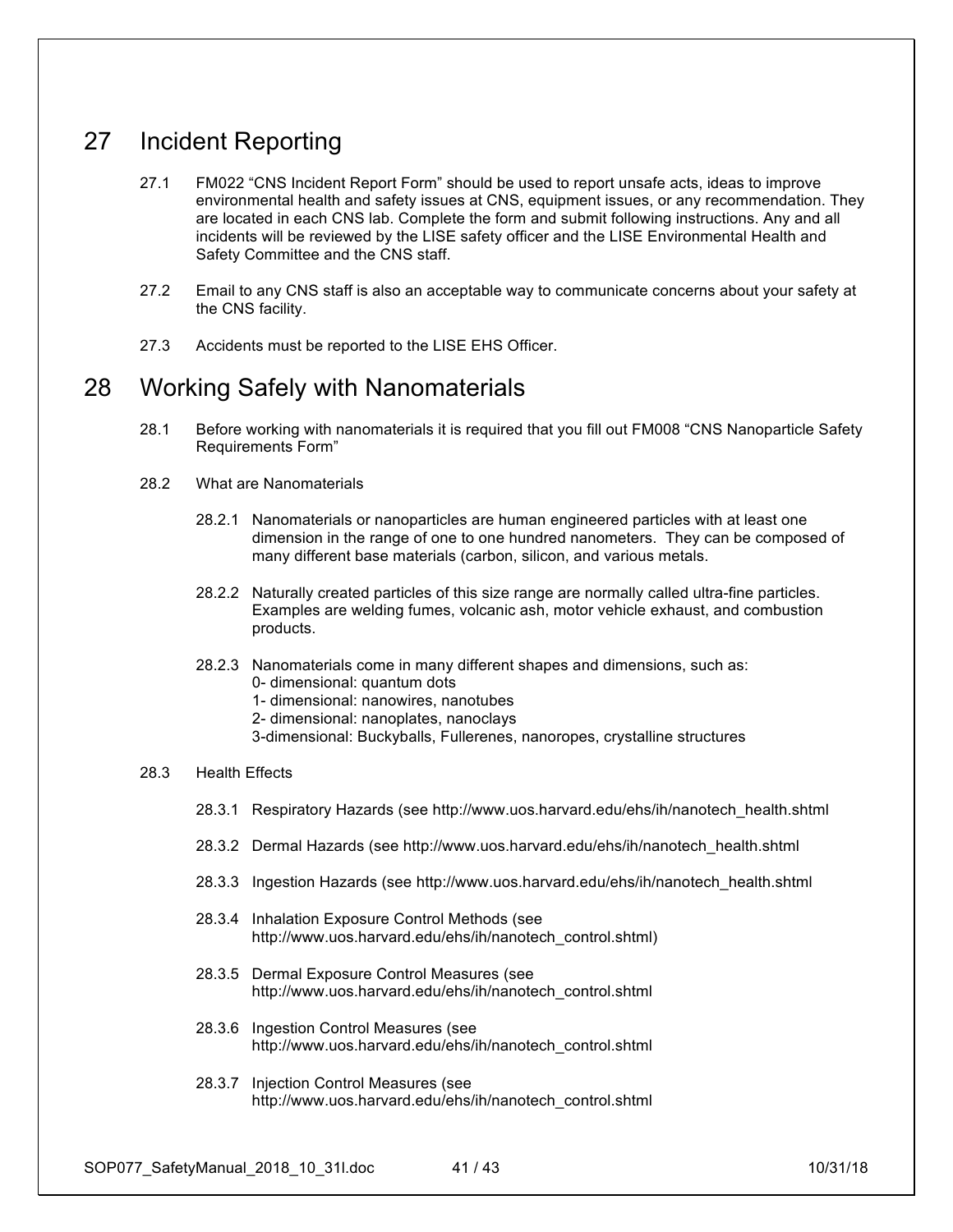- 28.4 Clean Up (see http://www.uos.harvard.edu/ehs/ih/nanotech\_control.shtml
- 28.5 Disposal (see http://www.uos.harvard.edu/ehs/ih/nanotech\_control.shtml

### Revision History

| Revision # | Date       | Author (s) | Changes/Additions                                                                                                                                                                                                                                                                                                                                                                                                               |
|------------|------------|------------|---------------------------------------------------------------------------------------------------------------------------------------------------------------------------------------------------------------------------------------------------------------------------------------------------------------------------------------------------------------------------------------------------------------------------------|
| 0.6        | 5/21/09    | J. Sweeney | Added sections.                                                                                                                                                                                                                                                                                                                                                                                                                 |
| 0.7        | 5/22/09    | E. Martin  | Formatting cleanup.                                                                                                                                                                                                                                                                                                                                                                                                             |
| 0.8        | 5/26/09    | EM         | Restored from laptop.                                                                                                                                                                                                                                                                                                                                                                                                           |
| 0.9        | 6/2/09     | <b>JS</b>  | Added nanoparticle guidance.                                                                                                                                                                                                                                                                                                                                                                                                    |
| 1.0        | 7/29/09    | SI/JS      | Clarifications and formatting.                                                                                                                                                                                                                                                                                                                                                                                                  |
| 1.1        | 7/29/09    | EM         | Clarify scope of chemical compatibility chart.                                                                                                                                                                                                                                                                                                                                                                                  |
| 1.2        | 8/12/09    | EM         | Updated evacuation route diagrams.                                                                                                                                                                                                                                                                                                                                                                                              |
| 1.3        | 8/17/09    | <b>JS</b>  | Updated face shield use requirements in following<br>sections: 5.4, 5.5, 5.17 and Section 10 PPE table                                                                                                                                                                                                                                                                                                                          |
| 1.4        | 06/08/10   | <b>JS</b>  | Updated the following sections: 19 hazardous Waste,<br>12.6.10, 10.1, 10.3 and 10.4,                                                                                                                                                                                                                                                                                                                                            |
| 1.5        | 6/18/10    | EM         | Updated staff contact list                                                                                                                                                                                                                                                                                                                                                                                                      |
| 1.6        | 2/17/11    | <b>JS</b>  | Added sections: 5.3.4, 18.2.10; 18.2.1; 5.10.2; 5.10.4;<br>20.2.3; revised section 19.5, revised section 12.4.2                                                                                                                                                                                                                                                                                                                 |
| 1.7        | 3/9/11     | EM         | Clerical corrections throughout.                                                                                                                                                                                                                                                                                                                                                                                                |
| 1.8        | 3/15/11    | <b>JS</b>  | Added statement about the building fire alarm system<br>sounding during a high level ambient leak in clean room or<br>M14 room, added statement about amber light alarming<br>when we lose exhaust to clean room and or any gas<br>cabinet. Section 5.10.2 updated, Section 20.3.2 updated<br>to include "hazardous waste bag", in section 20.8.1<br>expanded on definition, I accepted all clerical changes<br>made in rev 1.7 |
| 1.9        | 3/23/11    | EM         | Spell check; create pdf for internal review.                                                                                                                                                                                                                                                                                                                                                                                    |
| 1.12       | 10/31/2018 | <b>JS</b>  |                                                                                                                                                                                                                                                                                                                                                                                                                                 |